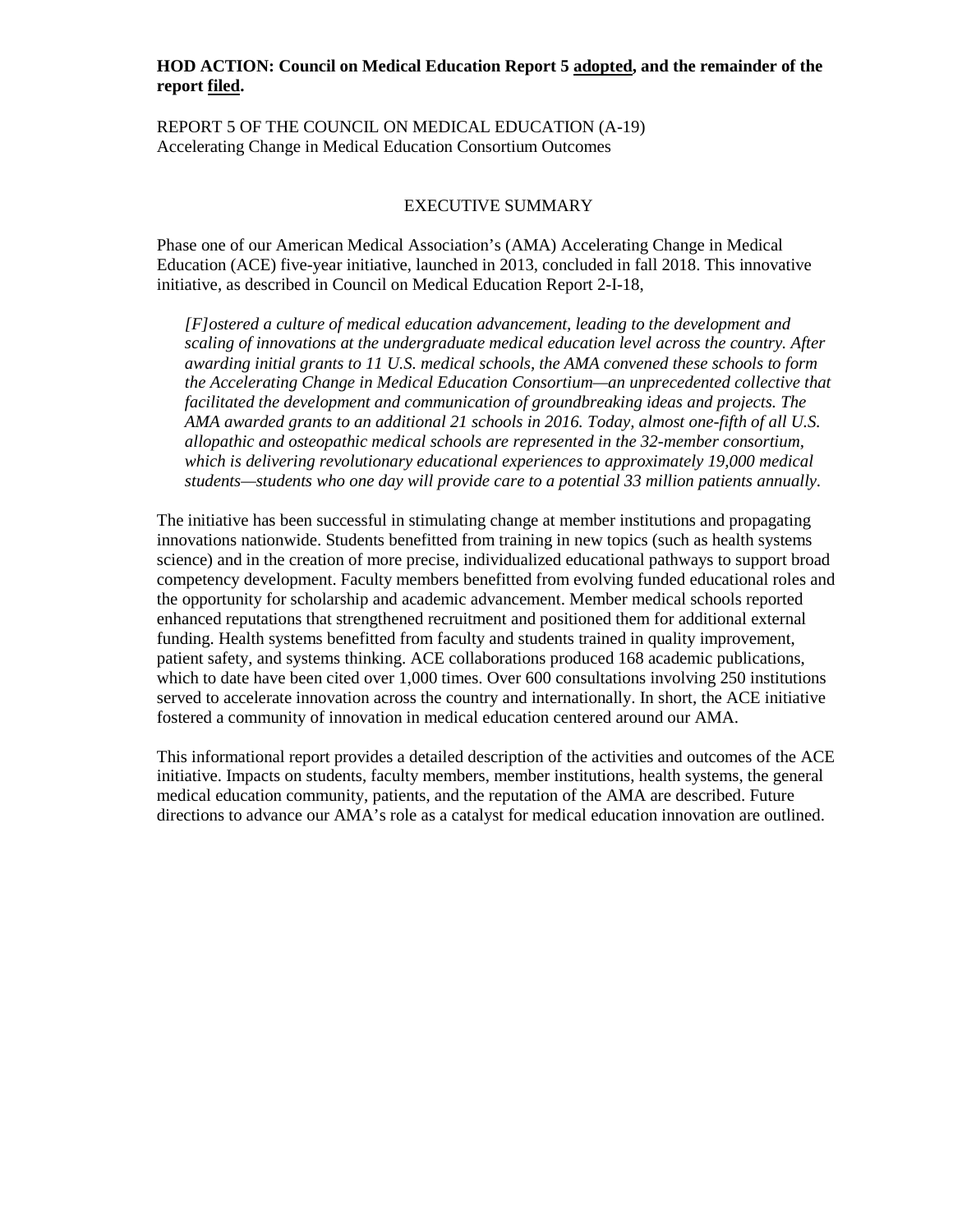## REPORT OF THE COUNCIL ON MEDICAL EDUCATION

CME Report 5-A-19

Subject: Accelerating Change in Medical Education Consortium Outcomes

Presented by: Carol Berkowitz, MD, Chair

### INTRODUCTION

 3 Launched in 2013 by the American Medical Association (AMA), the Accelerating Change in<br>4 Medical Education (ACE) initiative established and continues to foster a community of innova Medical Education (ACE) initiative established and continues to foster a community of innovation and discovery by supporting the development and scaling of creative undergraduate medical 6 education (UME) models across the country. Grants initially were awarded to eleven U.S. medical<br>7 schools: funding was extended in 2016 to an additional 21 U.S. schools. The AMA convened these schools; funding was extended in 2016 to an additional 21 U.S. schools. The AMA convened these schools to create the ACE Consortium, providing an unprecedented opportunity for cross-9 institutional partnerships to implement and disseminate groundbreaking ideas.<sup>1,2</sup> Almost one-fifth of all allopathic and osteopathic medical schools in the United States are represented by these 32 grantees. Collectively, these schools are delivering revolutionary educational experiences to approximately 19,000 medical students across the country. Extrapolating the reach of students 13 graduating from these programs, it is estimated that they will provide care to approximately 33 million patients annually. million patients annually. The initiative has been successful in stimulating change at member institutions and propagating innovations across the United States. Students benefitted from training in new topics (such as health systems science) and in the creation of more precise, individualized educational pathways to support broad competency development. Faculty members benefitted from evolving funded educational roles and the opportunity for scholarship and academic advancement. Member medical schools reported enhanced reputations that strengthened recruitment and positioned them for 22 additional external funding. Health systems benefitted from faculty and students trained in quality improvement, patient safety, and systems thinking. ACE collaborations produced 168 academic publications, which to date have been cited over 1,000 times. Over 600 consultations involving 250 institutions served to accelerate innovation across the country and internationally. In short, the ACE initiative fostered a community of medical education innovation centered around our AMA. This report reviews the historical context prompting the initiative; structure and processes of the project; outcomes for students, faculty members, member institutions, health systems, the general medical education community, patients, and the reputation of the AMA; and outlines future steps.

## OUR AMA'S HISTORICAL EDUCATIONAL MISSION AND LEADERSHIP ROLE IN EDUCATIONAL REFORM

Since its founding in 1847, the AMA has demonstrated a commitment to developing and

supporting advancements in medical education, both autonomously and in partnership with others.

- The AMA's influence includes the Council on Medical Education's contributions to the Flexner
- Report in 1910 and the formation and sponsorship of organizations such as the Liaison Committee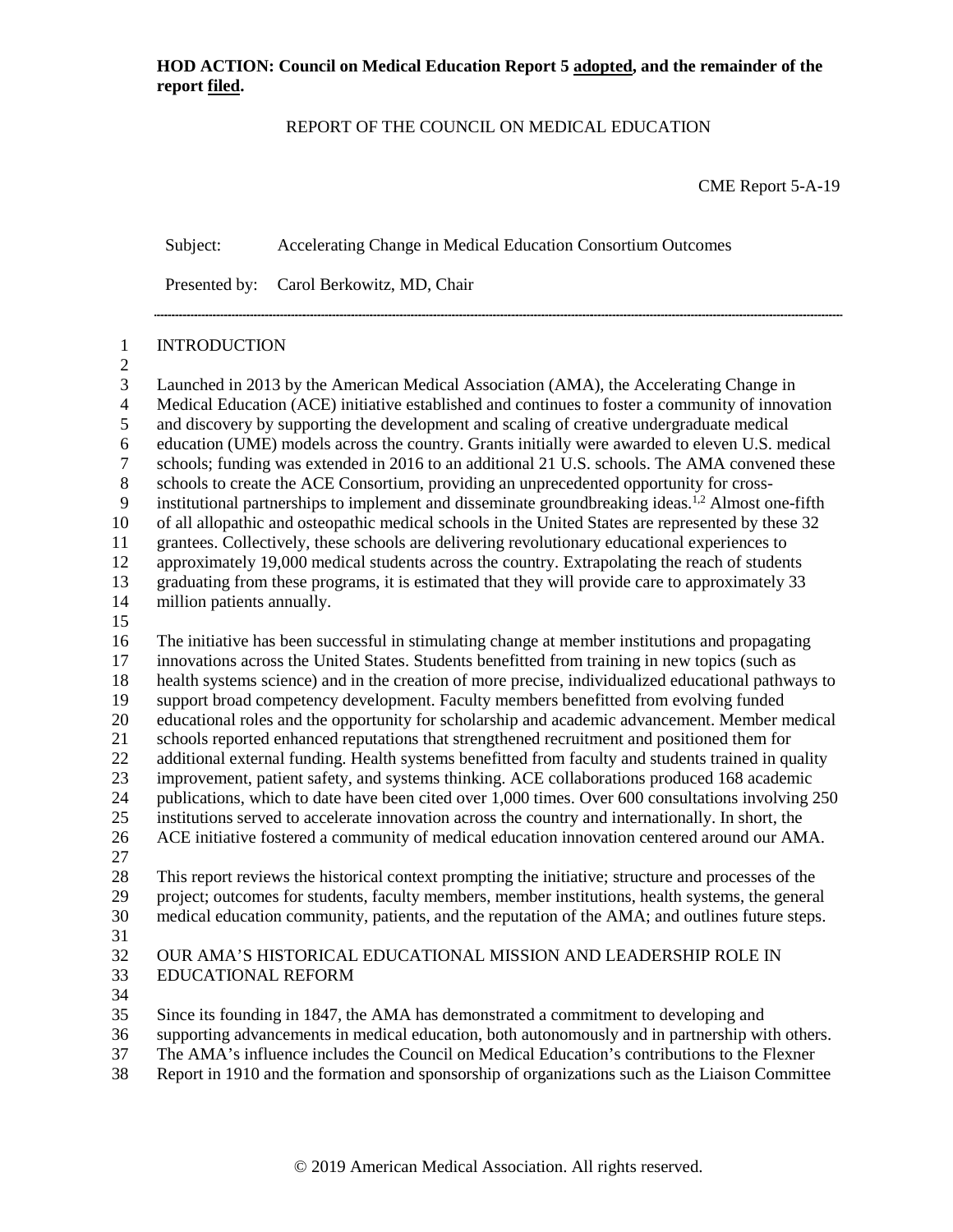on Medical Education (LCME), Accreditation Council for Graduate Medical Education (ACGME),

2 and Accreditation Council for Continuing Medical Education (ACCME).<sup>3</sup>

 In 2005, the AMA launched a multi-year forerunner to the ACE initiative, the Initiative to Transform Medical Education (ITME), which was intended to "Promote excellence in patient care by implementing reform in the medical education and training system across the continuum, from premedical preparation and medical school admission through continuing physician professional development."<sup>4</sup> ITME comprised three phases: identification of existing strengths, gaps, and<br>8 opportunities for improvement in physician preparation; development of recommendations for opportunities for improvement in physician preparation; development of recommendations for change in the system of medical education to address the gaps; and prioritization of needed changes in medical education. In 2006, Innovative Strategies for Transforming the Education of Physicians (ISTEP), a separate initiative (later encompassed by ITME), was launched to develop the evidence 12 base needed to generate decisions leading to reform in physician education.<sup>5-10</sup> To promote sustained organizational support of these important initiatives, the Council on Medical Education in 2007 recommended that the AMA "continue to recognize the need for transformation of medical education across the continuum...and the need to involve multiple stakeholders in the transformation process, while taking an appropriate leadership and coordinating role*.*"11 In 2012, the AMA announced a new strategic plan, which included accelerating change in medical education as one of three key focus areas, leading to the development of the ACE initiative as it is known today.  $\frac{22}{23}$  CONTEXT OF MEDICAL SCHOOL CURRICULUM REFORM PRIOR TO THE LAUNCH OF ACE Although medical educators have a strong tradition of continual iterative improvements in programming, these efforts have commonly been focused on enhancing individual courses or 28 isolated programs. The turn of the 21<sup>st</sup> century, marking nearly 100 years since the Flexner Report, served as a stimulus to contemplate more transformative and large-scale change. A plethora of reports acknowledged that the delivery of health care had evolved significantly with little concomitant adjustment in the overarching medical education process. Calls for bold transformative change emerged from national professional organizations, foundations, and 33 advocacy groups, engaging an international audience in a dynamic discussion.<sup>12-23</sup> The Carnegie Foundation, for example, supported a qualitative analysis by Irby et al. of multiple institutions embarking upon educational innovations, resulting in the 2010 book *Educating Physicians: A Call for Reform of Medical School and Residency.* Four key themes emerged from this work as systemic needs: • Standardization of outcomes yet individualization of process; 41 • Integration of formal learning with clinical experience; • Fostering habits of inquiry and improvement; and • Formation of professional identity. The Carnegie report served as a call to action in the medical education community and acknowledged the need for significant resource investment and leadership for organizational change. At the time, however, best practices could not be offered based upon the timing and scope 48 of the team's analysis.<sup>19,20</sup>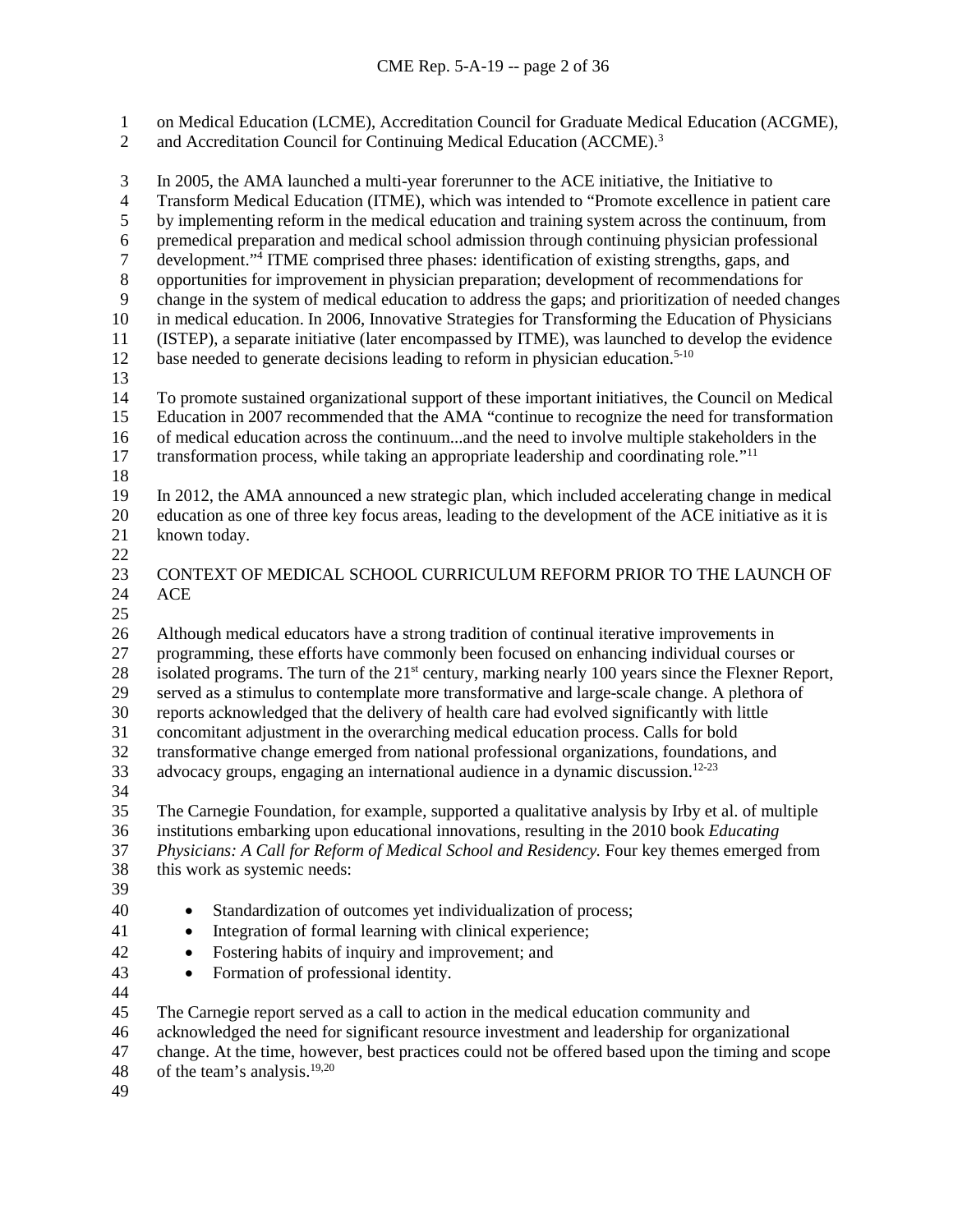1 In 2010, Susan E. Skochelak, MD, MPH, then Vice President for Medical Education at the AMA,<br>2 eerformed a comprehensive review of recommendations for change from the prior decade, with an

performed a comprehensive review of recommendations for change from the prior decade, with an

3 in-depth analysis of 15 major reports from the United States and Canada (including the AMA's ITME and ISTEP initiatives). Eight major recurring the mes were identified:

- ITME and ISTEP initiatives). Eight major recurring themes were identified:
- 
- Enhancing integration across the educational continuum;
- The need for evaluation and research of educational methods and processes;
- 8 New methods of financing medical education;
- The importance of physician leadership;
- 10 An emphasis on social accountability;
- 11 The use of new technology in education and medical practice;
- Alignment of the educational process with changes in health care delivery; and
- Future directions in the health care workforce.
- In discussing the remarkable congruence across such reports, Dr. Skochelak challenged educators to move from research to action: "We can be assured that we don't need to keep asking 'What
- 17 should we do?' but rather 'How can we get there?'"<sup>12</sup>
- 

 Additional scholarly work from this period elaborated upon specific recommendations. The 2010 Lancet Commission report called for tighter integration of medical education systems with health 21 care delivery systems and anchoring desired educational outcomes to evolving societal needs.<sup>17</sup> To meet current social needs, Berwick and Finkelstein advocated that students must be prepared to work in, and contribute to the continual improvement of, health care systems: "Physicians should not be mere participants in, much less victims of, such systems. Instead, they ought to be prepared 25 to help lead those systems toward ever-higher-quality care for all.<sup>"21</sup> Addressing the movement 26 toward competency-based approaches (standardized outcomes), Hodges validated the importance<br>27 and challenges of authentic workplace-based assessment of performance and the merits of and challenges of authentic workplace-based assessment of performance and the merits of individualized pathways, yet cautioned that the professional identity formation of learners not be neglected in shifting paradigms: "There could be no more 'see one, do one, teach one.' Rather the phrase would have to be updated to something like 'watch until you are ready to try, then practice in simulation until you are ready to perform with real patients, then perform repeatedly under 32 supervision until you are ready to practice independently'."<sup>22</sup> Nora addressed the critical need for health systems and academic centers to invest in faculty development: "Faculty members must be given the release-time and the tools necessary for success, with the understanding that they must use these resources appropriately and meet the expectations of their roles*.*"23

 Despite these repeated calls for change and relatively strong agreement on key elements to be addressed, only marginal progress was made in transforming medical education. Recognizing that significant change may lie beyond the scope of individual institutions, the AMA stepped in to serve as a guiding body to build consensus, identify best practices, and provide both financial and moral support for the challenging work to be done. By committing significant financial resources to this initiative, the AMA generated a sense of urgency among medical educators and administrators.

- 
- ACE OBJECTIVES AND PROCESS
- 

 Based upon the previously outlined international medical education discourse, the following core objectives were established for ACE:

 Objective 1: Developing new methods for teaching and/or assessing key competencies for medical students and fostering methods to create more flexible, individualized learning plans.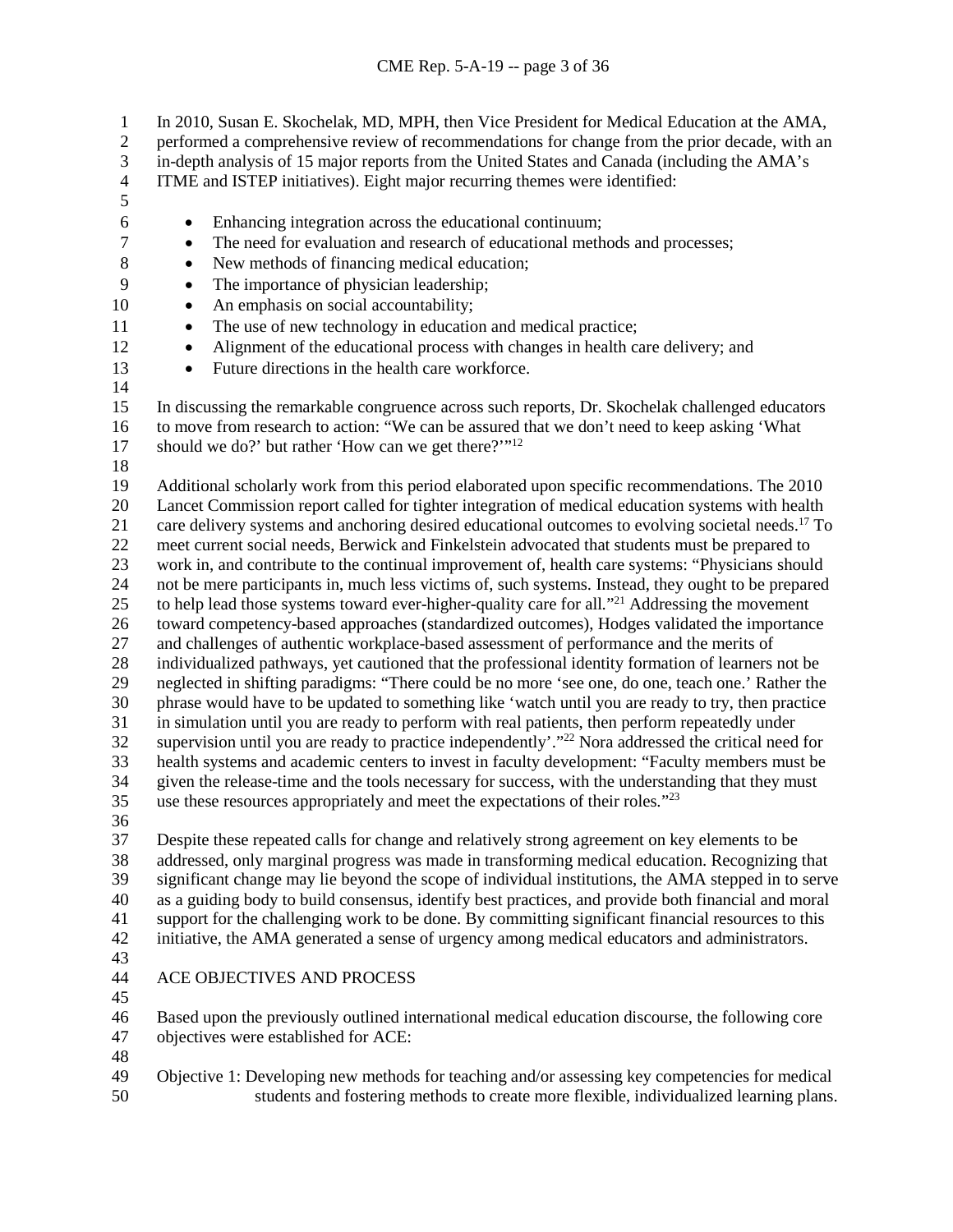Objective 2: Promoting exemplary methods to achieve patient safety, performance improvement, and patient-centered team-based care.  $\frac{3}{4}$ 4 Objective 3: Improving medical students' understanding of the health care system and health care financing. financing. 6<br>7 Objective 4: Optimizing the learning environment. With objective 1, the AMA endorsed competency-based medical education (CBME), which explicitly aligns curricular offerings and assessment of student performance with the desired outcomes of the educational program. Since CBME has been embraced in graduate medical education (GME), supporting its implementation in UME would promote alignment across the continuum of training. Competency-based approaches enhance attention to areas of performance beyond the traditional focus on medical knowledge and clinical skills. Because each student possesses differing strengths and educational needs, fully fostering this breadth of competency 16 requires flexible, individualized pathways. $^{23}$  Objectives 2 and 3 were quickly identified by the consortium's membership as closely related. Collaboration among the ACE institutions ultimately resulted in articulation of the larger construct of health systems science, identified as the "third pillar" of medical education alongside the traditional focus on basic science and clinical skills. Objectives 2 and 3 are jointly referred to as 22 "health systems science (HSS)" in subsequent sections of this report.<sup>24-26</sup> Objective 4 acknowledged our AMA's concerns regarding physician burnout. Additional drivers supporting attention to the environment in which students learn include cognitive science about the learning process; a desire to promote the success of a diversity of students; and emerging evidence of "imprinting," or persistence throughout a physician's later career, of certain dimensions of the health system(s) in which one trains (such as quality, cost, and professionalism behaviors). 29<br>30 The ACE program was planned to function at two levels. Grants were awarded to individual institutions to complete local projects aligned with one or more of the initiative's objectives. Additionally, the program was structured to promote organic collaboration among institutions, resulting in amplification and acceleration of the change process. The AMA's initial request for proposals in 2013 generated an overwhelming response: 119 letters of intent were received, representing 80% of eligible U.S. medical schools. Of those letters of intent, 31 applicants were invited to submit full proposals. To assure attainment of the objectives, successful applicants were required to describe a significant commitment from the relevant associated clinical system. Of the 31 applicants, 11 institutions were selected, each funded at \$1 million over a five-year period (see Appendix A, Table A-1). In addition to this funding, the AMA supported two face-to-face meetings of consortium members each year of the grant. Common themes quickly emerged and resulted in collaboration across institutions. Multiple interest groups were established, for which ACE staff provided administrative support and project management, and the AMA convened in-person thematic meetings to propel key shared initiatives. Throughout the process, national partners were engaged to facilitate innovation, including the Association of American Medical Colleges (AAMC), LCME, ACGME, National Board of Medical Examiners (NBME), American Osteopathic Association (AOA), American Association of Colleges of Osteopathic Medicine (AACOM), and the Josiah Macy Jr. Foundation. Many of the outcomes reported here were generated by such inter-organizational efforts.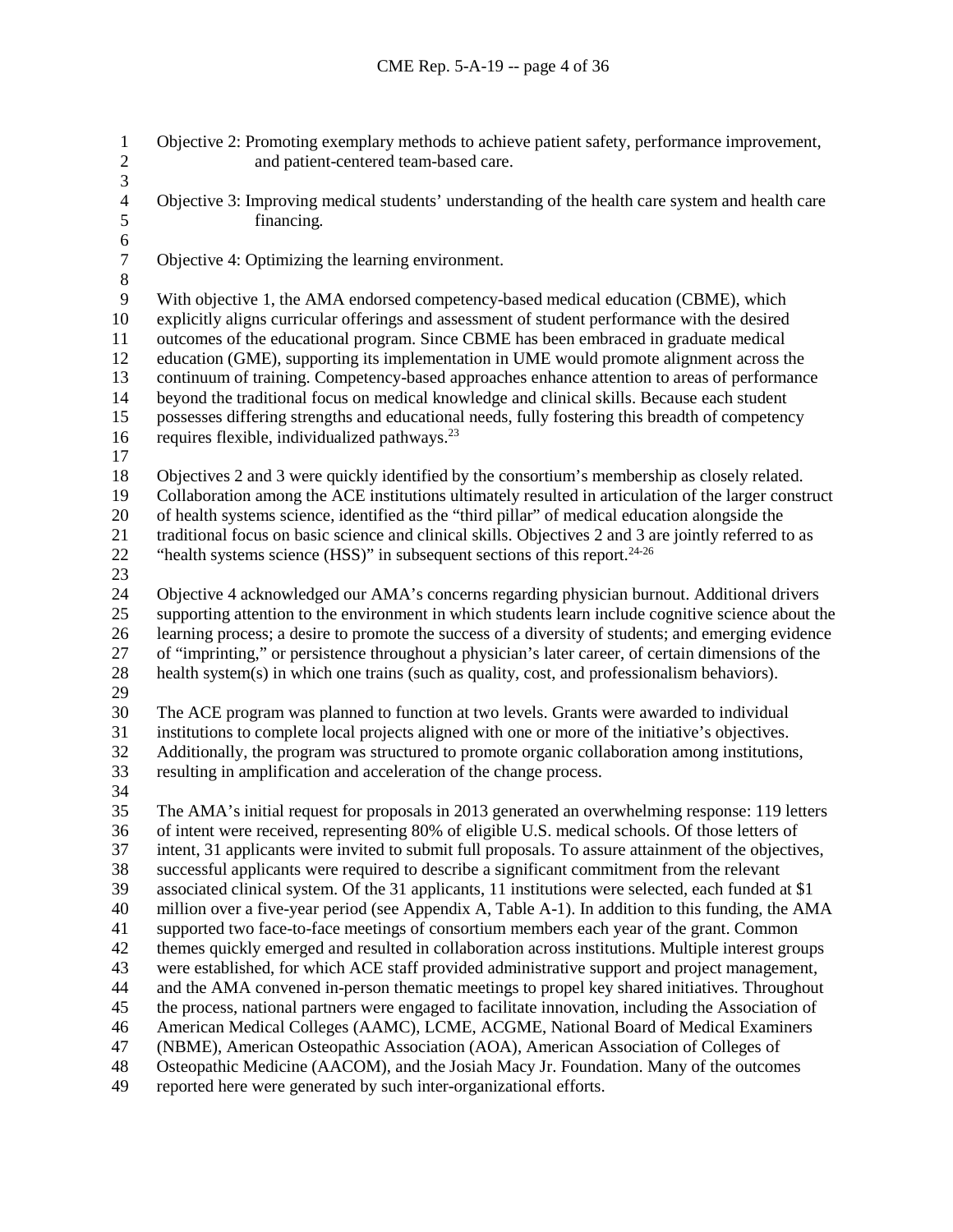1 In 2015, the AMA recognized the opportunity to further propagate the work undertaken by the first cohort of ACE grantees and to address gaps in existing programs. New partners were solicited cohort of ACE grantees and to address gaps in existing programs. New partners were solicited 3 under a revised request for proposals, offering more modest funding, and the opportunity was expanded to osteopathic as well as allopathic medical schools. Of 108 applications, twenty-one 4 expanded to osteopathic as well as allopathic medical schools. Of 108 applications, twenty-one<br>5 additional schools were funded at \$75,000 over a three-year commitment. (see Appendix A, Tal additional schools were funded at \$75,000 over a three-year commitment. (see Appendix A, Table  $A-1$ ).<sup>1</sup> 8 At the time of the writing of this report, all Phase 1 grant commitments have been successfully<br>9 completed. While the consortium continues to operate under a new structure, described later, th completed. While the consortium continues to operate under a new structure, described later, the remainder of this report focuses on the outcomes of the ACE Consortium's initial five-year phase. OUTPUTS OF ACE The ACE member institutions from both funding cohorts implemented significant programs at their sites. Additionally, collaborative efforts among sites served to accelerate and amplify productivity. This section provides an overview of outputs and the major activities that were undertaken in the initiative; the impacts of those changes are described in the following section. *Institutional Outputs* Site-based Projects Each funded institution implemented site-specific projects aligned with local needs and capacity. Schools defined key objectives for their projects and submitted two progress reports per year. School-based initiatives contributed to the shared ACE objectives of fostering competency-based approaches and individualized pathways, promoting education in HSS, and improving the learning environment. The scope of the projects ranged from a targeted intervention to support a specific theme (such as training in HSS) to sweeping curricular overhauls that addressed multiple objectives. As anticipated, some sites revised their objectives over the life of the grant. Despite 30 these recalibrations, core themes persisted. See Appendix A, Table A-1 for a brief description of each school's project and its relationship to the overarching ACE objectives. each school's project and its relationship to the overarching ACE objectives. Common Changes to Curricular Content and Structure Each institution was queried regarding the implementation of curricular content areas of interest to the AMA. Topics that generally moved from contemplation to implementation included elements of HSS (related to objectives 2 and 3); systems thinking; leadership and change agency; clinical informatics and health information technology; value-based care; health care economics; quality improvement; patient safety; teamwork and interprofessional care; and health care policy. A similar query was made regarding changes in structural frameworks supporting student education. Common programmatic changes supported competency-based medical education (objective 1), including flexible individualized learning plans and deliberate assessment of readiness for internship, as well as optimization of the learning environment (objective 4), including medical student coaching and medical student wellness programs. See Appendix B, Tables B-1 and B-2 for more detailed information regarding common shifts in curricular content and structure in local institutional projects.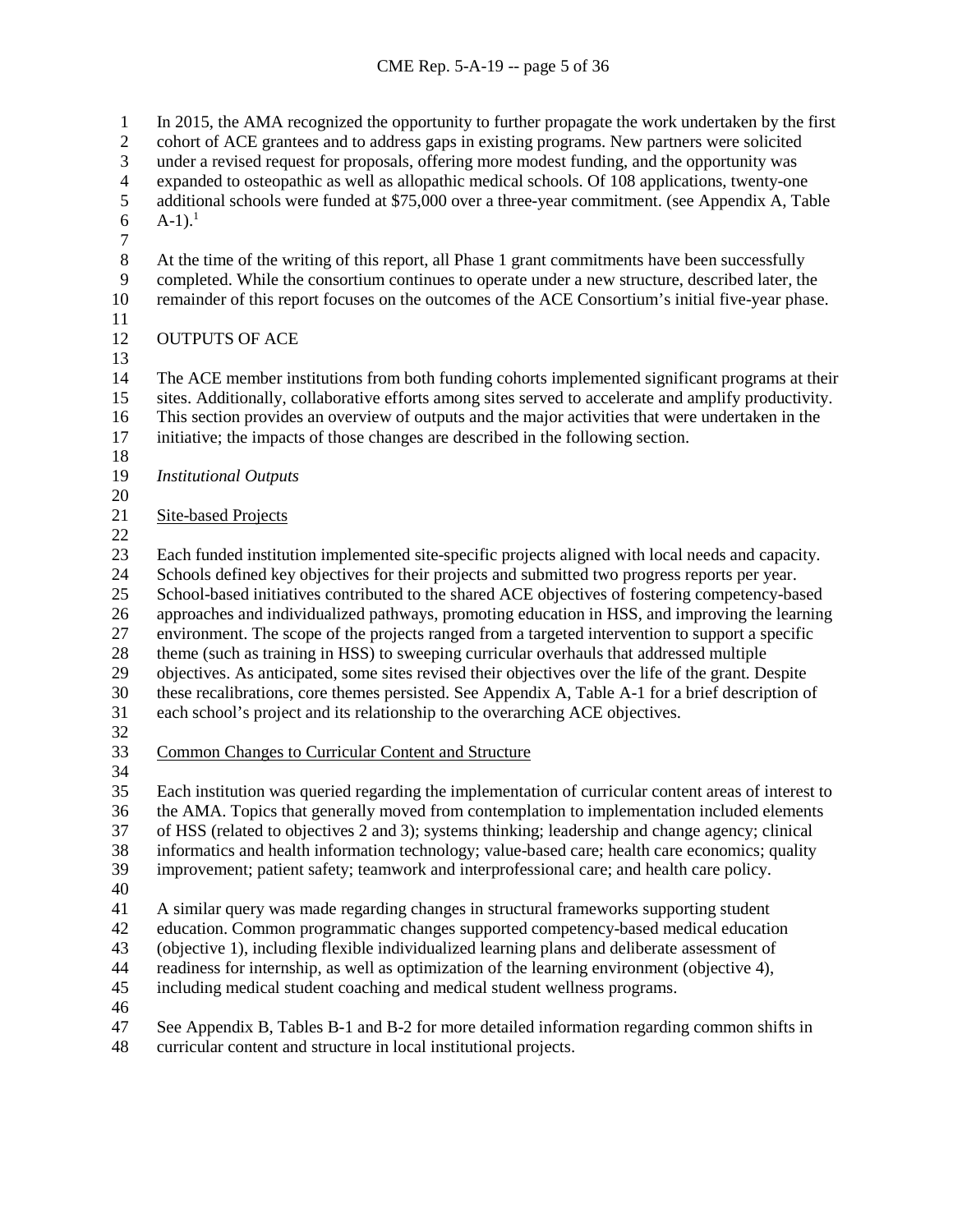1 *Collaborative Outputs*

2

3 A significant benefit of convening consortium members twice per year was the sense of community<br>4 that quickly developed. Institutions striving to implement bold ideas were able to share their

4 that quickly developed. Institutions striving to implement bold ideas were able to share their<br>5 strategies and, importantly, share their struggles and failures (an uncommon practice in tradit

5 strategies and, importantly, share their struggles and failures (an uncommon practice in traditional

6 academic environments). This resulted in a deep, shared commitment to the difficult work of creating the medical schools of the future and spurred rapid dissemination of solutions among

7 creating the medical schools of the future and spurred rapid dissemination of solutions among<br>8 consortium members and the academic community.

- consortium members and the academic community.
- 9

10 Table 1, below, presents areas of shared efforts across consortium members. Appendix C provides

11 a more detailed description of these topics.

| <b>Topic Area</b>                               | <b>Corresponding ACE</b><br>Objective(s)                                                                                                           | <b>Shared Curricular Efforts</b>                                                           |
|-------------------------------------------------|----------------------------------------------------------------------------------------------------------------------------------------------------|--------------------------------------------------------------------------------------------|
| Competency-Based Medical                        | Objective 1:                                                                                                                                       | Competency assessments                                                                     |
| <b>Education and Individualized</b><br>Pathways | Developing new methods for<br>teaching and/or assessing key                                                                                        | Readiness for residency                                                                    |
|                                                 | competencies for medical<br>students and fostering                                                                                                 | Individualized learning plans                                                              |
|                                                 | methods to create more<br>flexible, individualized<br>learning plans.                                                                              | Flexible curricula                                                                         |
| <b>Health Systems Science</b>                   | Objective 2:                                                                                                                                       | Value-added roles for medical<br>students                                                  |
|                                                 | Promoting exemplary methods<br>to achieve patient safety,<br>performance improvement,<br>and patient-centered team-<br>based care.<br>Objective 3: | Medical students embedded in<br>the community<br>Patient safety and quality<br>improvement |
|                                                 |                                                                                                                                                    | Social determinants of health                                                              |
|                                                 | Improving medical students'<br>understanding of the health<br>care system and health care<br>financing.                                            | Chronic disease                                                                            |
| Optimizing the Learning<br>Environment          | Objective 4:                                                                                                                                       | Well-being                                                                                 |
|                                                 | Optimizing the learning<br>environment.                                                                                                            | Master adaptive learner <sup>28</sup>                                                      |
|                                                 |                                                                                                                                                    | Coaching                                                                                   |
|                                                 |                                                                                                                                                    | Technology                                                                                 |
|                                                 |                                                                                                                                                    | Evaluation                                                                                 |

## **Table 1**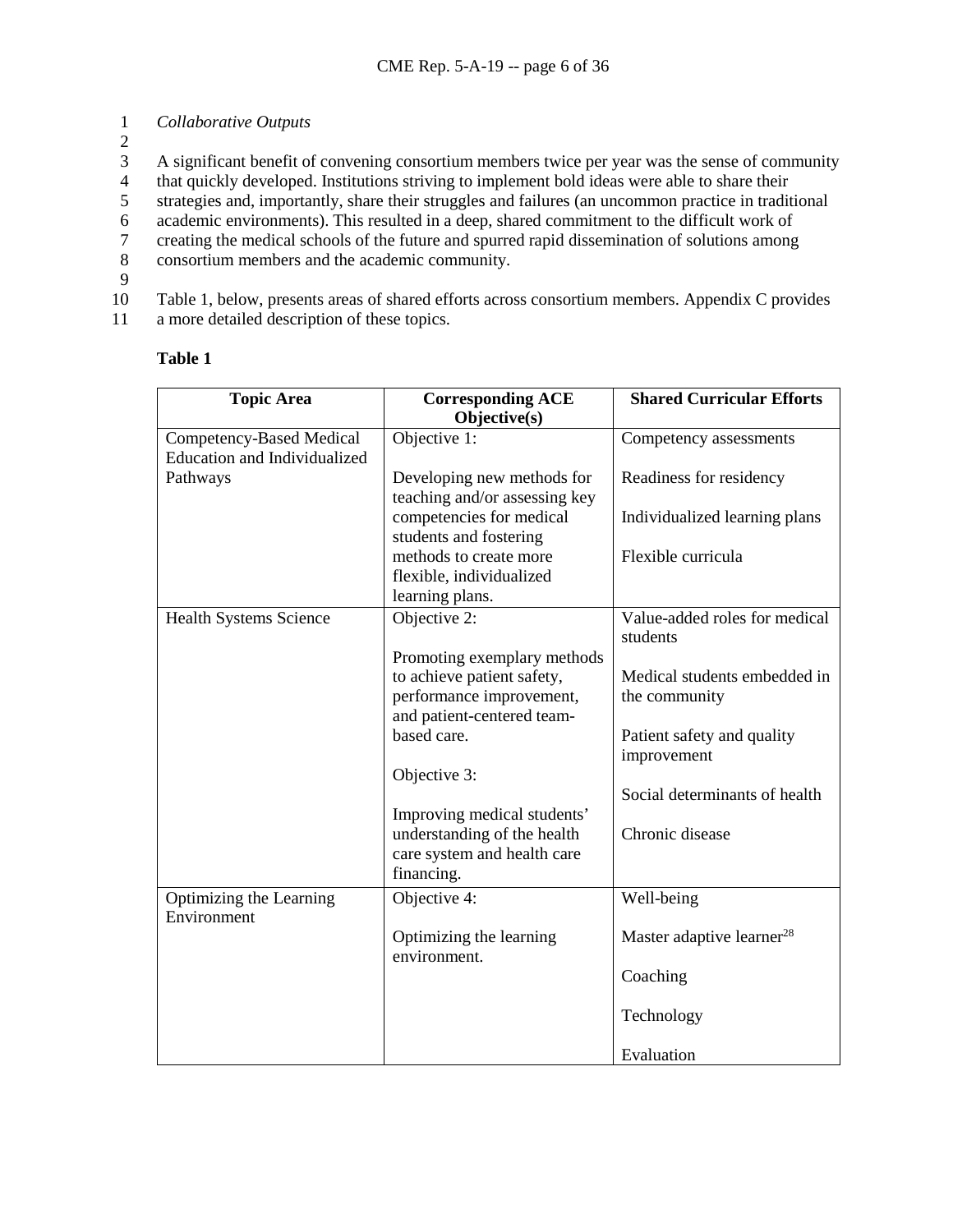## IMPACT OF ACE

At the formative stage of the consortium, several tiers of potential impact were envisioned, as

- described in Figure 1. Multiple measures tracked over the life of the initiative reflect the successful
- implementation of bold innovations across the 32 medical schools, and document the significant
- impact on member institutions, their constituents, and stakeholders beyond the consortium.

## **Figure 1**



- *Impact on ACE Learners*
- 

 Students at consortium schools benefited from direct interventions that included the addition of 10 specific content (such as HSS)<sup>24-26</sup> as well as processes to enhance learning outcomes (such as

- 11 competency-based approaches and coaching).<sup>23,28</sup>
- 

 Grantees reported anticipated enhanced student readiness for residency and anticipated 14 improvements in graduates' competency in patient-centered care, communication, interprofessional<br>15 collaboration, patient safety, quality improvement, value-based health care, addressing social collaboration, patient safety, quality improvement, value-based health care, addressing social determinants of health, telemedicine, and electronic health records. Many sites applied ACGME 17 milestones<sup>29</sup> and AAMC Core Entrustable Professional Activities (EPAs)<sup>30</sup> to measure student progress, and the NBME HSS exam provides evidence of the acquisition of new knowledge in these areas.<sup>31</sup> At the time of this report, most member institutions were just starting to graduate cohorts of students affected by changes in programming. Downstream evidence to assess the actual 21 performance of ACE graduates will include graduate surveys, program director surveys, and<br>22 analyses of ACGME milestone outcomes during residency.

- analyses of ACGME milestone outcomes during residency.
- 

The consortium contributed to a culture change within institutions and the creation of processes to

- support more precise education. Greater attention to assessment in the workplace generated more
- timely, actionable feedback for students. Individualized, student-centered, and in some cases
- accelerated pathways provided greater alignment of learning experiences to learning needs and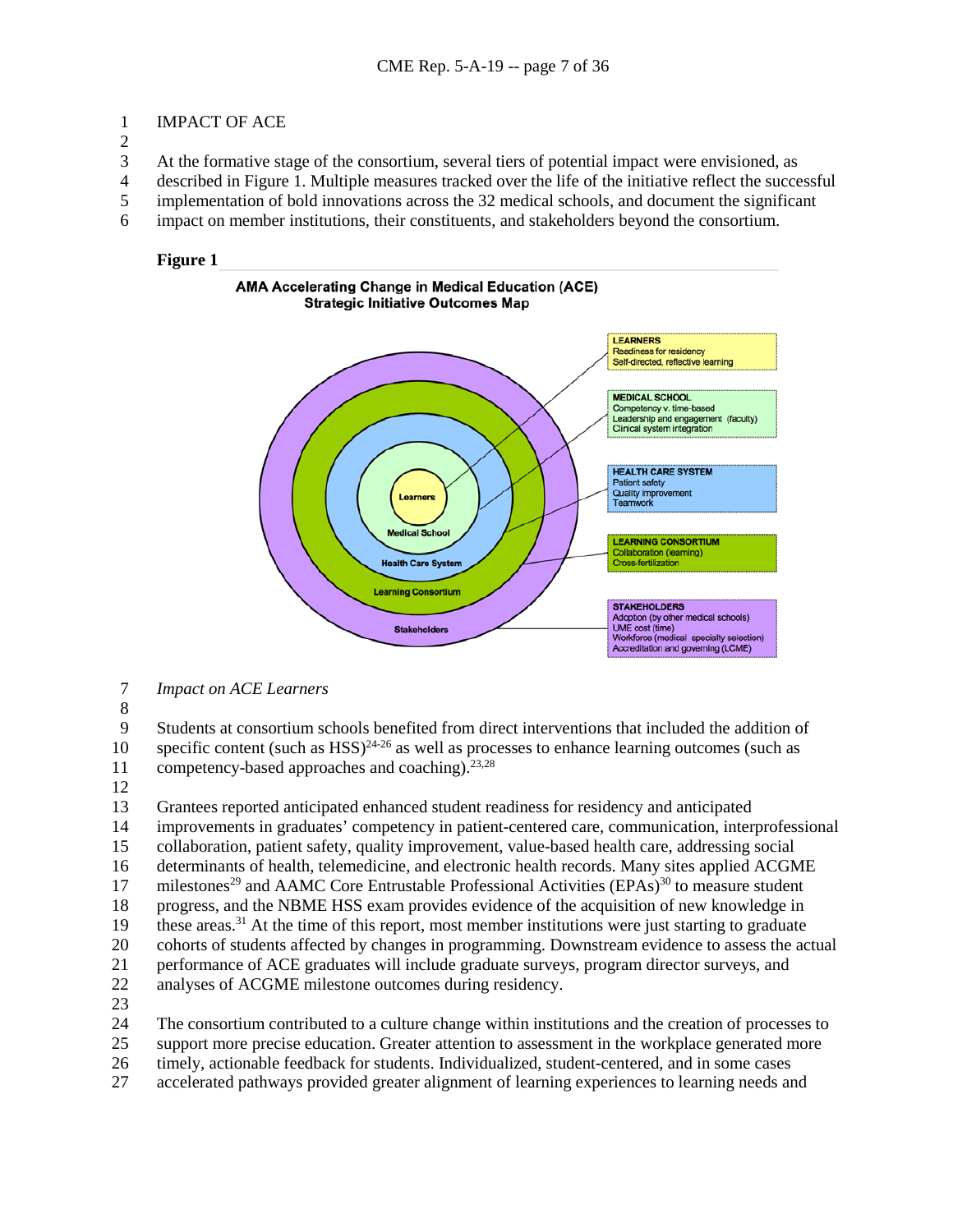1 opportunities for reduced time in school, reduced tuition expenses, and reduced need to repeat<br>2 material for which the learner is already demonstrably competent. material for which the learner is already demonstrably competent.

 $\frac{3}{4}$ 

4 Professional identity formation was enhanced by many of the grant interventions. Consortium<br>5 school faculty and students reported that real-life simulations, coaches (as opposed to tradition school faculty and students reported that real-life simulations, coaches (as opposed to traditional 6 advisers), and population-centered care frameworks taught students how to care for individual patients and collaborate across specializations to improve health care systems. As one medical patients and collaborate across specializations to improve health care systems. As one medical student from A.T. Still University-School of Osteopathic Medicine in Arizona offered:

 *As a former student who was permitted to participate in several community health projects while in medical school, I can report on the tremendous impact it has had on my appreciation of community health. Medicine is quite sterile in academia, which is very difficult to escape - even during highly structured clinical years. However, community-based projects seem to breathe life into our profession, allowing us as students to more fully appreciate elements such as specific socioeconomic factors that keep people from pursuing care, or how HIV is experienced in rurality. As a family medicine resident, it is striking how many students seem to find their "purpose" in medicine after a community project inspired some shift in career paths altogether. The common denominator is that deeper connection to a community, which is just so hard to get with the abbreviated time we have in traditional medical school curricula.*

 Students also benefitted from participation in leadership and scholarship consortium projects, participating as active partners in designing and refining curricular interventions at many 23 institutions.<sup>32</sup> As seen in Appendix D, novel and disruptive educational methods, such as near-peer<br>24 mentoring among students, contributed to learning and facilitated successful curricular transition. mentoring among students, contributed to learning and facilitated successful curricular transition. Students were exposed to various presentation and publication opportunities and, as active leads and co-leads of experience-based scholarship, developed problem-solving skills and adaptability through innovation and creativity.

- 
- 

*Impact on ACE Medical Schools*

30<br>31

 Participating institutions experienced an overarching impact beyond the direct effect of the grant projects. In their final reports to the AMA, grantees were asked to reflect on what had been the most significant contribution of the grant at their institution. The responses were broad, ranging from improvement in specific areas of curriculum (such as interprofessional care and electronic health records) to impacts on institutional culture and prestige.

 The magnitude of change that ACE projects demanded involved multiple institutional challenges, including confronting established approaches to education and skepticism about the need for change; senior decision-makers who were resistant to innovation and/or changing the educational status quo; significant in-kind resources needed to implement and sustain changes (including resources to support administrative burden, the need for feasible and motivating compensation models, and new technological platforms); policies, both state and institutional, that did not immediately permit innovation; and the need to develop mechanisms to provide effective and sufficient communication to all stakeholders.

Several schools noted that the prestige of the grant and the consortium provided credibility for their

educational mission, which facilitated successful implementation of their grant project and led to

changes in their institution's fundamental approach to education. Grant funding and consortium

participation stimulated increased collaboration among institutional stakeholders, including

students, faculty, and the affiliated health system. Additionally, the grant conferred external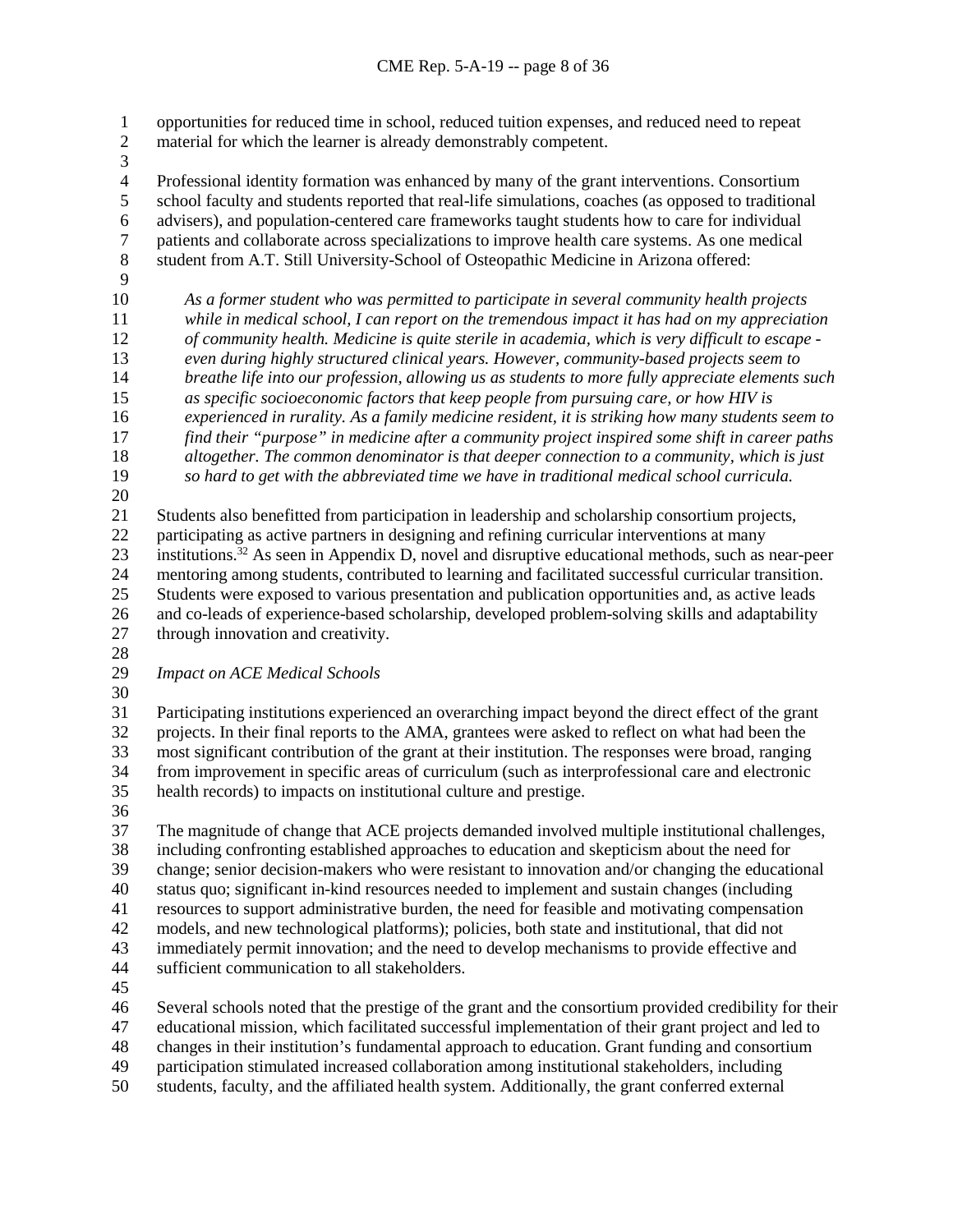1 validation on institutions as leaders in educational innovation. A sampling of schools' feedback on<br>2 the initiative provides a glimpse into these opinions: the initiative provides a glimpse into these opinions:  $\frac{3}{4}$  *For the AMA to fund our initiatives was confirming, accelerating, consolidating, the push that we needed.* Vanderbilt University School of Medicine  $\begin{array}{c} 7 \\ 8 \end{array}$  *The ongoing recognition and attention of the project accomplishments continues to facilitate visibility and the sense of culture change.* East Carolina Brody School of Medicine *The grant provided important validation of our vision.* University of California, San Francisco School of Medicine For some schools, the AMA grant spurred additional funding. Schools received supplemental funding for their projects from universities, regional foundations, states, and health systems. Consortium schools received over \$16 million in Health Resources and Services Administration grants related to ACE projects, and two schools received gifts related to medical student education totaling \$700 million. In addition, ACE schools received grants from the Kern Institute, Josiah Macy Jr. Foundation, Robert Wood Johnson Foundation, Substance Abuse and Mental Health Services Administration, ACGME, and the National Institutes of Health. *Impact on ACE Faculty*  ACE grants prompted significant changes in faculty roles and expertise. Grantees reported that curricular innovations resulted in the creation of new positions or the repurposing of existing positions. Across the 32 schools, 900 faculty positions were affected, and a total of 87 full-time equivalent (FTE) positions were redistributed as novel educational formats drove new faculty roles. The most common new roles included small group facilitators, coaches, and faculty trained to teach 30 HSS and mentor student-led quality improvement projects.<sup>33</sup> These transformative impacts on funded faculty roles are projected to continue even now that AMA grant funds have ceased to support site-based projects. Faculty challenges related to the change process included faculty and other health professionals' engagement; buy-in for new collaborations; time demands of design and implementation; building and maintaining a team of educators to resolve necessary changes in staffing and facilities; a lag between implementation of novel teaching or assessment methods and faculty comfort with leading them (an unavoidable gap in depth and breadth of expertise); funding for, and leadership of, sustainable faculty training and development; turnover of dedicated faculty or administrators; and providing effective and sufficient communication across all stakeholders. Despite these challenges, grantees reported that faculty increased their own knowledge areas and expertise. New curricular content areas, such as patient safety and quality improvement, demanded faculty training, which in turn was reported to affect faculty members' own clinical practices. Changes in process also required faculty development. Competency-based methods encouraged faculty members to focus on student development rather than grades, reminding faculty of their 47 critical role in serving the needs of future patients.<sup>34,35</sup> Faculty learned how to develop data-driven curricula and teaching in support of diverse patient care and reported a greater shared sense of purpose across departments and professions. Looking to the future, institutions anticipate expanded faculty knowledge and mentoring, increasing the value that students bring to patients and communities through multiple pathways (e.g., direct patient care and interprofessional teamwork).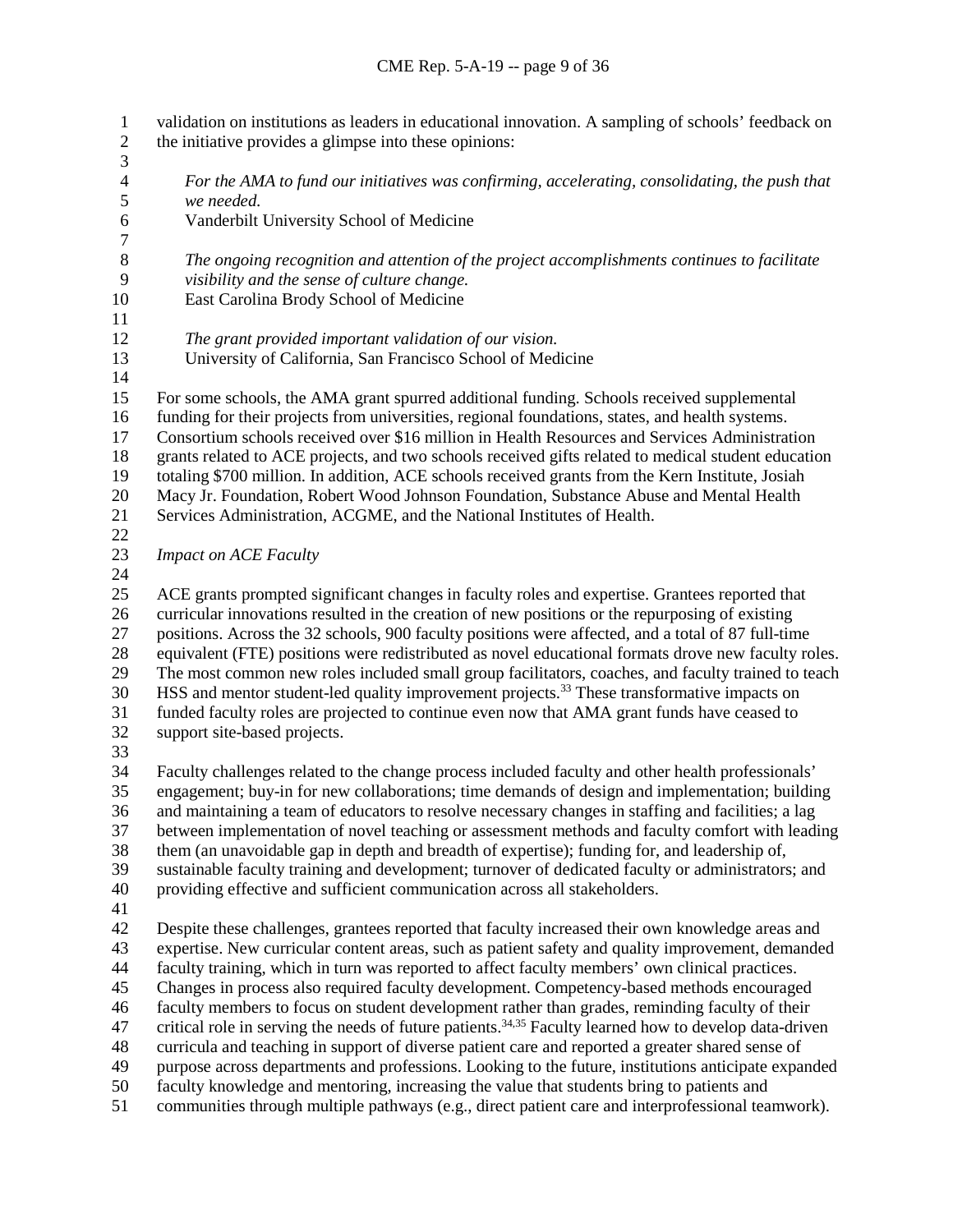Additional faculty impacts included enhanced opportunities for academic advancement. Schools 2 reported that consortium activities stimulated scholarship that would not have occurred otherwise,<br>3 as well as cross-institutional and cross osteopathic/allopathic collaborations. The resulting as well as cross-institutional and cross osteopathic/allopathic collaborations. The resulting manuscripts<sup>24,28,31,33,36-50</sup> were more competitive for publication, improving a key metric for faculty advancement. Sites cited an increase in faculty participation in national and international presentations over the course of the grant, and reported that grant activities led to a total of 71 7 promotions (reported by 31 of 32 schools) and 99 appointments to named positions within their<br>8 institution (reported by 29 of 32 schools). Additionally, schools shared that the national prestige institution (reported by 29 of 32 schools). Additionally, schools shared that the national prestige associated with consortium membership allowed them to cast a wider net in recruiting top faculty and administrators to their institutions. Further examples regarding the benefits to faculty of

- consortium participation may be seen in Appendix E.
- 

## *Impact on ACE-affiliated Health Care Systems*

 The most direct impact of consortium activities on affiliated health systems resulted from the deliberate incorporation of HSS training, focusing on how health care is delivered, how health care professionals work together to deliver that care, and how health systems can improve patient care and health care delivery. Some schools designed experiences for students to learn leadership, work in their community, or team up with interprofessional colleagues; others implemented rigorous 20 quality improvement and patient safety training.<sup>51-60</sup> For example, the University of California San Francisco Health System and School of Medicine partnered in 2016 to embed 80 first-year medical 22 student teams as active participants in health systems improvement efforts to address problems<br>23 aligned with the health system's True North pillars of quality, safety, and value. Meanwhile, at aligned with the health system's True North pillars of quality, safety, and value. Meanwhile, at the Pennsylvania State University School of Medicine, students were trained to serve as patient navigators who guide patients through a complex health care continuum.

 To capture the impact of such student roles and student-led projects, the AMA launched the Health Systems Science Student Impact Competition in 2018. Forty-six students submitted descriptions of 29 their work. Eligible projects addressed one of the HSS domains, such as leadership, patient safety,<br>30 quality improvement, or population health. The winning entry was submitted by Kevin Tyan, a quality improvement, or population health. The winning entry was submitted by Kevin Tyan, a student at Harvard Medical School, who implemented strategies to protect patients and health workers from the Ebola epidemic and health care-associated infections. The second-place winner was Richard Lang, a student from Rutgers Robert Wood Johnson Medical School, a student- veteran who drew upon his military experience to improve teamwork training in medical education. The third-place submission was from Jasmyne Jackson, a student at the University of Michigan Medical School who developed a tiered mentorship program to address diversity pipeline issues, engaging pre-medical and medical students who are underrepresented in medicine to promote professional development and empowerment.

 Other ACE objectives affected health systems in indirect ways. Competency-based efforts at many schools were designed to better align student training with the needs of patients and populations. The deliberate preparation of students for their responsibilities as interns was a focus at many sites, which is projected to improve the function of the health care system at the time of transition. Similarly, changes to the student learning environment impact all members of the clinical team, <sup>45</sup> including residents, faculty, nurses, and other professionals.<sup>1</sup> Encouraging a system in which all learners work and all workers learn supports an ethos of shared learning and improvement that may 47 mitigate emotional exhaustion and depersonalization.<sup>61</sup> 

- The ACE application process was structured to require that schools collaborate closely with their
- health care system, creating a shared understanding of roles, values, and learning needs of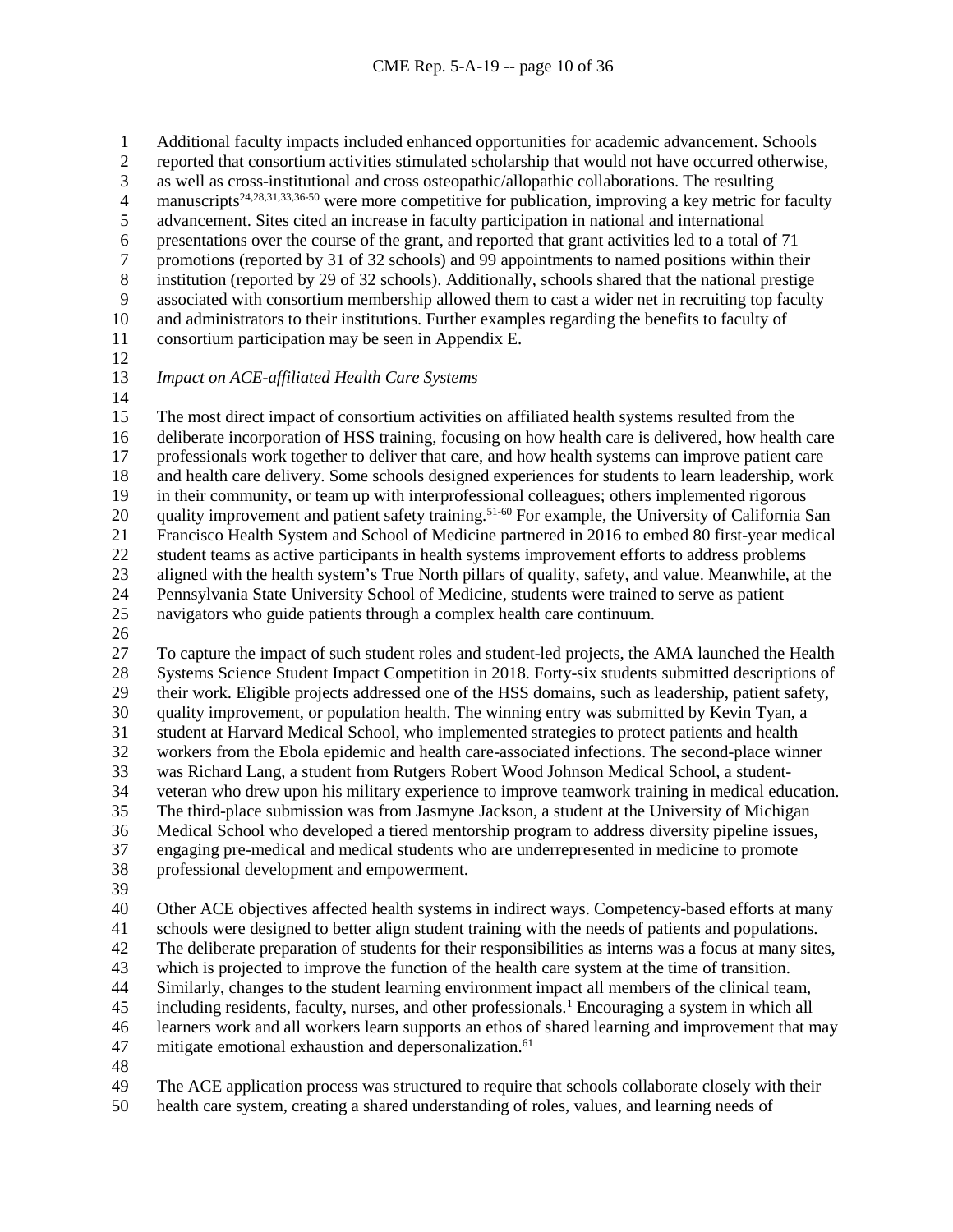1 participating students. Health system leaders were included in curricula, especially surrounding the<br>2 development of HSS experiences. For example, Pennsylvania State University College of Medicine development of HSS experiences. For example, Pennsylvania State University College of Medicine notes that: 4<br>5 *Collaboration with our health system on educational initiatives over the life of the grant includes the following health systems leaders and professionals who have contributed to the design and implementation of the HSS curriculum (UME, GME, faculty development): dean and CEO of the College of Medicine and Health System, vice dean for educational affairs, chief financial officer, chief operating officer, vice president and chief quality officer, vice president of operational excellence, vice president of population health, director of ambulatory nursing, chief information officer, clinical and basic science faculty, advanced care practitioners, nurse educators, allied health professionals, social workers, librarians. Impact on the ACE Learning Consortium: Fostering a Community of Innovation* During the lifespan of the grant, relationships naturally spread across disciplinary lines in the consortium into a collegial, snowballing network spanning multiple topics, purposes, and depths. Although very difficult to quantify, consortium schools reported valuing this outcome tremendously and anticipated the continuation of these relationships into the future. When asked to note the most significant contribution of the consortium, grantees repeatedly cited interaction with other educators and learning from innovations at other sites. Recurrent themes are well articulated by the following excerpts: *The ACE Consortium serves as a catalyst for innovation. Through conferences, online discussions, and incubator projects, it unifies a variety of experienced American medical school innovators. Through this process, members gain a shared mental model, learn best practices, discuss complex issues in learning communities, and reference a common evidence base.* Faculty, Brody School of Medicine at East Carolina University *The consortium has provided us the opportunity to share ideas, ask for help and have the status/gravitas as a consortium member to implement innovations. Our collaborations have led to deeper understandings of how to educate well and deeply and have caused us to continue to question and reform what we do. We also continue to develop ways to enact our vision of having students be value-added members of the patient care team and have seen the fruits of our past labor with our students' successful entry into their clerkships.*  Faculty, CUNY School of Medicine *This consortium reinforces the truth that we are all responsible for the future of health care and that we are teammates, not competitors.* Faculty, A.T. Still University-School of Osteopathic Medicine in Arizona *The single greatest contribution of the consortium may not have been anticipated but was fully realized because of the openness that the AMA demonstrated to ensuring the 'whole was greater than the sum of our parts'. In other words, the Innovation Ecosystem that resulted from the work together in the consortium was the single greatest benefit we realized from our participation in this grant program.*

Faculty, University of Michigan Medical School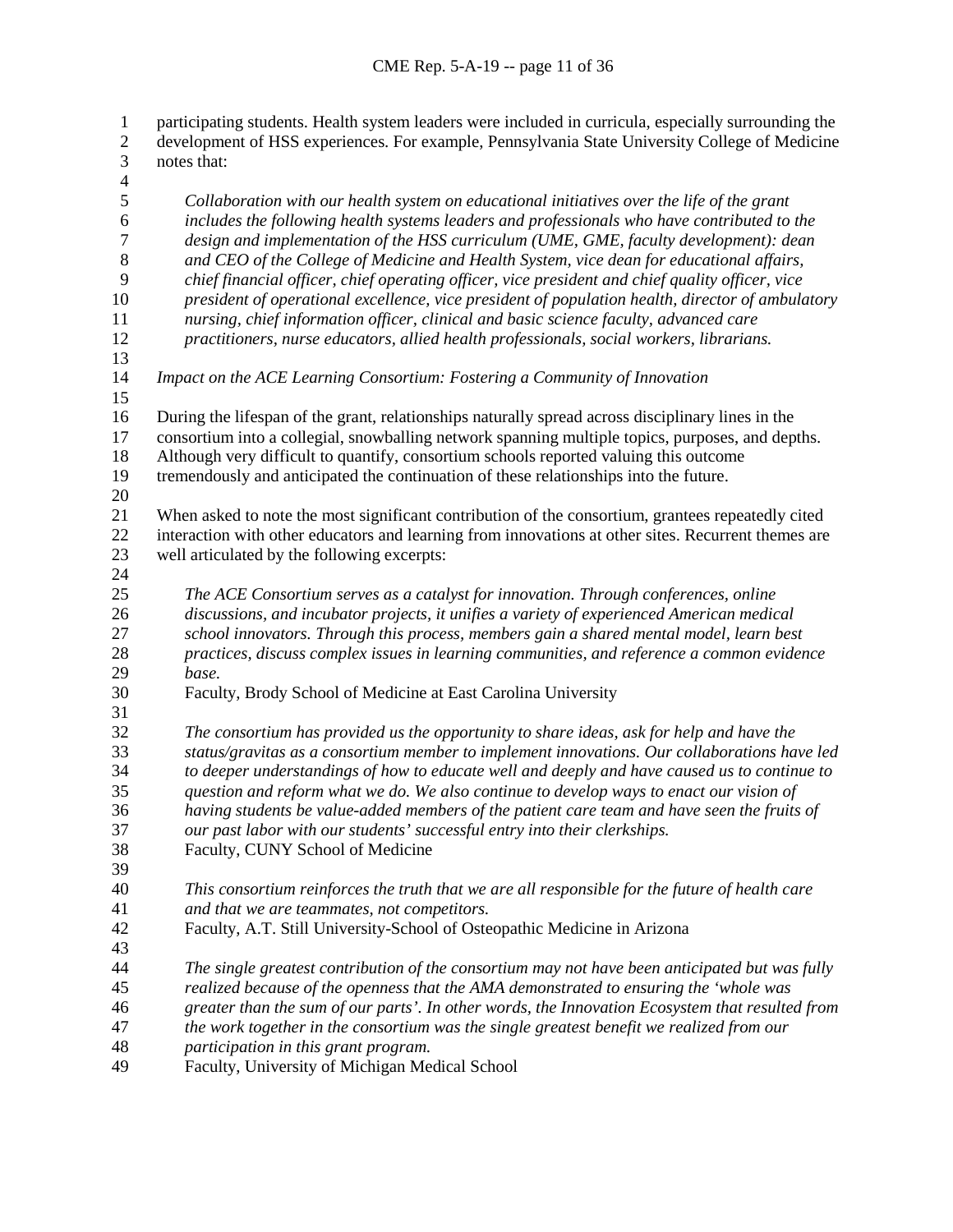*In just five years, the consortium has become the home of medical education in the United States.* Faculty, New York University School of Medicine  $\frac{4}{5}$  Grantees also credited the following with facilitating the accomplishment of grant project objectives: endorsement by the AMA through the national consortium; internal and external networking that resulted in strong partnerships; consortium membership as a place to seed ideas, 8 learn new approaches to similar problems, and receive professional validation; and financial<br>9 support, including that from the AMA for travel and consortium meetings. support, including that from the AMA for travel and consortium meetings. Consortium grants also led to the creation of environments supportive of student engagement with and partnership in scholarly endeavors. Student debriefings about interventions served as valuable and powerful ways to impact future faculty development. Students expressed their appreciation for being included in this community: *As a first-year medical student, I had the opportunity to attend the AMA consortium annual conference. It was here that I was first introduced to the community of medical educators. This community represented a shift in my medical school journey to one being centered about medical education. It was also the place where I found inspiration, learned the power of collaboration between institutions, and was encouraged to pursue my own contributions to the field. However, the most important of the community was the people I had the opportunity to meet. They will serve as role models to me as I continue my career in academic medicine.* Medical Student, University of Michigan Medical School *I was excited to see such a broad group of medical education professionals exploring ways to shake the status quo of traditional medical curricula through engagement with student perspectives and new technologies. The consortium offers an opportunity for rapid and sustainable change of long-held but flawed standards that currently prevent students from reaching their highest learning potential.*  Medical Student, Warren Alpert Medical School of Brown University *Impact on the broader medical education landscape: scholarship and dissemination*  Scholarship related to ACE educational innovations has been an important vehicle for dissemination. Over the five-year grant period, consortium members authored 168 publications, which to date have been cited by over 1,000 subsequent manuscripts. Ninety-two of these publications related to HSS, and 30 related to competency assessment. Fifty-three papers were published in *Academic Medicine*. Over 270 abstracts have been presented by consortium members in regional, national, and international venues. The collaborative interest groups of the consortium generated significant dissemination of scholarship in non-traditional ways. The most productive interest group concentrated on defining the domains of HSS, advocating for its status as the third pillar of medical education 44 complementing basic science and clinical skills.<sup>24-25</sup> This group adopted multiple modalities to 45 promote the teaching and assessment of HSS. The resulting textbook<sup>26</sup> has sold over 4,000 copies internationally, and online modules are scheduled to be released in 2019. Additionally, HSS subject 47 matter experts collaborated with the NBME to create a subject examination in  $HSS<sup>31</sup>$  to be administered by medical schools. In a January 2019 editorial, *Academic Medicine* Editor-in-Chief David Sklar, MD, reinforced the value of teaching HSS as the third pillar of medical education and 50 cited HSS curricula as a potential marker of school excellence.<sup>62</sup> Another ACE collaborative group focused on medical student coaching created a handbook that has been downloaded more than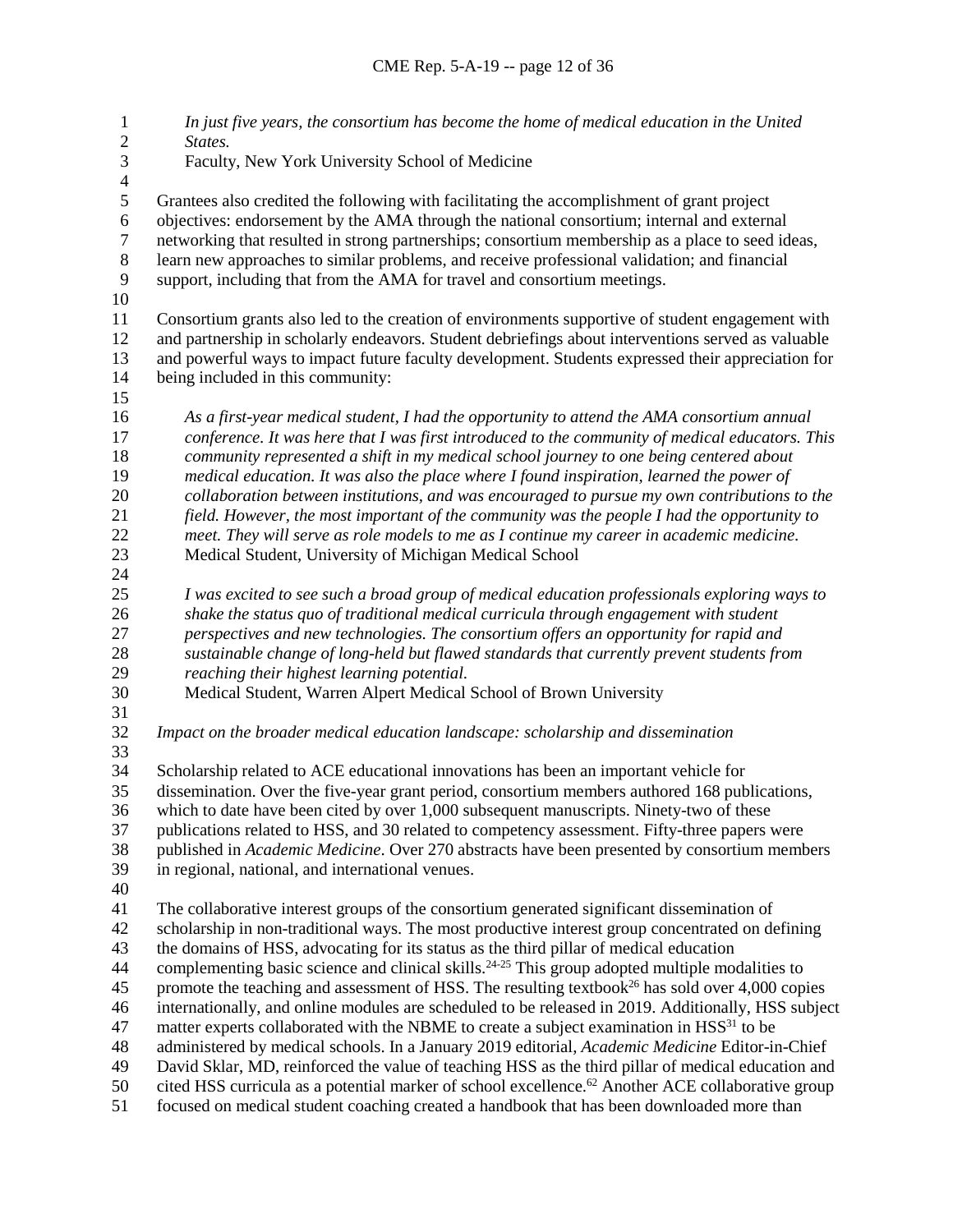7,000 times from the AMA website.<sup>27</sup> A monograph self-published by the AMA outlining the<br>2 impact of scholarship generated by consortium activities has been downloaded nearly 9,000

- impact of scholarship generated by consortium activities has been downloaded nearly 9,000  $3 \times times.^{63}$
- 

4<br>5 Furthering scholarly impact, grantees also served as consultants to other institutions embarking on 6 change processes. As stated previously, the consortium served as a safe space for educators to articulate the many challenges associated with educational innovation, including negotiating articulate the many challenges associated with educational innovation, including negotiating 8 accrediting requirements that do not readily allow for innovation; modernizing inflexible<br>9 educational technologies: forging new collaborations across the health system: managing educational technologies; forging new collaborations across the health system; managing competing demands on student attention which may detract from the benefits of innovations; addressing students' concerns that systems thinking may lie beyond their stage of development; coping with challenges of scheduling innovative experiences within required traditional medical education cycles; building effective and sufficient communication; sustaining interventions as students from innovative undergraduate programs transition to GME; measuring educational outcomes and creating evaluation and assessment plans; and handling the complexity of linking educational interventions to patient outcomes. The strategies that emerged from individual institutions and from consortium activities were of value to schools outside the consortium seeking to innovate. Consultations served to amplify the

 impact of the ACE initiative into the broader educational community, thus accelerating widespread change. Consortium members reported advising other institutions to use validated tools whenever possible; consider implementing models that already exist rather than creating new ones; increase 23 collaborations with other departments early on in the change process; plan ahead to gather<br>24 meaningful outcomes data; and ensure that there are supportive systems, processes, and meaningful outcomes data; and ensure that there are supportive systems, processes, and administration in place before committing to such an undertaking. Over the course of the grant, collaborations of ACE schools with one another and with non-consortium institutions exceeded

600 interactions involving over 250 institutions and organizations, reflecting the sense of authority

- afforded to ACE members in the medical education community.
- 

 Member institutions have cooperated with accrediting agencies and governing bodies to enable innovation by removing regulatory and legal barriers. The University of California, Davis, School of Medicine worked with the state legislature of California to alter the required minimum time of training so that students committed to primary care could complete a three-year track aimed at enhancing diversity of the physician workforce. Other interventions promise a potential to reduce 35 the costs of UME: for example, via its competency-based assessment process, Oregon Health  $\&$  Science University (OHSU) School of Medicine was able to graduate 25 percent of its students a semester early, resulting in an average tuition cost reduction of \$17,000. Dialogue in consortium sessions amplified national concerns about scoring for the USMLE, prompting the NBME, in collaboration with the AMA and other influential organizations, to host discussions with subject matter experts to explore this issue more deeply.

## *Impact on the AMA*

 Despite the AMA's longstanding investment in medical education, the launch of the ACE initiative represented a bold step into the UME sphere. The investment of significant resources gained initial attention, and the subsequent successful efforts of the consortium have anchored the AMA as a hub for innovation in medical education. As a consortium member school put it, "In just five years, the consortium has become the home of medical education innovation in the United States" (New York

University).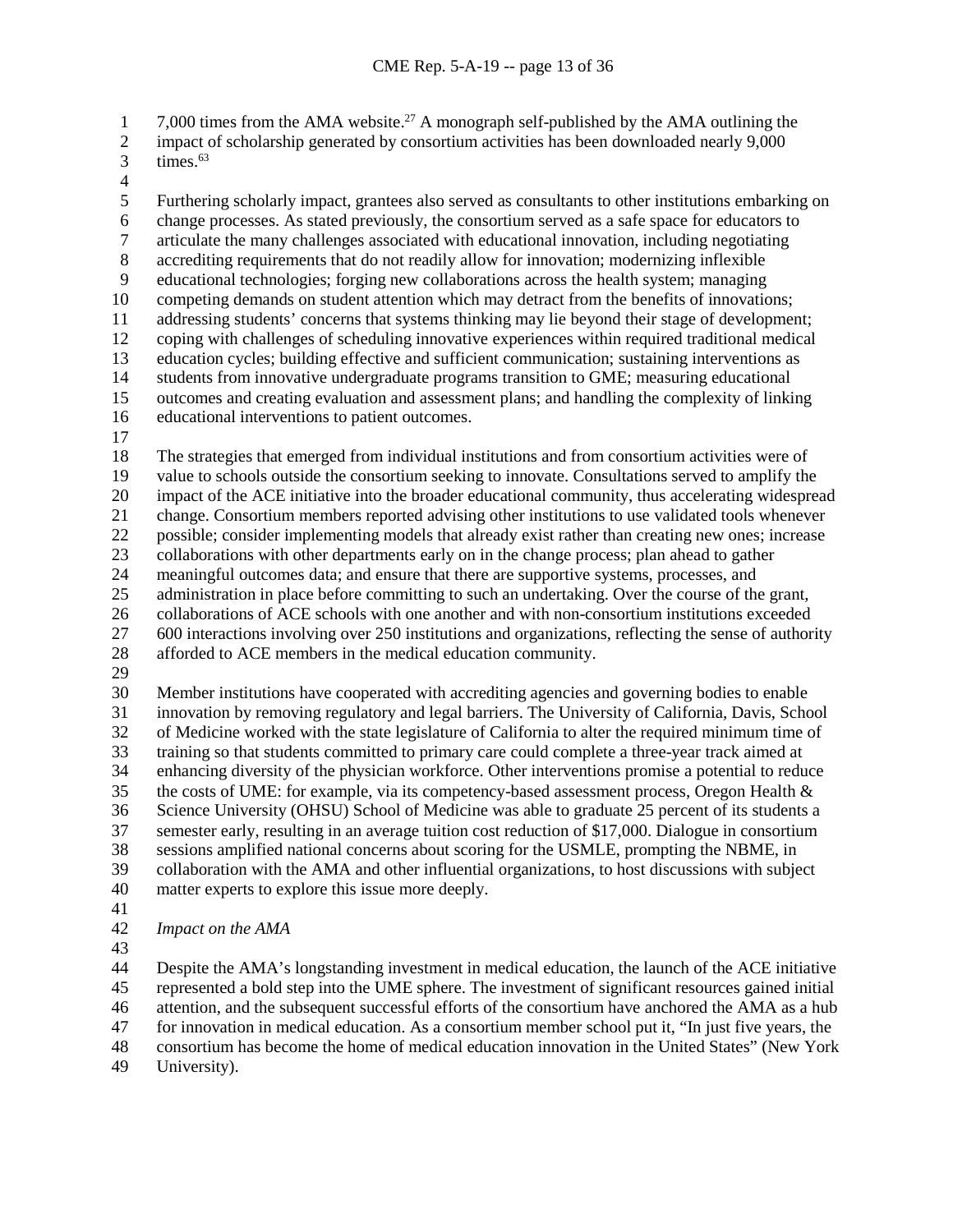1 In a qualitative study conducted in 2015 by consulting firm Penn Schoen Berland, 31 medical<br>2 school deans who were not members of ACE were interviewed to solicit their perspectives on

school deans who were not members of ACE were interviewed to solicit their perspectives on

3 educational innovation and the AMA's ability to lead in that space. For several, the ACE initiative changed their view of the AMA: "It's unexpected coming from a trade organization that the AMA

- 4 changed their view of the AMA: "It's unexpected coming from a trade organization that the AMA<br>5 has been in the past. It really speaks to the present—the AMA has a different vision, which I am
- has been in the past. It really speaks to the present—the AMA has a different vision, which I am
- delighted about. I think it's very exciting."
- 

8 The ACE initiative garnered significant external attention for the AMA, and it is interesting to<br>9 track how earned media coverage has evolved since the ACE initiative launch in 2013. Initially track how earned media coverage has evolved since the ACE initiative launch in 2013. Initially, ACE coverage mainly appeared in trade publications; this is not unusual for a new initiative, as reporters often prefer to cover results and concrete milestones. ACE's visibility and reach have grown over the past five years, however, as evidenced by media coverage in national mainstream 13 publications, including the *Wall Street Journal*,<sup>64</sup> National Public Radio,<sup>65</sup> and the *New York Times*.<sup>66</sup> Mentions of ACE work in more prominent, high-impact publications also have grown over time and are often synched to major announcements, such as the launch of the HSS textbook and the electronic health record (EHR) designed for educational settings. The additional uptick in the quality of journal placements was also the result of exposure to consortium meetings, relentless media team pitching, and access to press conference calls with James Madara, MD, Executive Vice President and CEO of the AMA, and Dr. Skochelak. Finally, in 2018, impressions were derived from a significant push to earn attention for the first graduating classes from consortium schools and the five-year anniversary of ACE. Increasingly, the storyline around ACE and the need for reimagining medical education have moved from health trade publications into the public consciousness. See Appendix F, Table F-1 for a listing of top *AMA Wire* articles about ACE.

 To capitalize on the interest in ACE activities and expand our reach beyond consortium members, 26 the medical education unit launched a new national conference, ChangeMedEd<sup>®</sup>, which welcomes both consortium and non-consortium members and medical education stakeholders. The inaugural 28 2015 conference attracted 273 participants (226 of whom were non-members); attendance rose to 363 in 2017 (including 265 non-members). Additionally, digital platforms have been exploited to create other interactions and stretch engagement to an international scale. Webinars and asynchronous discussions have been offered, with 1,000 participants across seven webinars and over 2,000 participants across 17 asynchronous discussions. More details about virtual-session topics and participation in the webinars are provided in Appendix F, Tables F-2 and F-3. Other critical AMA initiatives have benefited from direct access to the medical educators and UME curricula affiliated with the ACE Consortium. For example, collaboration with ACE member

 institutions propelled efforts of the AMA's Improving Health Outcomes unit to address chronic disease by piloting a new structure of the patient history and physical to target the needs of patients 39 with chronic illness.<sup>49</sup> Similarly, synergy exists between the goals of the AMA's Professional

Satisfaction & Practice Sustainability unit and ACE efforts to empower students to attack the

41 dysfunction in the health care system by training them in  $HSS<sup>61</sup>$  Such empowerment is expected to

 enhance a sense of control and well-being, supplementing education's recent focus on individual resilience and wellness.

 The myriad activities that comprise the ACE initiative have secured the AMA's position as the leading home for purposeful innovation in medical education.

*Impact on patients*

The ultimate goal of the ACE initiative is to improve patient care. The impacts of the ACE

objectives on learners, faculty members, medical schools, health systems, and the broader medical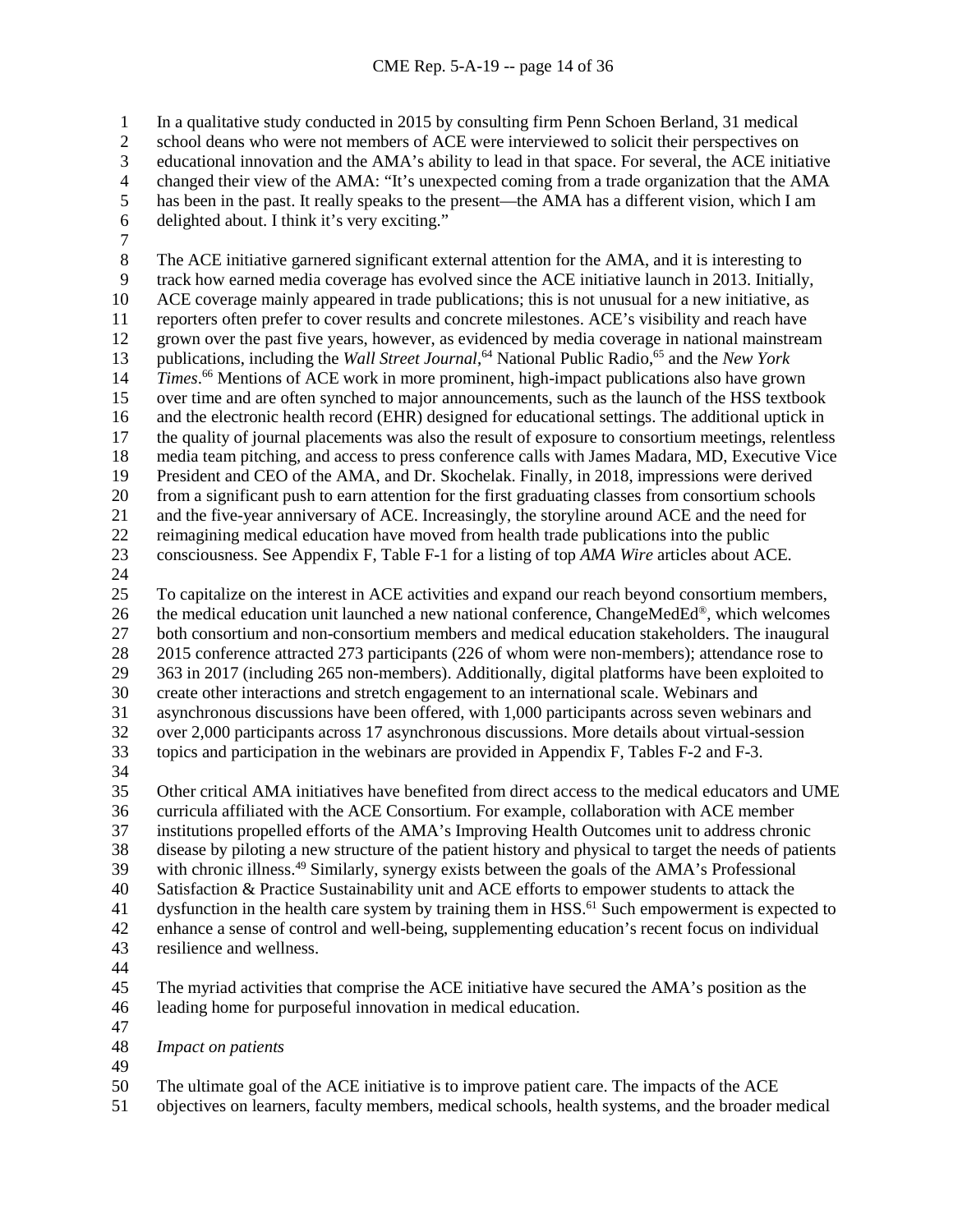1 education community outlined in this report culminate in physicians who are better trained, more<br>2 satisfied, and poised to shape the constantly evolving health care system—in short, as the AMA satisfied, and poised to shape the constantly evolving health care system—in short, as the AMA mission states, "to promote the art and science of medicine and the betterment of public health."

 $\frac{4}{5}$ 

## FUTURE STEPS

6<br>7 The ACE initiative has taken great strides toward creating the medical school of the future. 8 Institutional members of the consortium have offered case studies in accomplishing a variety of needed reforms, and collaborative efforts across sites have identified techniques that can be needed reforms, and collaborative efforts across sites have identified techniques that can be generalized to other schools. Significantly, all 32 participating schools have committed to continue as members of the consortium despite the cessation of direct funds to support site-based initiatives. AMA ACE staff will continue to convert developing ideas into tangible products that can be adopted broadly. Ongoing smaller innovation grants and targeted memberships in the consortium will be offered to promote strategic areas of focus. Traditional academic venues will be complemented with alternative modes of dissemination to propagate change. To support the ultimate vision of a dynamic learning health system, the ACE unit will continue to monitor emerging trends affecting educational processes (such as artificial intelligence) and continue to partner with other agencies to incorporate new objectives into ongoing innovation efforts. Building on its work to accelerate change in UME, the AMA recently established the Reimagining Residency initiative—a new five-year, \$15 million grant program to address challenges associated

 with the transition from UME to GME and the maintenance of progressive development through residency and across the continuum of physician training. The goal of the initiative is to align residency training with the needs of patients, communities, and the rapidly changing health care environment. Grants are intended to promote systemic change in GME and support bold, creative innovations that provide a meaningful and safe transition from UME to GME, establish new curricular content and experiences to enhance readiness for practice, and support well-being in training. With a focus on collaboration, the initiative aims to inspire cooperation among the distinct entities responsible for oversight of GME, including medical schools, GME sponsors, and health systems. Furthermore, Reimagining Residency grant recipients will join the ACE Consortium, further expanding the AMA's community of innovation to allow for broad collaboration and dissemination of ideas across the medical educational continuum, as well as providing an independent focus on creating the residency programs of the future.

- 
- 

THE NEED FOR CONTINUED AMA SUPPORT OF MEDICAL EDUCATION

 The ACE initiative has served to anchor the AMA as a leading force in UME innovation, and the forthcoming, unprecedented investment in GME is expected to echo and amplify that impact. Yet

much work remains. Medical education is a complex process involving interaction among multiple

systems with competing drivers. Systematic change requires a voice that advocates across

stakeholder groups in order "promote the art and science of medicine and the betterment of public

health." The success of past initiatives and the potential for future innovation speak to the need for

ongoing attention to educational trends and support for innovative educational initiatives.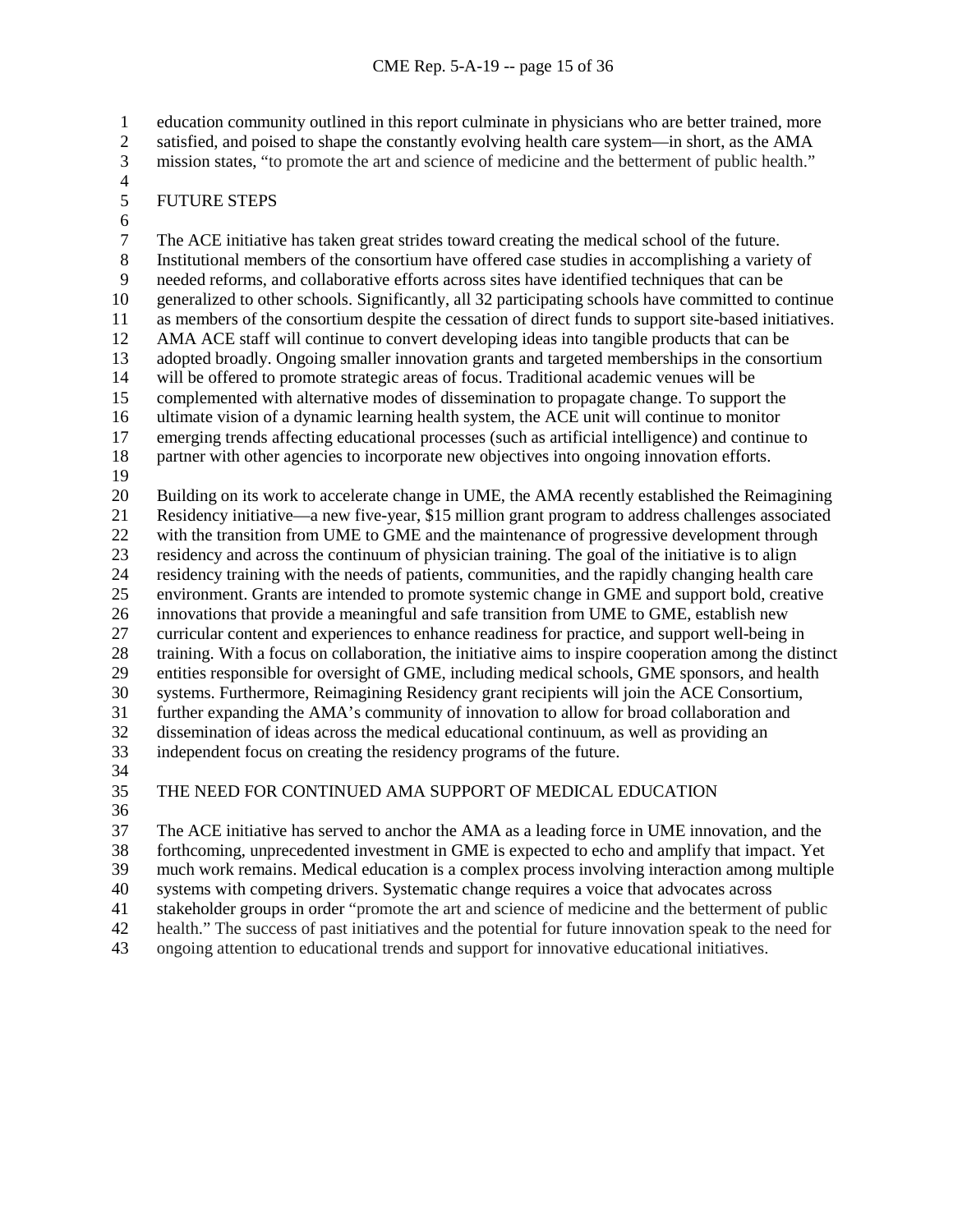# APPENDIX A: CONSORTIUM SCHOOLS (COHORTS 1 AND 2) AND SCHOOL PROJECTS

## **Table A-1**

## **Consortium member institutions, brief descriptions of site-based projects, and alignment with ACE objectives.**

| <b>School</b>                | <b>Description of project</b>                                                 | <b>Compete</b> | <b>Health</b> | <b>Learning</b> |
|------------------------------|-------------------------------------------------------------------------------|----------------|---------------|-----------------|
|                              |                                                                               | ncy-           | systems       | <b>Environ</b>  |
|                              |                                                                               | based          | science       | ment            |
|                              | Joined the consortium in 2013                                                 |                |               |                 |
| <b>Brody School</b>          | Designed and created its Teachers of Quality                                  |                |               |                 |
| of Medicine at               | Academy. Graduates have become a cohort of                                    |                |               |                 |
| East Carolina                | master educators on patient safety and quality                                |                |               |                 |
| University                   | improvement.                                                                  |                | X             | X               |
|                              |                                                                               |                |               |                 |
|                              |                                                                               |                |               |                 |
| Indiana                      | Developed a novel virtual health systems                                      |                |               |                 |
| University                   | curriculum framed by the structures, policies,                                |                |               |                 |
| School of                    | and evaluative mechanisms of its health                                       |                |               |                 |
| Medicine                     | system partners and grounded in a common e-                                   |                | X             | X               |
|                              | patient panel accessed through the Regenstrief                                |                |               |                 |
|                              | EHR Clinical Learning Platform.                                               |                |               |                 |
| Mayo Clinic                  | Developed a four-year health systems science                                  |                |               |                 |
| Alix School of               | blended learning curriculum. Amplified                                        |                | X             | X               |
| Medicine                     | efforts in student well-being.                                                |                |               |                 |
| New York                     | Created "Health Care by the Numbers," a                                       |                |               |                 |
| University                   | flexible, technology-enabled curriculum to                                    |                | X             | X               |
| School of                    | train medical students in using big data.                                     |                |               |                 |
| Medicine                     |                                                                               |                |               |                 |
| Oregon Health                | Implemented a novel, rigorous, learner-                                       |                |               |                 |
| & Science                    | centered competency-based curriculum that                                     |                |               |                 |
| University                   | allows students to pursue a broader array of                                  | X              |               | X               |
| School of                    | interests, shifting the focus toward what                                     |                |               |                 |
| Medicine                     | students learn rather than what appears on a                                  |                |               |                 |
|                              | given exam.                                                                   |                |               |                 |
| Pennsylvania                 | Launched a curriculum combining a course in                                   |                |               |                 |
| <b>State</b>                 | health systems science with an immersive                                      |                |               |                 |
| University                   | experience as a patient navigator.                                            |                | X             | X               |
| College of                   |                                                                               |                |               |                 |
| Medicine<br>University of    |                                                                               |                |               |                 |
|                              | Established a model three-year education<br>track and implemented it in close |                |               |                 |
| California,<br>Davis, School | collaboration with the largest health care                                    |                |               | X               |
| of Medicine                  | provider in the region.                                                       |                |               |                 |
| University of                | Created a three-phase, fully integrated                                       |                |               |                 |
| California, San              | curriculum, crafted to enable students to                                     |                |               |                 |
| Francisco,                   | contribute to improving health care outcomes                                  | X              | X             | X               |
|                              |                                                                               |                |               |                 |
|                              |                                                                               |                |               |                 |
| School of<br>Medicine        | as they learn to work within complex systems<br>and advance science.          |                |               |                 |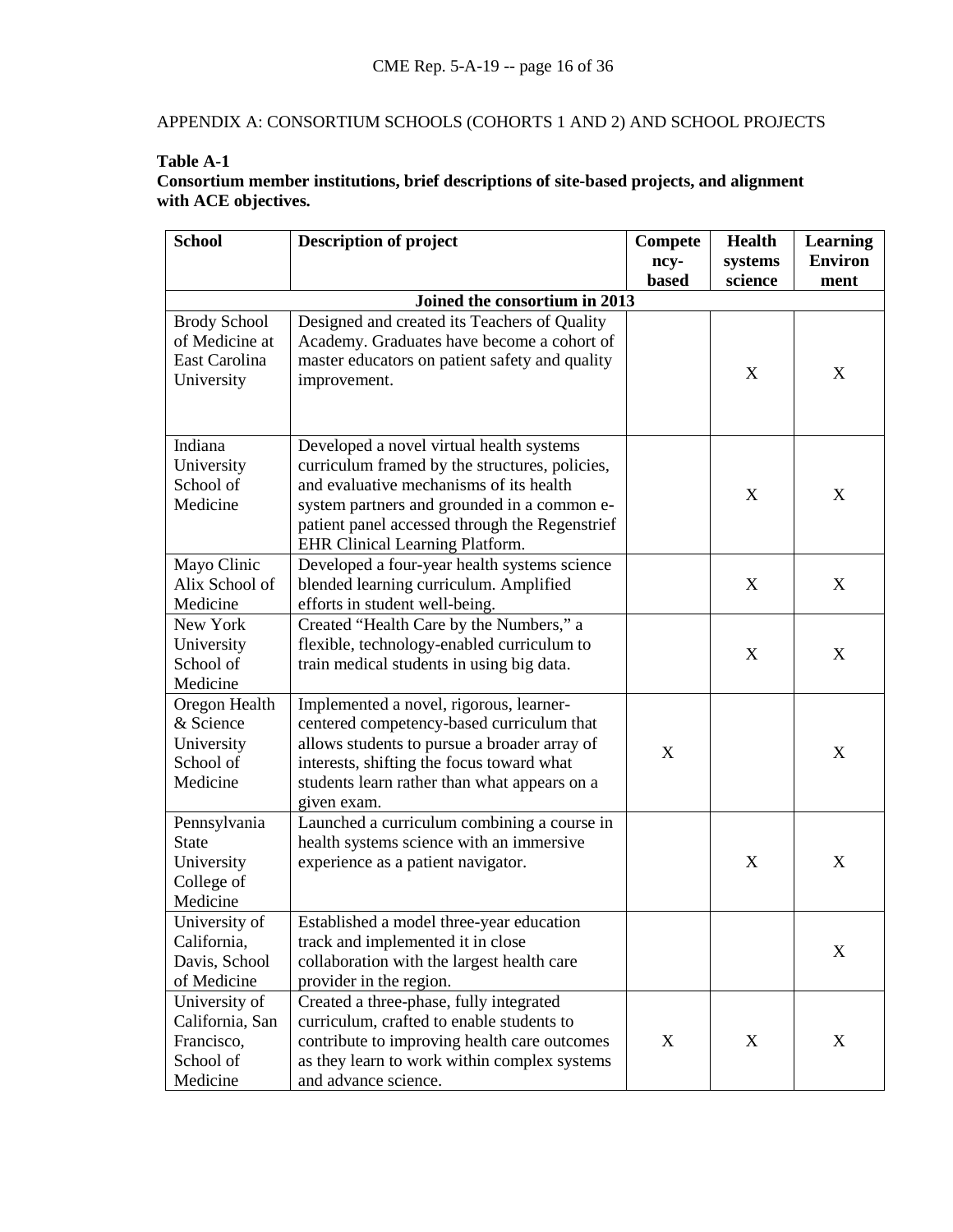| University of       | Assigns students to an M-Home learning          |   |                           |                  |
|---------------------|-------------------------------------------------|---|---------------------------|------------------|
| Michigan            | community for their four years of medical       |   |                           |                  |
| Medical             | school. Students achieve competency in          |   |                           |                  |
| School              | leadership through activities integrated with   | X |                           | X                |
|                     | other core curricular components-all while      |   |                           |                  |
|                     | developing change management experience in      |   |                           |                  |
|                     | health care scholarly concentrations.           |   |                           |                  |
| Vanderbilt          | Established "Curriculum 2.0," which uses        |   |                           |                  |
| University          | flexible, competency-based pathways to          |   |                           |                  |
| School of           | create master adaptive learners trained in      | X | X                         | X                |
| Medicine            | health systems science, able to adapt to the    |   |                           |                  |
|                     | evolving needs of their patients and the health |   |                           |                  |
|                     | care system throughout their careers.           |   |                           |                  |
| Warren Alpert       | Developed nine new courses that constitute      |   |                           |                  |
| Medical             | the basis for a Master of Science degree in     |   |                           |                  |
| School of           | population medicine for its medical students.   |   | $\mathbf X$               |                  |
| <b>Brown</b>        |                                                 |   |                           |                  |
| University          |                                                 |   |                           |                  |
|                     | Joined the consortium in 2016                   |   |                           |                  |
| A.T. Still          | Promotes early exposure to health care needs    |   |                           |                  |
| University-         | and social determinants by embedding            |   |                           |                  |
| School of           | medical students in urban and rural             |   | X                         | X                |
| Osteopathic         | community federally-qualified health centers    |   |                           |                  |
| Medicine in         | across the country and empowering student-      |   |                           |                  |
| Arizona             | led systems solutions.                          |   |                           |                  |
| <b>Case Western</b> | Places students in interprofessional teams      |   |                           |                  |
| Reserve             | where they manage and assess the needs of       |   |                           |                  |
| University          | patients at high-performing patient-centered    |   | X                         | X                |
| School of           | medical homes.                                  |   |                           |                  |
| Medicine            |                                                 |   |                           |                  |
| <b>CUNY School</b>  | Created a combined a seven-year BS/MD           |   |                           |                  |
| of Medicine         | program, preparing students to become           |   |                           |                  |
|                     | primary care physicians in medically            |   |                           | X                |
|                     | underserved areas.                              |   |                           |                  |
| Dell Medical        | Designed and implemented a curriculum           |   |                           |                  |
| School at the       | focused on servant and collaborative            |   |                           |                  |
| University of       | leadership along with training in health        |   | $\boldsymbol{\mathrm{X}}$ | $\boldsymbol{X}$ |
| Texas at Austin     | systems science and adaptive expertise.         |   |                           |                  |
| Eastern             | Teaches health systems science, along with      |   |                           |                  |
| Virginia            | basic and clinical sciences, through a case-    |   |                           |                  |
| Medical             | based, integrated approach using a virtual      |   | X                         | X                |
| School              | community of culturally diverse families and    |   |                           |                  |
|                     | associated electronic health records.           |   |                           |                  |
| Emory               | Standardized instruction on quality             |   |                           |                  |
| University          | improvement and patient safety across the       |   |                           |                  |
| School of           | medical education continuum, including all      |   |                           |                  |
| Medicine            | medical students, residents, fellows, faculty,  |   | X                         | X                |
|                     | affiliated physicians, and interprofessional    |   |                           |                  |
|                     | colleagues.                                     |   |                           |                  |
|                     |                                                 |   |                           |                  |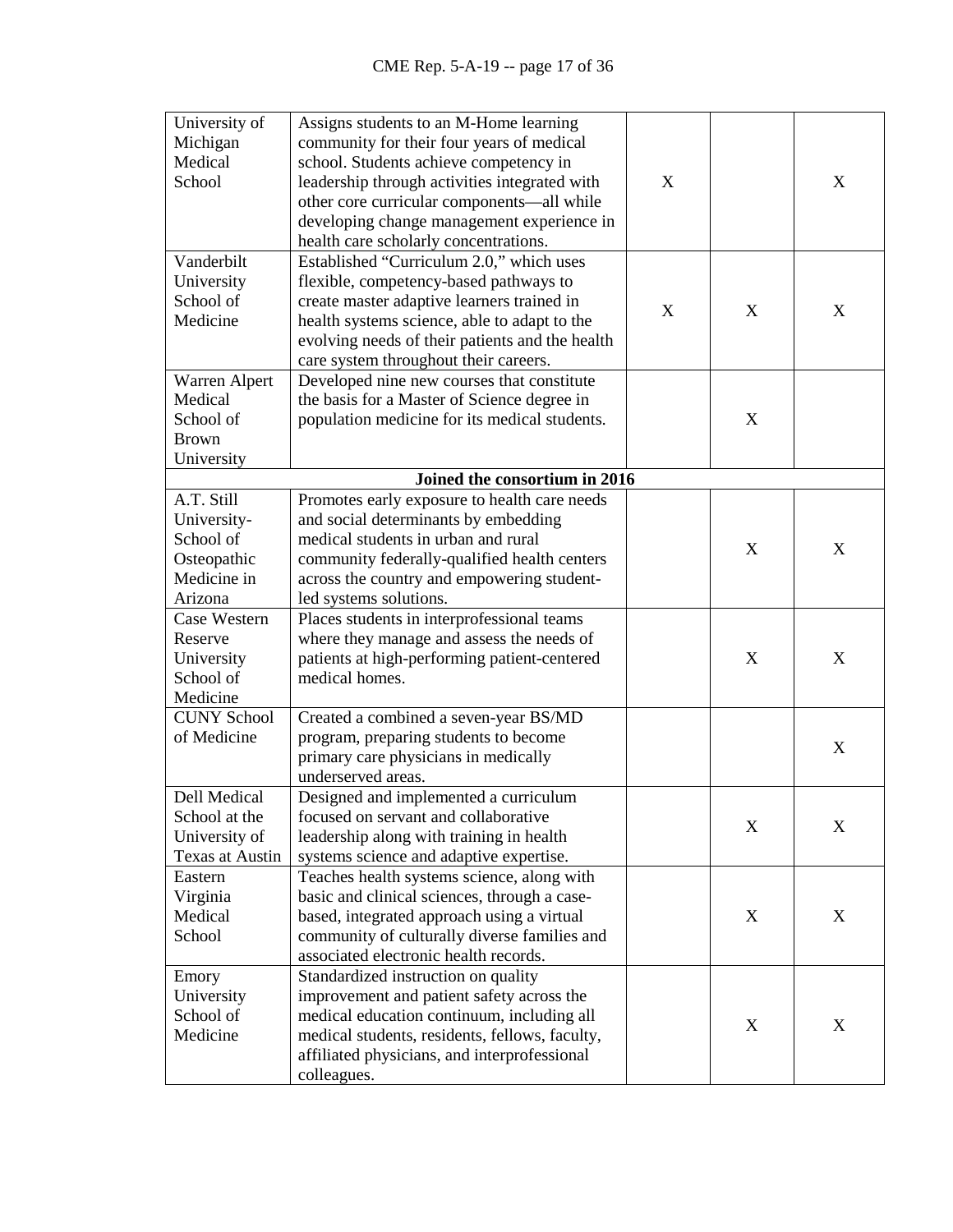| Florida               | Created a program where students are              |   |   |   |
|-----------------------|---------------------------------------------------|---|---|---|
| International         | assigned to an interprofessional team             |   |   |   |
| University            | comprised of students from nursing, social        |   |   |   |
| Herbert               | work, and/or physician assistant studies.         | X | X | X |
| Wertheim              | Competency-based assessments using EPAs           |   |   |   |
| College of            | to monitor readiness for residency.               |   |   |   |
| Medicine              |                                                   |   |   |   |
| Harvard               | Reorganized its entire curriculum using           |   |   |   |
| Medical               | active-learning models, creating a mastery-       |   |   |   |
| School                | oriented culture as opposed to a performance-     |   |   | X |
|                       | oriented culture.                                 |   |   |   |
| Michigan State        | Launched its "First, Do No Harm" curriculum       |   |   |   |
| University            | that incorporates patient safety concepts         |   |   |   |
| College of            | longitudinally across undergraduate and           |   | X | X |
| Osteopathic           | graduate medical education.                       |   |   |   |
| Medicine              |                                                   |   |   |   |
| Morehouse             | Increased its class size and its community-       |   |   |   |
| School of             | based sites, and established learning             |   |   |   |
| Medicine              | communities designed to ensure the                |   |   |   |
|                       | development of strong longitudinal faculty-       |   |   | X |
|                       | student and student-student interactions to       |   |   |   |
|                       | facilitate the professional transition process.   |   |   |   |
| Ohio                  | Launched "Value-Based Care," an innovative,       |   |   |   |
| University            | competency-based program that integrates          |   |   |   |
| Heritage              | primary care delivery and medical education.      |   |   |   |
| College of            |                                                   | X | X | X |
| Osteopathic           |                                                   |   |   |   |
| Medicine              |                                                   |   |   |   |
| <b>Rutgers Robert</b> | Incorporates medical students and other           |   |   |   |
| Wood Johnson          | health-profession learners into care              |   |   |   |
| Medical               | coordination teams at an affiliated health        |   | X | X |
| School                | system's accountable care organization.           |   |   |   |
| Sidney                | Implemented the Regenstrief EHR Clinical          |   |   |   |
| Kimmel                | Learning Platform and interprofessional           |   |   |   |
| Medical               | health care delivery team educational             |   |   |   |
| College at            | experiences.                                      |   | X | X |
| Thomas                |                                                   |   |   |   |
| Jefferson             |                                                   |   |   |   |
| University            |                                                   |   |   |   |
| University of         | As part of its patient safety and health care     |   |   |   |
| Chicago               | quality curriculum, created a "Room of            |   |   |   |
| Pritzker School       | Horrors" simulation, in which students must       |   | X |   |
| of Medicine           | recognize common hazards to patient care.         |   |   |   |
| University of         | Created a curriculum that incorporates the        |   |   |   |
| Connecticut           | <b>Regenstrief EHR Clinical Learning Platform</b> |   |   |   |
| School of             | and brings teams of medical students together     |   |   |   |
| Medicine              | across all four years with dental students and    |   | X | X |
|                       | other interprofessional partners to learn core    |   |   |   |
|                       | skills.                                           |   |   |   |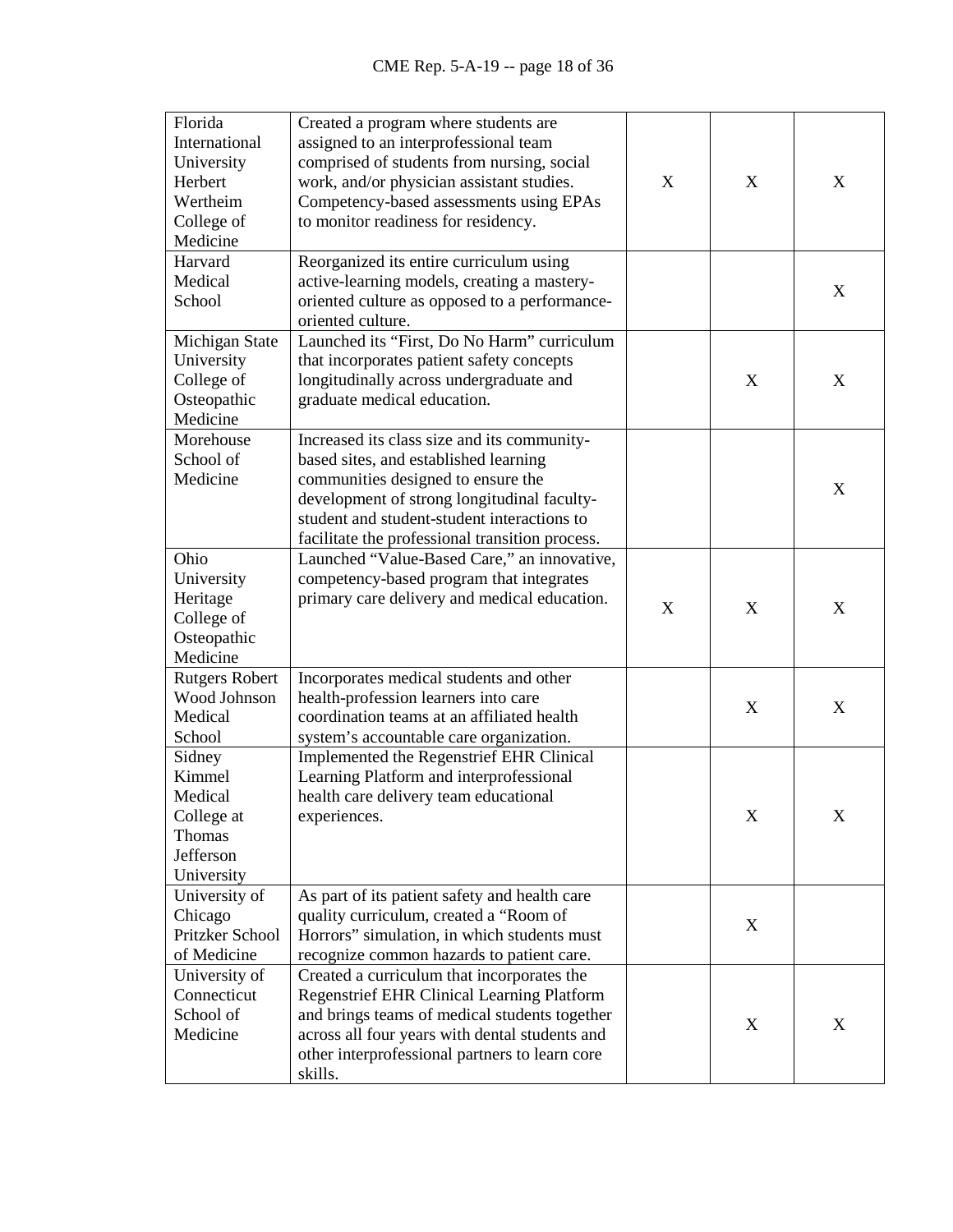| University of         | Moving interprofessional education beyond        |              |   |
|-----------------------|--------------------------------------------------|--------------|---|
| Nebraska              | the traditional classroom setting and into       |              |   |
| <b>Medical Center</b> | clinical training environments where it can be   | X            | X |
| College of            | applied for the benefit of patients and          |              |   |
| Medicine              | populations.                                     |              |   |
| University of         | Instructs students in quality improvement        |              |   |
| North Carolina        | techniques focused on specific common            |              |   |
| School of             | clinical problems, positioning students to       | X            | X |
| Medicine              | complete quality improvement projects            |              |   |
|                       | benefiting the clinics in which they train.      |              |   |
| University of         | Incorporates advanced simulation and             |              |   |
| North Dakota          | telemedicine into education about providing      |              |   |
| School of             | care to those in rural or remote communities.    | X            | X |
| Medicine and          |                                                  |              |   |
| Health                |                                                  |              |   |
| Sciences              |                                                  |              |   |
| University of         | Incorporates tablet computers into a             |              |   |
| <b>Texas Rio</b>      | curriculum that nurtures communication skills    |              |   |
| <b>Grande Valley</b>  | specific to working with disadvantaged           |              | X |
| School of             | populations.                                     |              |   |
| Medicine              |                                                  |              |   |
| University of         | Adapting tools proven effective at bending the   |              |   |
| Utah School of        | cost curve of health care to create a new        |              |   |
| Medicine              | educational model that emphasizes cost           | $\mathbf{X}$ | X |
|                       | reduction and improves undergraduate             |              |   |
|                       | medical educational outcomes.                    |              |   |
| University of         | Implemented a new curriculum structure           |              |   |
| Washington            | across its sites in Washington, Wyoming,         |              |   |
| School of             | Montana, Alaska, and Idaho, enhancing            |              | X |
| Medicine              | clinical training during the basic science years |              |   |
|                       | and basic science in the clinical years.         |              |   |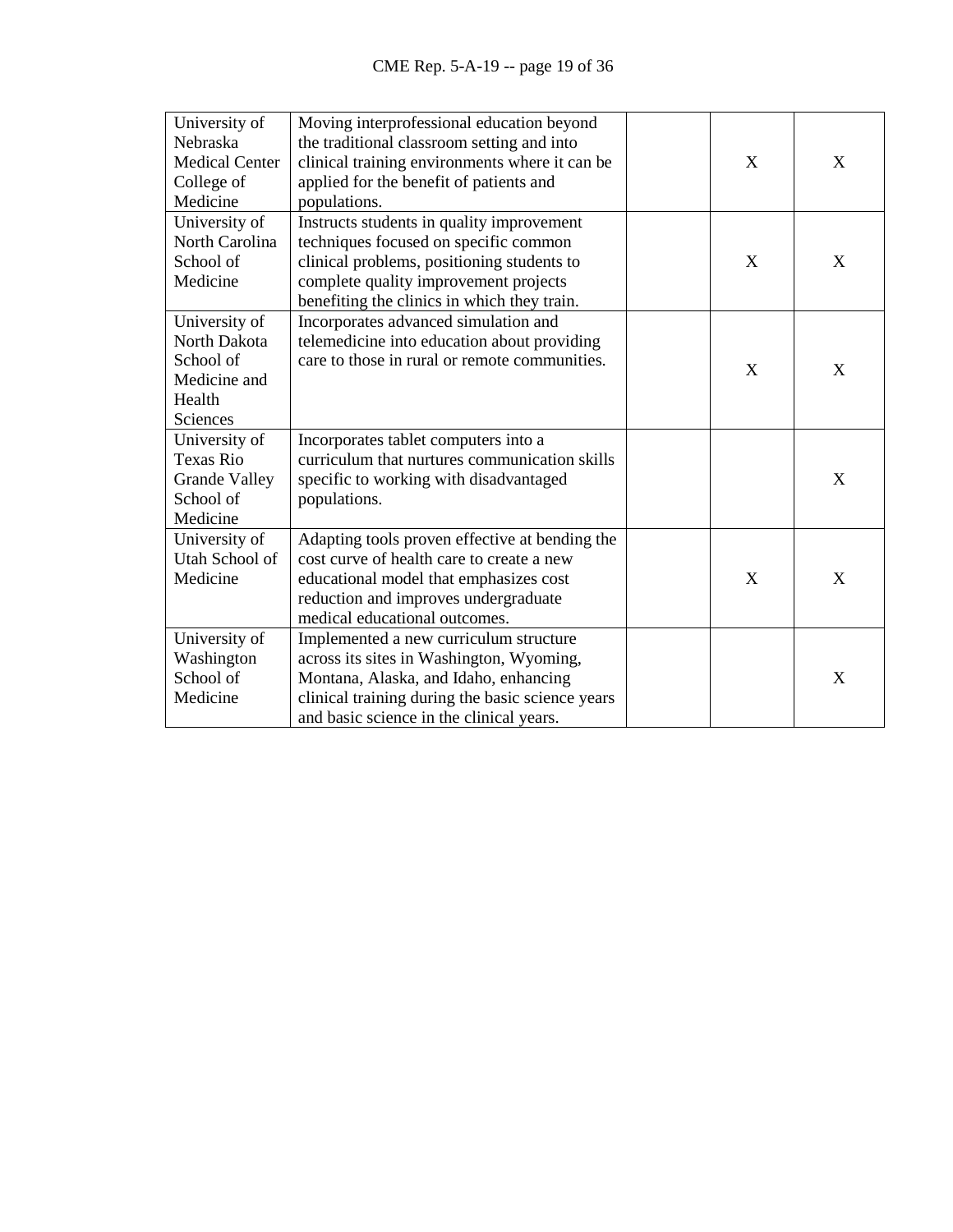## APPENDIX B: COMMON CURRICULAR CHANGES AT MEMBER INSTITUTIONS

Principal investigators at all 32 schools were asked about common curricular interventions, including content and structural elements. Respondents indicated the state of each element prior to, and at the conclusion of, the grant, with the following response options:

- Absent, no plans to implement
- Absent, but plans underway to implement
- Newly implemented
- Progressing implementation
- Mature implementation
- Abandoned implementation (only one incident was reported of abandoning a topic)

The tables provide the most common response (mode) for each topic at pre- and post-grant.

## **Table B-1**

| <b>Curricular Element</b>        | Most common pre-  | Most common post-grant     |
|----------------------------------|-------------------|----------------------------|
|                                  | grant status      | status                     |
| Leadership and change agency     | Absent, no plans  | Progressing implementation |
| Health care economics            | Absent, no plans  | Progressing implementation |
| Clinical informatics and health  | Absent, no plans  | Progressing implementation |
| information technology           |                   |                            |
| Value-based care                 | Absent, no plans  | Progressing implementation |
| Systems thinking                 | Absent, no plans  | Progressing implementation |
| Master adaptive learner skills   | Absent, no plans  | Progressing implementation |
| Patient safety                   | Newly implemented | Mature implementation      |
| Quality improvement              | Newly implemented | Progressing implementation |
| Teamwork/inter-professional care | Newly implemented | Progressing implementation |
| Health care policy               | Progressing       | Mature implementation      |
|                                  | implementation    |                            |

## **Table B-2**

| <b>Structural Element</b>                 | Most common pre-<br>grant status           | Most common post-grant<br>status           |
|-------------------------------------------|--------------------------------------------|--------------------------------------------|
| Med student coaching                      | Absent, no plans                           | Absent, but plans underway to<br>implement |
| Flexible individualized learning<br>plans | Absent, no plans                           | Progressing implementation                 |
| Competency-based education                | Absent, but plans<br>underway to implement | Progressing implementation                 |
| Assessment readiness for<br>internship    | Absent, but plans<br>underway to implement | Progressing implementation                 |
| Optimizing the learning<br>environment    | Absent, but plans<br>underway to implement | Progressing implementation                 |
| Medical student wellness                  | Newly implemented                          | Mature implementation                      |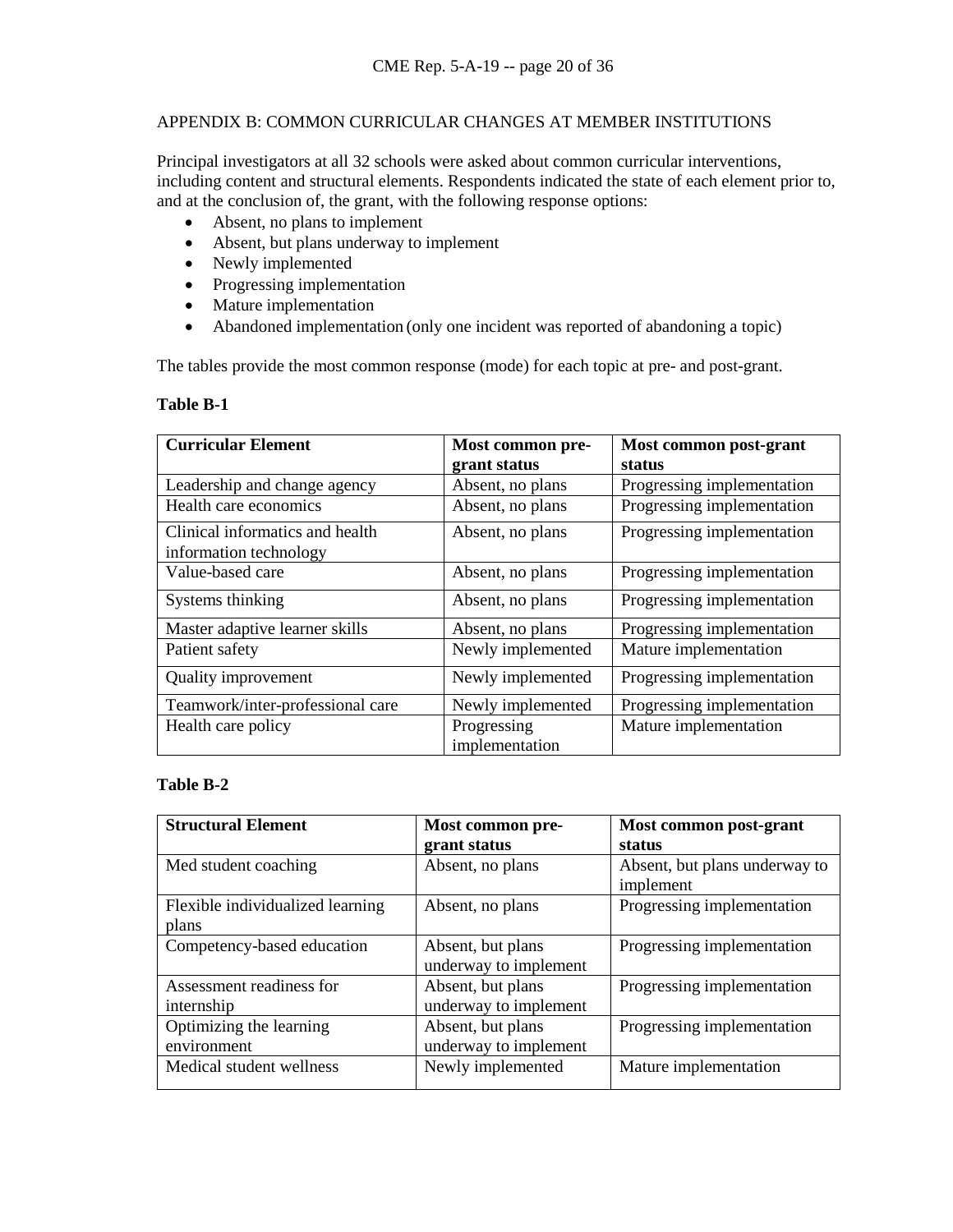## APPENDIX C: COLLABORATIVE OUTPUTS OF ACE

This appendix provides more detailed descriptions of collaborative efforts and institutional exemplars of implementation.

## **Health systems science**

One of the earliest innovations to emerge from the work of the consortium was the articulation of the concept of health systems science (HSS) as the third pillar of medical education, complementing the traditional focus on basic sciences and clinical skills. ACE members recognized that learners must understand how health systems deliver care to patients, how patients receive and access that care, and how to improve those systems. Experts from consortium member schools collaborated to write the *Health Systems Science* textbook, published by Elsevier in December 2016 (see text users in tables 5 and 6 below). ACE members collaborated with the National Board of Medical Examiners to create a HSS subject exam and to incorporate this content into the USMLE Step exams. A student-led thematic meeting in support of the HSS construct, "Patient-Centered Care in the 21st Century-Health Systems Science Through the Medical Education Continuum," was held at Penn State College of Medicine in August 2018. A total of 87 students, residents, faculty members and staff from 27 consortium schools attended.

#### **Table C-1 Users of the Health Systems Science textbook**

| <b>Consortium member schools</b>                                 |                                                                                                       |
|------------------------------------------------------------------|-------------------------------------------------------------------------------------------------------|
| The Warren Alpert Medical School of<br><b>Brown University</b>   | Required for the Primary Care-Population Medicine<br>program                                          |
| Case Western Reserve University<br>School of Medicine            | Used throughout the MD curriculum.                                                                    |
| <b>CUNY School of Medicine</b>                                   | Used in the longitudinal clinical experience                                                          |
| Morehouse School of Medicine                                     | Fundamentals of Medicine (supplement)                                                                 |
| Oregon Health & Science University                               | MD Program, required                                                                                  |
| Pennsylvania State University College<br>of Medicine             | Required for Science of Health Systems courses                                                        |
| University of California, San<br>Francisco, School of Medicine   | Clinical and Systems Applications, supplementary text                                                 |
| University of Nebraska Medical Center                            | Longitudinal Health Systems Sciences course                                                           |
| University of Utah                                               | Pathway in value/health systems                                                                       |
| University of Washington                                         | Reference text for the Ecology of Medicine course.                                                    |
| Vanderbilt University                                            | Foundations of Health Care Delivery (FHD); all four<br>years; also used for the pediatric GME program |
| Vanderbilt University Medical Center                             | Health Policy, supplementary. (business school)                                                       |
|                                                                  | Non-consortium medical schools, other educational institutions, and other entities                    |
| Arizona College of Osteopathic<br>Medicine-Midwestern University | Required for a Health Systems/Health Policy Research<br>elective                                      |
| <b>Boise State University</b>                                    | Used in a nursing course                                                                              |
| California State University, Long                                |                                                                                                       |
| Beach                                                            | HCA 416 Management & Info Systems                                                                     |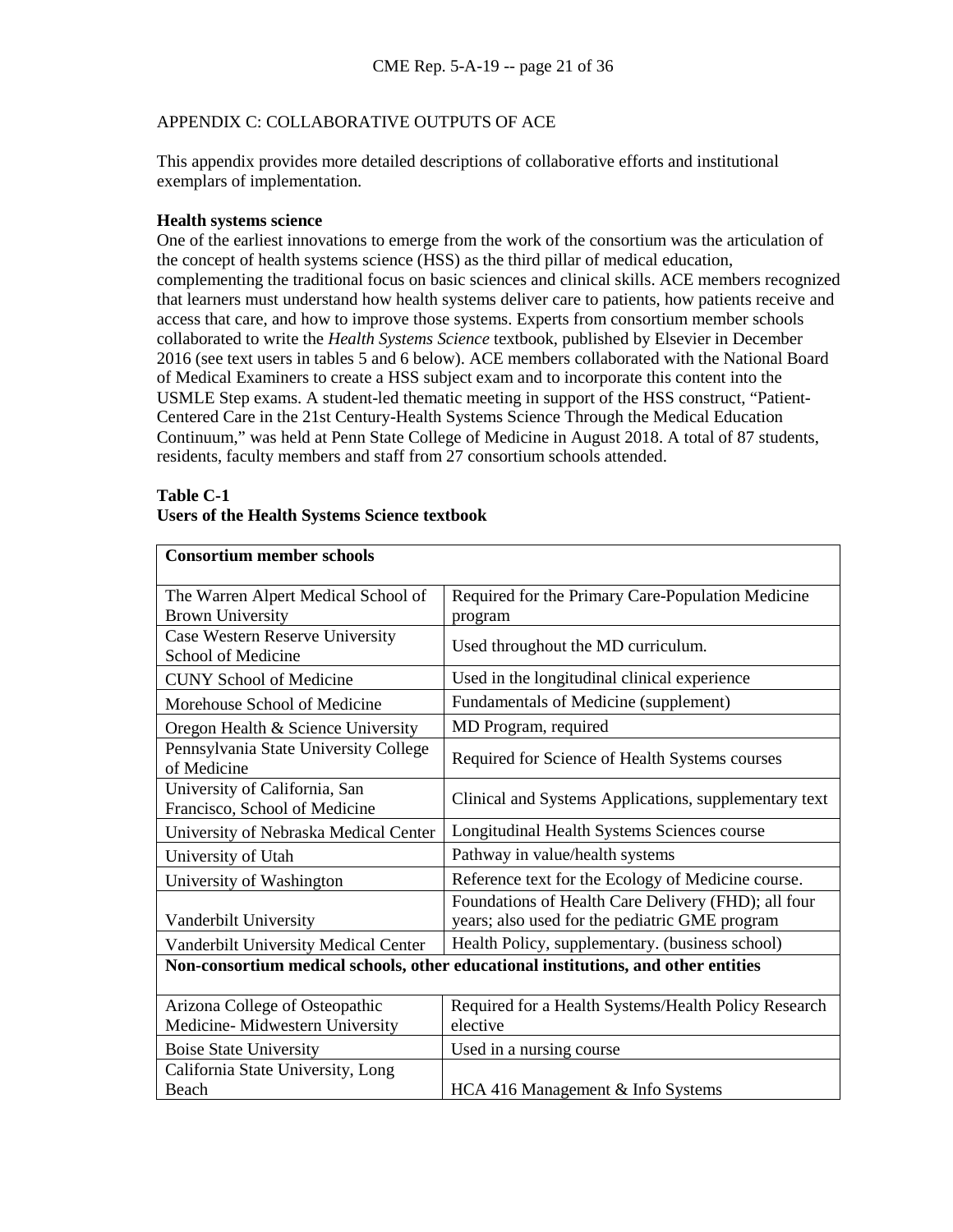| Cedars-Sinai Medical Center             | GME/Epidemiology, required                              |
|-----------------------------------------|---------------------------------------------------------|
|                                         | Supplementary, Leading Quality Improvement in           |
| Columbia University                     | Healthcare                                              |
| Drexel University                       | Frontiers IV (recommended)                              |
| Jacobs School of Medicine and           |                                                         |
| Biomedical Sciences at the University   | AOA Leadership Track, year 2 curriculum -               |
| at Buffalo                              | understanding health systems                            |
| Lock Haven University                   | Professional Topics Seminar/PA program                  |
|                                         | Resource for members of the health care consulting      |
| <b>MITRE</b> Corporation                | unit                                                    |
|                                         | Patient Safety Elective Course/Supplemental reference   |
| Rosalind Franklin University            | text used in parts in various courses, M1 and M2 years. |
| San Antonio Uniformed Services          | Supplement to the Introduction to Quality               |
| <b>Health Education Consortium</b>      | <b>Improvement and Patient Safety</b>                   |
| Shenandoah University/Byrd School       |                                                         |
| of Business                             | Health business courses                                 |
| St. Anthony Hospital                    | GME/required                                            |
| <b>TDC</b> Labs                         | Resource for entrepreneurs                              |
| Uniformed Services University F.        |                                                         |
| <b>Edward Hebert School of Medicine</b> | <b>Medical courses</b>                                  |
|                                         | Not used in a course; used as a resource for            |
| University of Kansas Medical Center     | Scholarship and Enrichment week                         |
| University of South Carolina School of  | Integrated Practice of Medicine, used as faculty        |
| Medicine, Greenville                    | resource                                                |
| Western Michigan University Homer       |                                                         |
| Stryker MD School of Medicine           | Residency training                                      |
|                                         | Doctoring Skills & Clinical Science (recommended        |
| <b>William Carey University</b>         | textbook)                                               |
| <b>Wright State University</b>          | <b>Upstream Medicine</b>                                |

## *Value-added roles for medical students*

Incorporating pragmatic experiences regarding HSS into curricula enhances opportunities for students to add value to the health system. At Penn State College of Medicine, students spend nine months as patient navigators embedded in transitional care programs, primary care clinics, specialty-based clinics, underserved free clinics, and nursing homes. Student navigators guide patients through the complex health continuum, providing information, patient education, emotional support and coordinating community care. Student navigators use the resulting insights to assist in implementing new processes to enhance safety, efficiency, and the patient experience.

Case Western Reserve University School of Medicine modified Penn State's patient-navigator model to work with specific populations and focus more on care coordination. Rutgers Robert Wood Johnson Medical School incorporated medical students and other health-profession learners into care coordination teams at the Robert Wood Johnson Partners Accountable Care Organization (ACO). Medical students at the University of California, San Francisco are immersed in a longitudinal, interprofessional and authentic clinical microsystem and play a role in improving patient experience and health care quality while learning and applying clinical skills.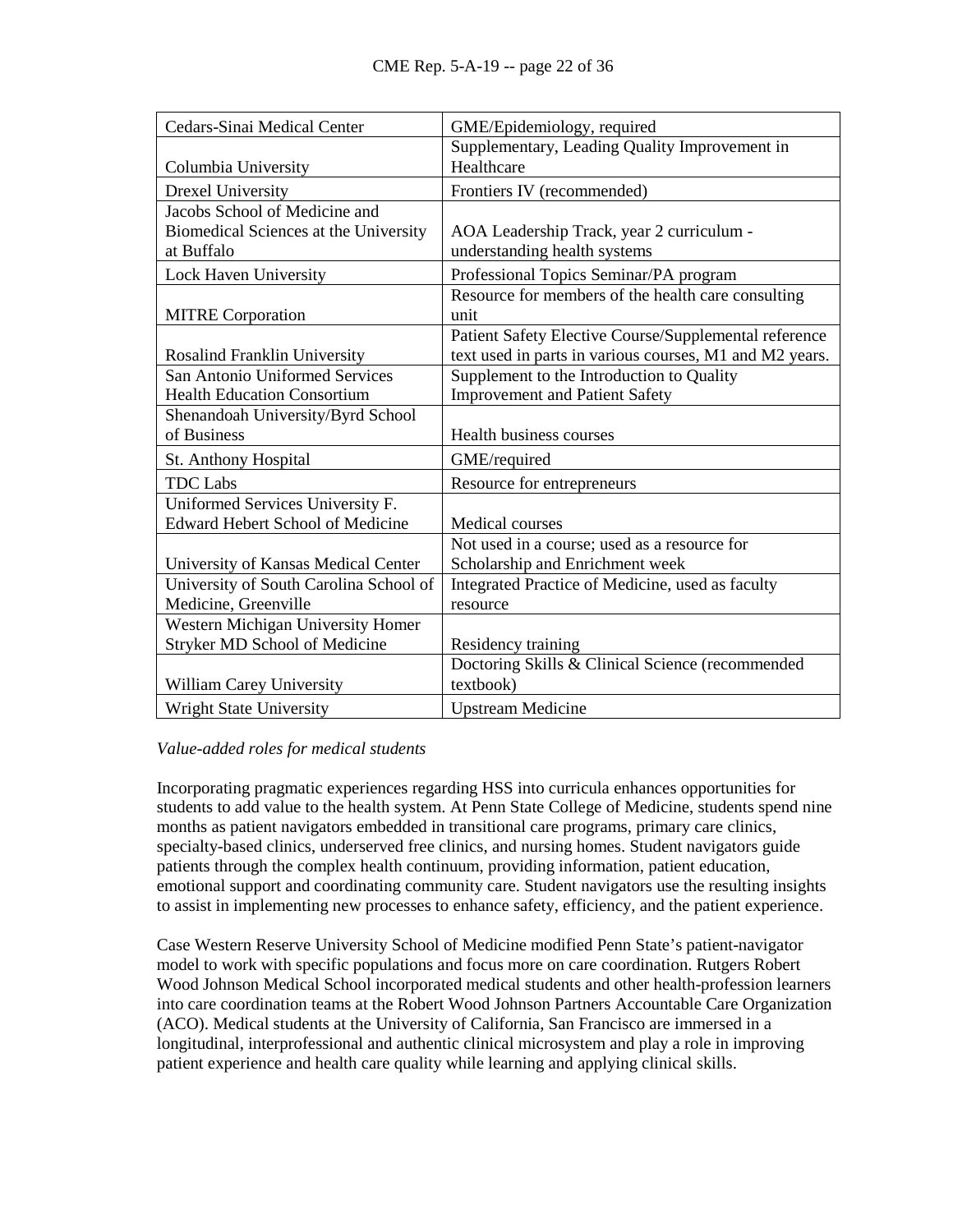#### *Medical students embedded in the community*

Students at CUNY School of Medicine are embedded at numerous federally-qualified health centers. During the first year, students shadow physician preceptors and develop their clinical history-taking skills. They also learn about team-based care and rotate with nurses, dieticians, and social workers in order to understand how each professional contributes to patient care. Medical students are trained as health coaches and help patients implement health-related behavioral changes, such as exercise and diet changes. Students return to the same health centers during the following two years of their longitudinal clinical experience and assist with value-added tasks, such as medication reconciliation and developing and disseminating patient education tools. Students act as navigators accompanying patients through all points of their clinic visit and begin to identify the multiple points of care, the various members of a health team and their specific roles, ranging from the front desk, to nursing/triage staff, the physician, pharmacists, social workers, and nutritionists.

A.T. Still University-School of Osteopathic Medicine in Arizona has partnered with the National Association of Community Health Centers to place second through fourth-year medical students in 12 rural and urban community health centers. These longitudinal experiences provide contextual learning about the social determinants of health and other aspects of HSS as well as the basic and clinical sciences.

Florida International University Herbert Wertheim College of Medicine (FIU) built on its "Green Family Foundation Neighborhood Health Education Learning" program (NeighborhoodHELP™). During the second, third, and fourth years, students become part of teams of interprofessional students going into households to take care of underserved families. FIU was host to "Community Medical Education: From Engagement to Development," a thematic meeting attended by 47 people from 28 consortium schools.

#### *Patient safety and quality improvement*

Patient safety and quality improvement are two other key topics included within HSS, and several schools developed a sharp focus on these domains. The University of Chicago Pritzker School of Medicine incorporates active learning in patent safety and health care quality into all four years of medical school and uses novel technological tools to do so. These tools include an online microblogging learning community with trained faculty coaches, point-of-care applications on mobile devices and a "Room of Horrors" filled with some of the scariest hazards to patient care. The Room of Horrors has been replicated by at least five medical schools and was featured at a sold-out event during Chicago Ideas Week, September 2018.

Students at Vanderbilt University School of Medicine have completed over two hundred quality improvement projects. Identifying needs over the course of their clinical experience, students complete a mentored process under the guidance of quality experts to create interventions with defined outcome metrics to ensure alignment with the priorities of the health care system. Recognizing that similar improvement efforts were occurring at multiple consortium sites, the AMA sponsored a student impact challenge in 2018. Over 40 high-impact projects were submitted, and cash prizes were awarded to 3 students.

But before medical students can be taught the competencies associated with patient safety and quality improvement, medical school faculty must learn how to teach these relatively new areas of focus in medicine. Brody School of Medicine at East Carolina University designed and created its Teachers of Quality Academy (TQA). Those who have graduated from the program have become a cohort of master educators on patient safety and quality improvement and have helped advance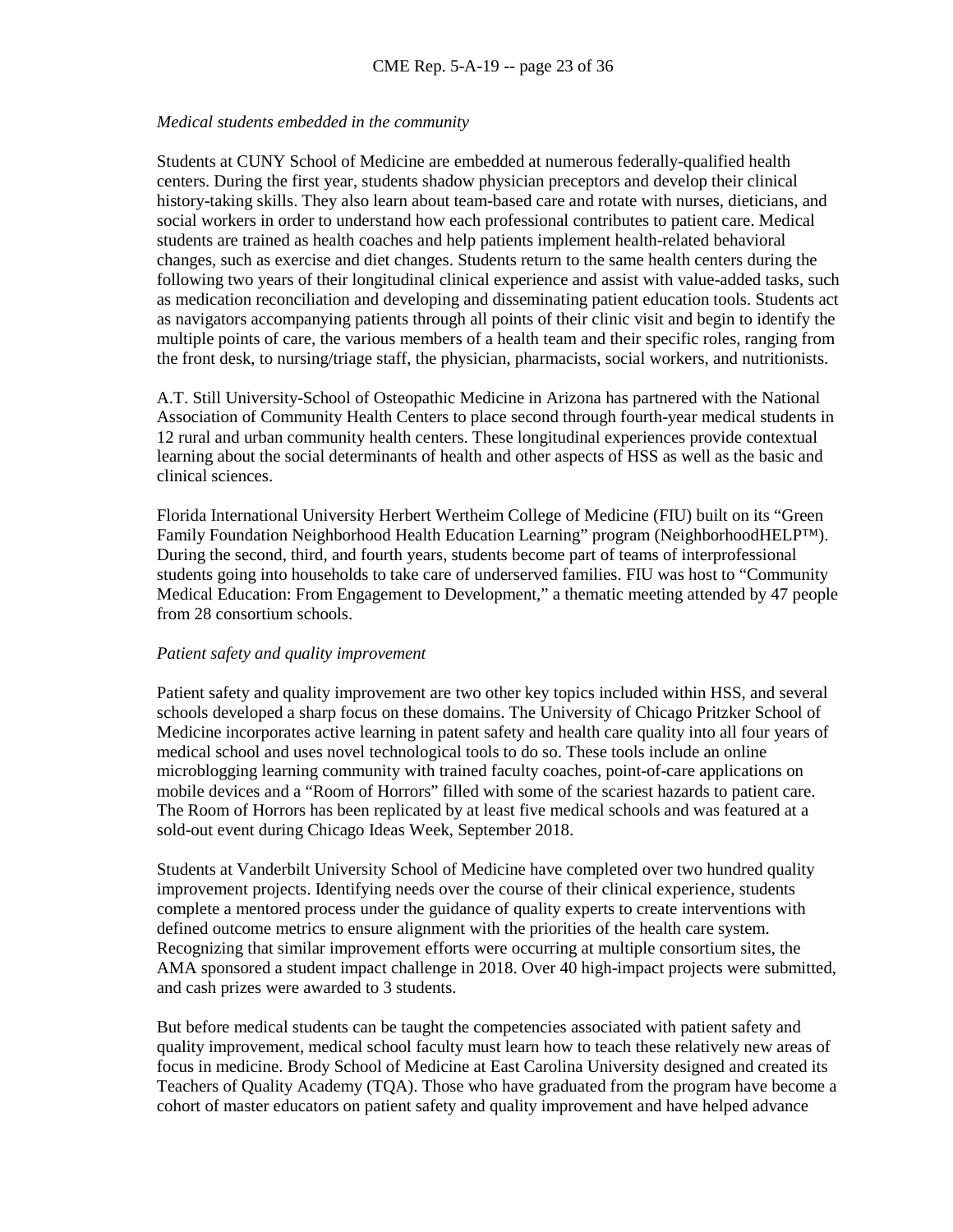these subjects across the campus and health system. Emory University School of Medicine implemented a faculty development program around patient safety and quality improvement that offers multiple options for engagement. Quality improvement training and related projects can be used to meet maintenance of certification requirements. The AMA launched a Health Systems Science Faculty Academy in September 2018 with 39 participants. In the future, the Academy will be open to consortium and non-consortium schools.

#### *Social determinants of health*

Social determinants of health, one of the domains of HSS, is a focus at some consortium member schools. The University of California, Davis, School of Medicine launched a three-year education track, the Davis Accelerated Competency-based Education in Primary Care (ACE-PC) program, in close collaboration with Kaiser Permanente of Northern California, the largest health care provider in the region. Addressing social determinants of health is central to the program's mission and curriculum. UC Davis ACE-PC students are embedded into Kaiser Permanente's integrated health care delivery system and patient-centered medical home model from the first week of medical school. Davis was the host of "Health Equity & Community-based Learning: Students as Advocates," a student-led thematic, in August 2016 that was attended by over 200 medical education leaders, medical students, and students from other health professions.

#### *Chronic disease*

In recognition of the fact that medical care is increasingly focused on chronic disease rather than acute conditions, several consortium projects have focused on shifting medical education in this direction. For example, the medical students incorporated into the ACO at Rutgers Robert Wood Johnson Medical School augment care for patients with multiple chronic conditions. Chronic disease management is a core component of the ACE-PC program at Davis. The curriculum at Eastern Virginia Medical School includes a focus on care for patients with multiple chronic conditions. The Accelerating Change in Medical Education initiative has held several meetings with Improving Health Outcomes, another of the AMA's strategic focus areas, to work toward developing medical school coursework on chronic disease.

#### **Competency-based Medical Education and Individualized Pathways**

Member institutions of ACE had varying levels of engagement in implementing competency-based approaches. At some sites, changes were limited in scope to specific interventions such as establishing intern-prep courses or defining competencies in specific curricular realms such as HSS. A subset within the consortium, however, worked closely together to advance more significant implementation of CBME and individualized pathways. Interestingly, four of the ten schools invited to the AAMC's national pilot of the Core Entrustable Professional Activities for Entering Residency (Core EPAs) were ACE Consortium schools (FIU, OHSU, NYU and Vanderbilt).

Although ACE members have not yet achieved time-variable advancement to GME, several sites did create the capacity for individualized pathways informed by competency development. At Vanderbilt, students receive feedback in all competency domains starting in the first weeks of school and complete evidence-driven personalized learning plans in a structured process supported by faculty coaches. The requirements of the post-clerkship phase can be adjusted to match the competency needs of the individual, with some students requiring more clinical skill development and others focusing on foundational sciences, while students who have attained all competency expectations are permitted full flexibility to pursue personal goals. In a similar structure, OHSU utilized competency evidence and coaches to permit some students to graduate early. Although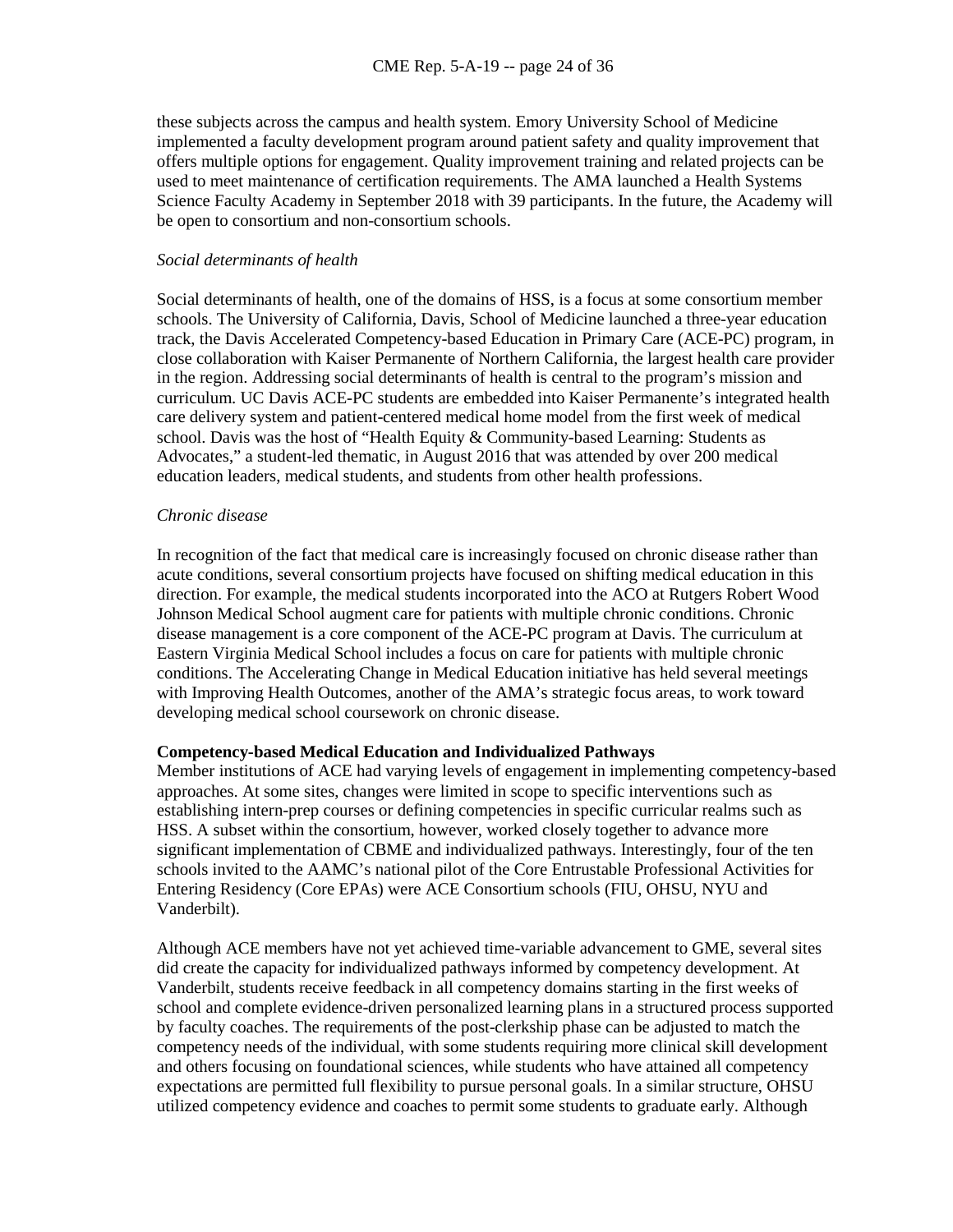these students were not able to immediately enter GME, they did reduce their tuition burden. Michigan uses the analogy of a tree's trunk and branches to illustrate the relationship of core competencies expected of all students to the individualized pathways that prepare students for future leadership roles.

These sites serve as important exemplars for a challenging implementation process. Their collective experience has positioned the AMA and ACE to contribute with authority to the international call for a greater focus on educational outcomes over educational process.

### **Optimizing the Learning Environment**

The consortium has not just been focused on what medical students learn, but also how they learn. The learning environment includes several components: personal, social, organizational, and physical / virtual.<sup>67</sup> ACE schools have implemented changes at all these levels to promote student success.

#### *Well-being*

Concerns for student well-being was a shared priority among members of the consortium. Many of the curricular innovations implemented across ACE sites are designed to enhance the learner's experience and thus mitigate against the dehumanizing impact of traditional training. However, it was also acknowledged that adjusting to new models can be distressing to students. Mayo Clinic Alix School of Medicine has been a leader in the realm of physician and student wellness and lead an inventory across consortium schools to identify current practices. Consortium members attacked this issue from several perspectives: assessing student distress, implementing supportive programs, defining the competencies students need to effectively manage wellness throughout their careers. Importantly, the group facilitated a shift to focus beyond the individual to align with the AMA's vision that wellness is a structural issue. Training in HSS and master adaptive learning techniques will prepare students to take control of their practice environments in the future.

#### *Master adaptive learner*

Although entering medical students may consider themselves expert learners, their prior environments were structured, with learning objectives and outcomes defined by their teachers. Successful lifelong learning requires differing strategies to juggle learning alongside the competing demands of daily practice. To illustrate this point, experts from several consortium schools such as Vanderbilt University School of Medicine, University of Michigan Medical School, Oregon Health & Science University School of Medicine (OHSU) and New York University School of Medicine developed the conceptual model of the *master adaptive learner*. Physicians who are master adaptive learners adapt to the evolving needs of their patients and the health care system throughout their careers by engaging in guided self-assessment and cyclical learning plans. Several sites introduced this model to their students and implemented authentic workplace-based opportunities to practice identifying and addressing individual learning needs.

#### *Coaching*

Coaching and the use of coaches is a key factor that supports the development of master adaptive learner. Unlike an adviser or a mentor, an academic coach may or may not have expertise in the realm of the self-identified need(s) in their learner but is skilled at helping the learner accurately reflect on their performance, their needs for growth, and gain insight into desired outcomes. Coaches help learners improve their own self-monitoring. In order to disseminate the coaching concept, the consortium published Coaching in Medical Education, A faculty handbook on the AMA website and made it freely available (log-in required). A total of 7,457 components of this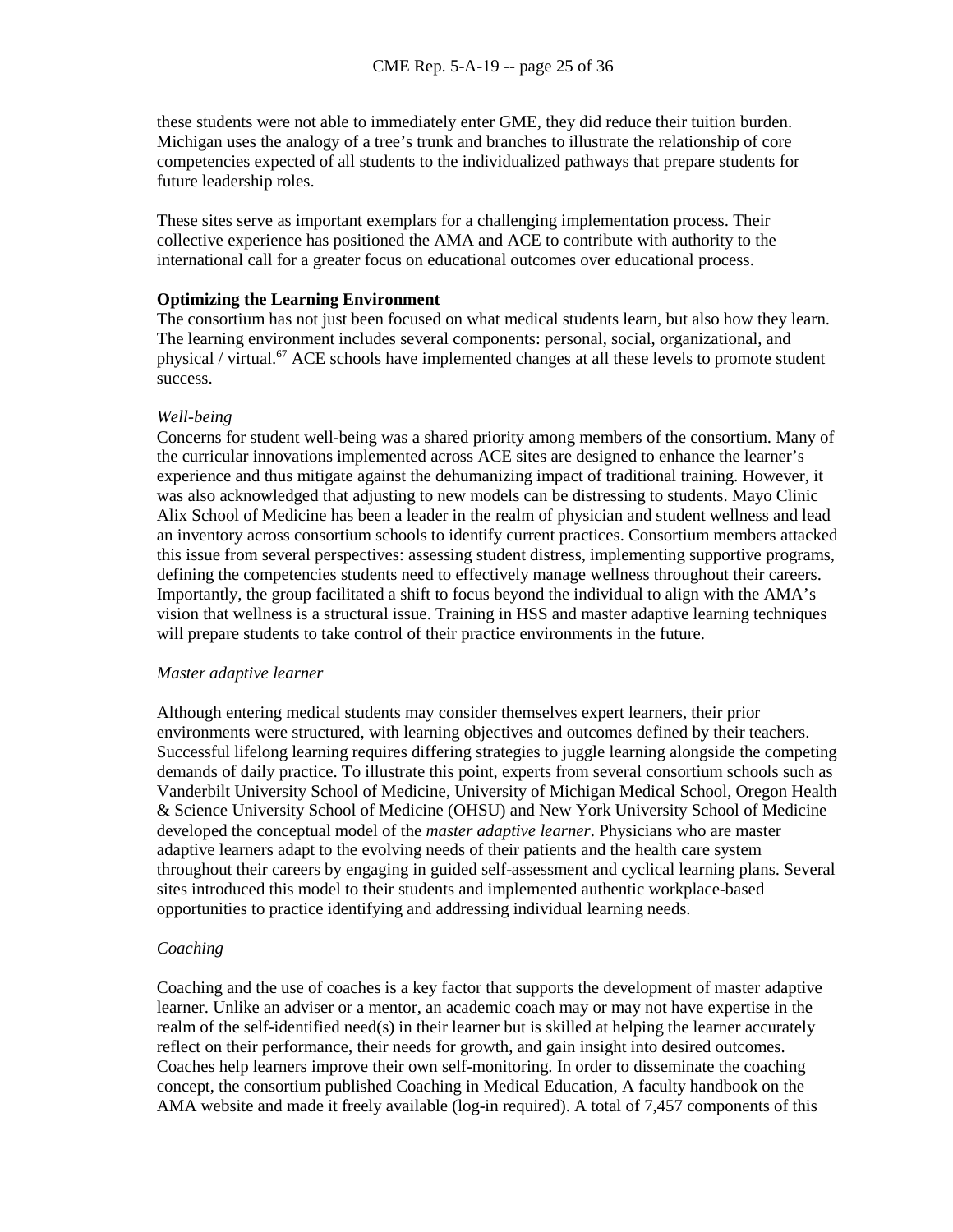book were downloaded from the website. More than a thousand copies were mailed to medical schools for distribution. A thematic meeting focused on coaching was offered in October 2018 and attended by 81 people from 30 consortium schools.

#### *Technology*

Very little of the innovations described throughout this report could happen without the best technology infrastructure. Many of the ACE schools implemented new learning management systems to better support interactive and team-based learning. Digital platforms are critical to assemble and display the performance evidence that supports competency-based approaches to medical education. For example, at Vanderbilt, a rich informatics and technology infrastructure collects learner experiences and assessments in the learning portfolio and aggregates and displays performance data in a way that facilitates interpretation and decision-making for personalized learning plans. At OHSU, competency milestones achieved by medical students are tracked in a web-based personal portfolio, and students receive badges for their achievements. Learners can monitor their progress toward preparing for the expectations of internship in real time and can track relative progress across various domains of competency.

Training students to effectively use technology in practice is also critical. Indiana University School of Medicine (IUSM), in conjunction with the Regenstrief Institute, developed the Regenstrief EHR Clinical Learning Platform. This EHR, designed specifically for teaching, is a clone of an actual clinical EHR, using de-identified and misidentified real data on more than 10,000 patients. This platform allows medical students, starting in week one of medical school, to write notes and orders, view data on patients, and access just-in-time information links. It provides a safe and realistic health system environment from which to learn and practice clinical decisionmaking skills and is a resource to address learning gaps and assist students in meeting competencybased expectations. Students work within a virtual health system and use the Regenstrief EHR to identify errors and patient safety issues; initiate quality improvement and measure the success of these efforts; explore the potential for personalized medicine; and gain comfort in comparing their own practice patterns with those of their peers. Students "care" for a panel of e-patients and, blinded to the real care provided, have the ability to compare their diagnosis and treatment recommendations to those of their health student colleagues and to the actual attending provider, as well as experience firsthand the utility, power, versatility, and challenges of using health information technology to deliver cost-effective, quality health care.

The Regenstrief EHR Clinical Learning Platform was adopted by consortium and non-consortium schools, including several who built up and expanded upon this tool. The University of Connecticut School of Medicine, a consortium member, incorporated the Regenstrief EHR Clinical Learning Platform into its new "MDelta" curriculum and expanded the IUSM registry of real de-identified and misidentified patients with its collection of virtual patients and families. Sidney Kimmel Medical College at Thomas Jefferson University integrated the Regenstrief EHR Clinical Learning Platform into an interprofessional health care delivery team educational experience that all Jefferson College of Medicine, College of Nursing, College of Pharmacy, and College of Health Professions students participate in during their first two years.

New York University School of Medicine created "Health Care by the Numbers," a flexible, technology-enabled curriculum to train medical students in using big data—extremely large and complex data sets—to improve care coordination, health care quality and the health of populations. This three-year blended curriculum is founded on patient panel databases derived from deidentified data gathered from NYU Langone's outpatient physician practices and governmentprovided open data from the 2.5 million patients admitted each year to New York State hospitals. A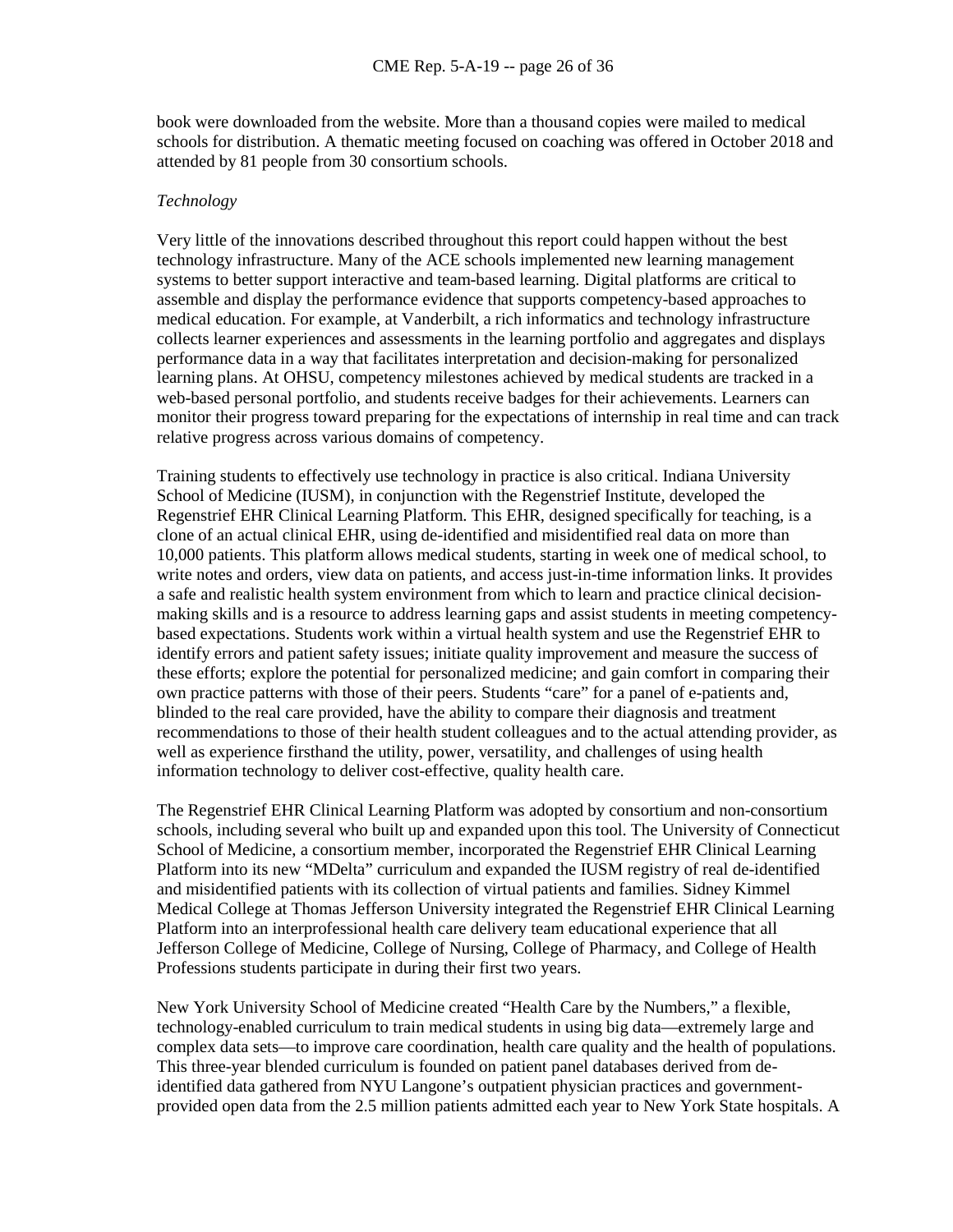total of over five million de-identified patient level records are available for student projects. Students can explore every inpatient admission by DRG code, providers, charges, or hospitals. The data set is continually expanded and refined. The technology infrastructure for the NYU Health Care by the Numbers curriculum is open to the public at: [http://ace.iime.cloud.](http://ace.iime.cloud/)

#### *Evaluation*

Evaluation has been a pivotal piece of the AMA's Accelerating Change in Medical Education initiative since its inception. The objectives of the overall initiative and the work at each site are founded upon current educational theory. Significant resources have been invested in the interventions that have been implemented, and consortium members acknowledge the duty to critically appraise outcomes. In addition to the internal evaluation plans at each site, experts from the member institutions collaborated to determine measures of success for the collective. The group has committed to advancing educational scholarship. The following section elaborates on these outcomes.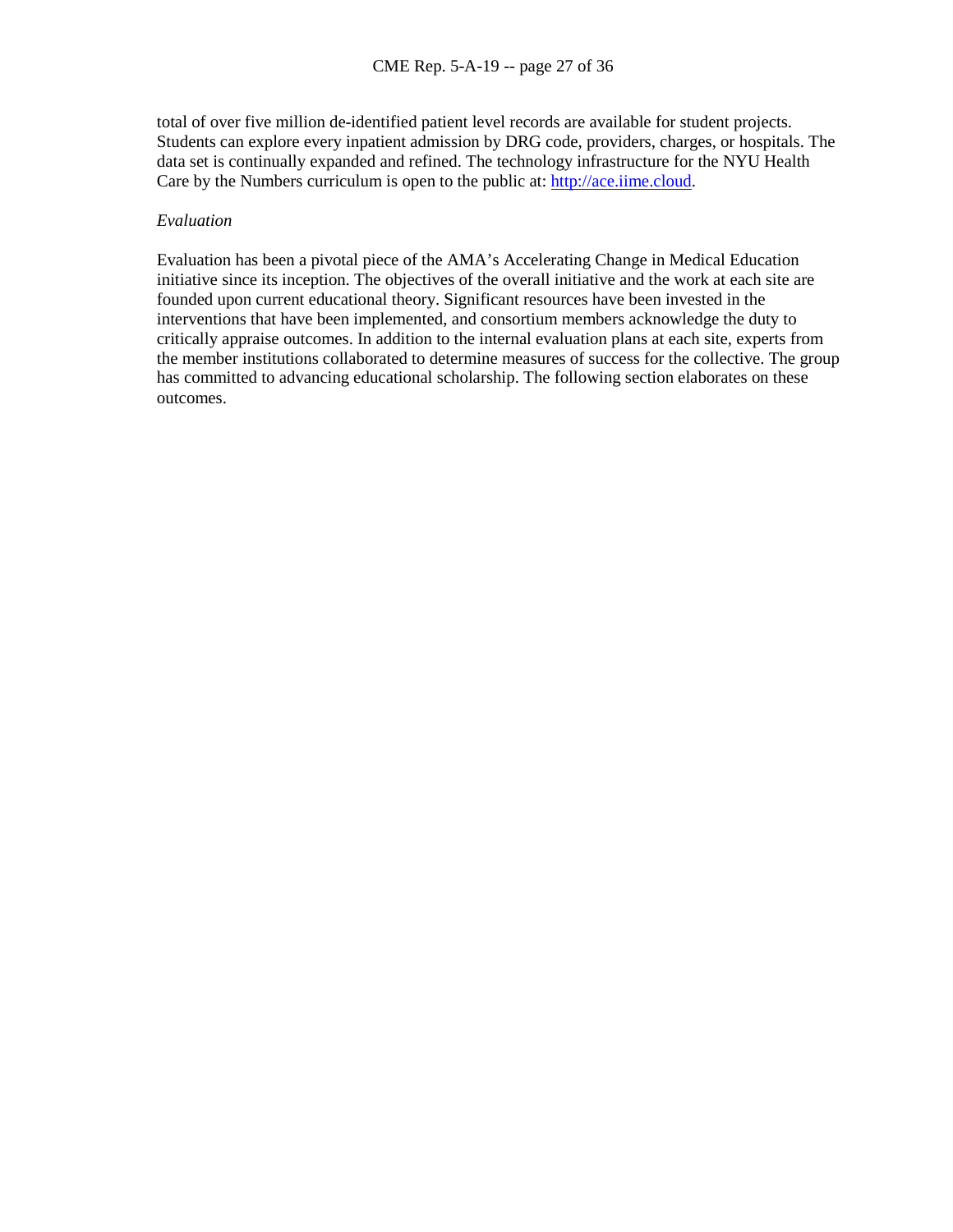#### APPENDIX D: IMPACT ON LEARNERS

#### Case Western Reserve University Medical School

*Twenty medical student navigators were partnered with refugee families at Neighborhood Family Practice, a federally qualified community health center on Cleveland's west side, during the current grant year. These students all forged relationships with their families over the course of the year, however 4 pairs of students have served as inspirations to all of us, demonstrating how care should be provided for all patients. They partnered with families who escaped war in Syria, Afghanistan, and Ethiopia. Each of these 3 medical student navigator pairs partnered with a newly arrived refugee family facing serious health issues in addition to transitioning to a new country, culture, and language. They embraced the notion of creating authentic trusting relationships by employing cultural humility and gaining the trust of their partner families. These students approached each family with kindness and attentiveness to their most pressing needs in order to eventually address health needs and promoted well-being. Additionally, they seamlessly integrated themselves into the primary care team, becoming trusted among colleagues and even consistently documenting in the electronic medical record.* 

*Two medical student navigators partnered with a mother and adult daughter from Afghanistan who experienced serious trauma as a result of war. While the mother had been dismissed by some physicians as having "somatic complaints," the navigators attended specialty and primary care appointments to articulate all of her concerns in the context of her past trauma, living situation, and profound social determinants of health. The students facilitated treatment for a bedbug infestation in their home, new health insurance when she and her daughter were dis-enrolled, and coordinated with the pharmacy when multiple medication were not filled due to insurance and communication errors. They also helped the family obtain clothes and food when those basic resources were scarce and advocated for transition to a new case manager and trauma therapist when they determined her case had been sub-optimally handled by one agency. They ultimately assisted in making the diagnosis of rheumatoid arthritis leading to more effective systemic treatment options rather than continued dismissal as trauma related somatic complaints. They accomplished all of this while using an interpreter to communicate in Dari. This family has repeatedly shared their gratitude for the role the navigators have played in this difficult transition to the U.S.*

#### University of North Dakota School of Medicine and Health Sciences

#### From a student in the program:

*I* felt nervous but excited to attend the simulation. I did not know what to expect. When I *walked into the room, the role play began immediately. I was thinking there would have been a brief discussion of roles, but it started right away, which turned out to work out. I introduced myself to the granddaughter, and the patient in the nursing home. During the first two role plays, I felt like I did really well about talking directly with Sandra, the patient in the nursing facility, and then also talking to the granddaughter and explaining resources. I felt like that was good to do to get a better understanding of the client's cognitive level of functioning, and awareness, but also to maintain her dignity and respect by talking to her. During the second session role play, I felt like I didn't do as good of a job interacting specifically with the patient, but was more focused on the granddaughter, and learning her coping skills, supports, and informing her of services and supports.*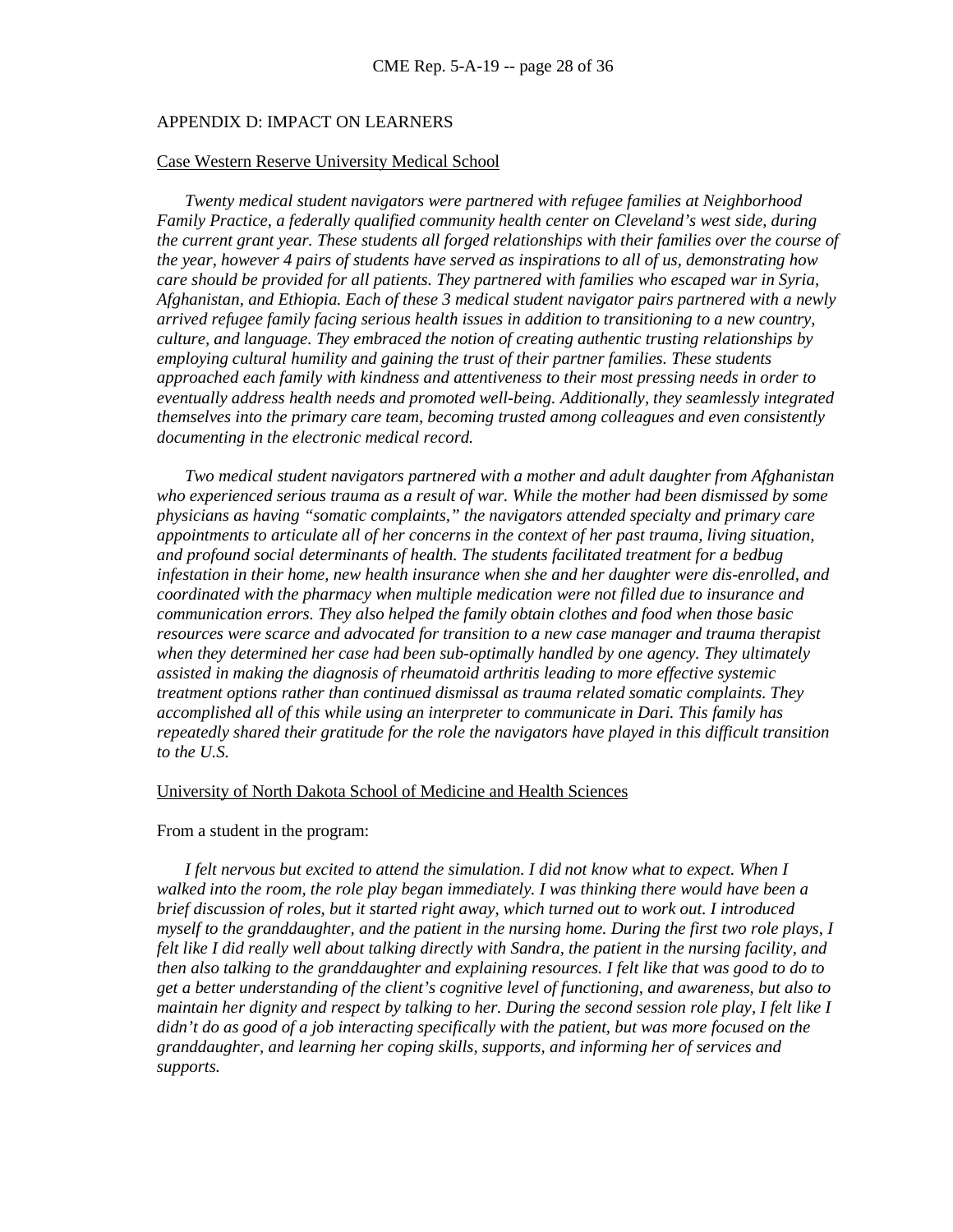*One thing I did initially think about was that as a social worker, I typically have several resources available to give out. I was pretending to give the granddaughter brochures to review during the role play. I know I learn better from both hearing about things, but also being able to look at things, and reflect on it, and let it sit, rather than make a decision in a minute. I think in real life, without providing too much as to overwhelm the person, social workers would have resources available for the person to review. I thought about if it would be helpful to have a sample DNR to have at the simulation to review, and to tell the family, there are different types available, but that these are some of the typical questions and things to consider.* 

*I think I need to get better with physical touch. I am really mindful about use of self and touch, and some people don't like it, while others really do, and I think in a hospital setting, depending on the situation, touch may be important. Touch, I can see, would be challenging when using telemedicine/teleconferencing in this setting. This simulation made me thing about doing telecounseling, and what that may look like, and how there could be ways to create connections depending on the population. For example, when working with youth, after rapport is established, to do a soft fist bump or something to the screen at the same time, in lieu of a handshake, or other techniques to help make a "physical connection."*

Lastly, one thing I didn't say during the role play, but thought of after when talking with a *classmate was that I regret not mentioning or bringing up if there was any cultural, religious, or spiritual practices that they wanted us to be aware of. I think that is really important to be cognizant of. Along those same lines, I also think it is important to be aware of how individuals learn. I know that is one thing the nurses locally have been asking is how people prefer to learn new things/learn to take their medications/learn how to do their own treatment, whether it is reading written information, watching demonstrations, or hearing/being told how to do something. I think this is important to ask so we know we are getting the client and family the information in inclusive ways.* 

*I really enjoyed the simulation, and I would be open to participating in others. I liked how there was one session without the OT and then how the next one the OT was there. It gave me and the team good insight about what their role was. I wonder how it would be if there was one simulation without a social worker, and then the next one with a social worker, and how the team would see the difference. This role play did peak my interest in hospital social work and prompted me to do more learning on advanced directories and living wills for myself, and also for people I may work with.*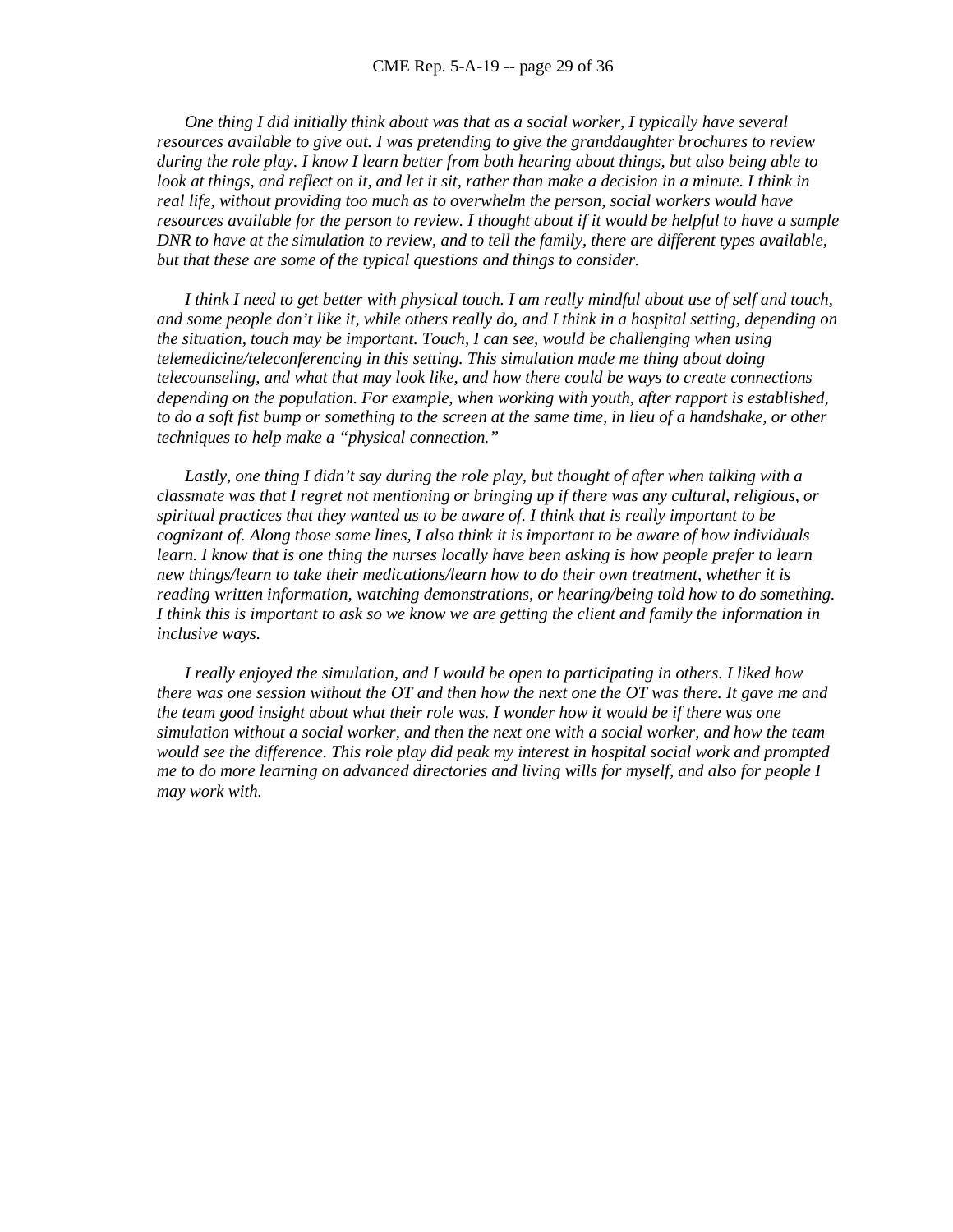#### APPENDIX E: IMPACT ON FACULTY

Researchers at the Brody School of Medicine at East Carolina University created the Redesigning Education to Accelerate Change in Healthcare (REACH) program, comprised of three separate but interconnected parts: 1) Teachers of Quality Academy (TQA); Leaders in Innovative Care (LNC); Longitudinal Core Curriculum (LCC). The TQA is a faculty development program that has been designed to increase the pedagogical and leadership capacity of faculty in HSS, specifically within the areas of quality improvement, patient safety, population health, and interprofessional education. Focusing upon both content and process across the medical education continuum, the TQA aims to achieve excellence in health care delivery through dedicated training and application of team-based, patientcentered care.

To date, there have been 78 graduates from the Academy, 18 of whom have received promotions. There have been opportunities for interinstitutional collaboration – for example, between Brody, Penn State, and Case Western – resulting in a draft health systems science assessment tool and refinement of a health systems science longitudinal curriculum. An annual quality improvement and medical education symposia series have been established as well as seminars, cross campus collaborations, opportunities for mentoring, and clinical experiential applications. TQA graduates shared their personal philosophies which include:

*I want to be known for being an approachable, optimistic, trustworthy leader so that I can deliver innovative, productive, and compassionate care.*

*I want to be known for being respectfully decisive and sincerely optimistic so that I can deliver meaningful results based on competent analysis.*

One graduate summarized the experience in the following way:

*TQA was one of the most comprehensive learning experiences I've participated in. Learned much more than I expected. Collaboration with others in the group was a great benefit learned. Thank you to the leaders and course coordinators.*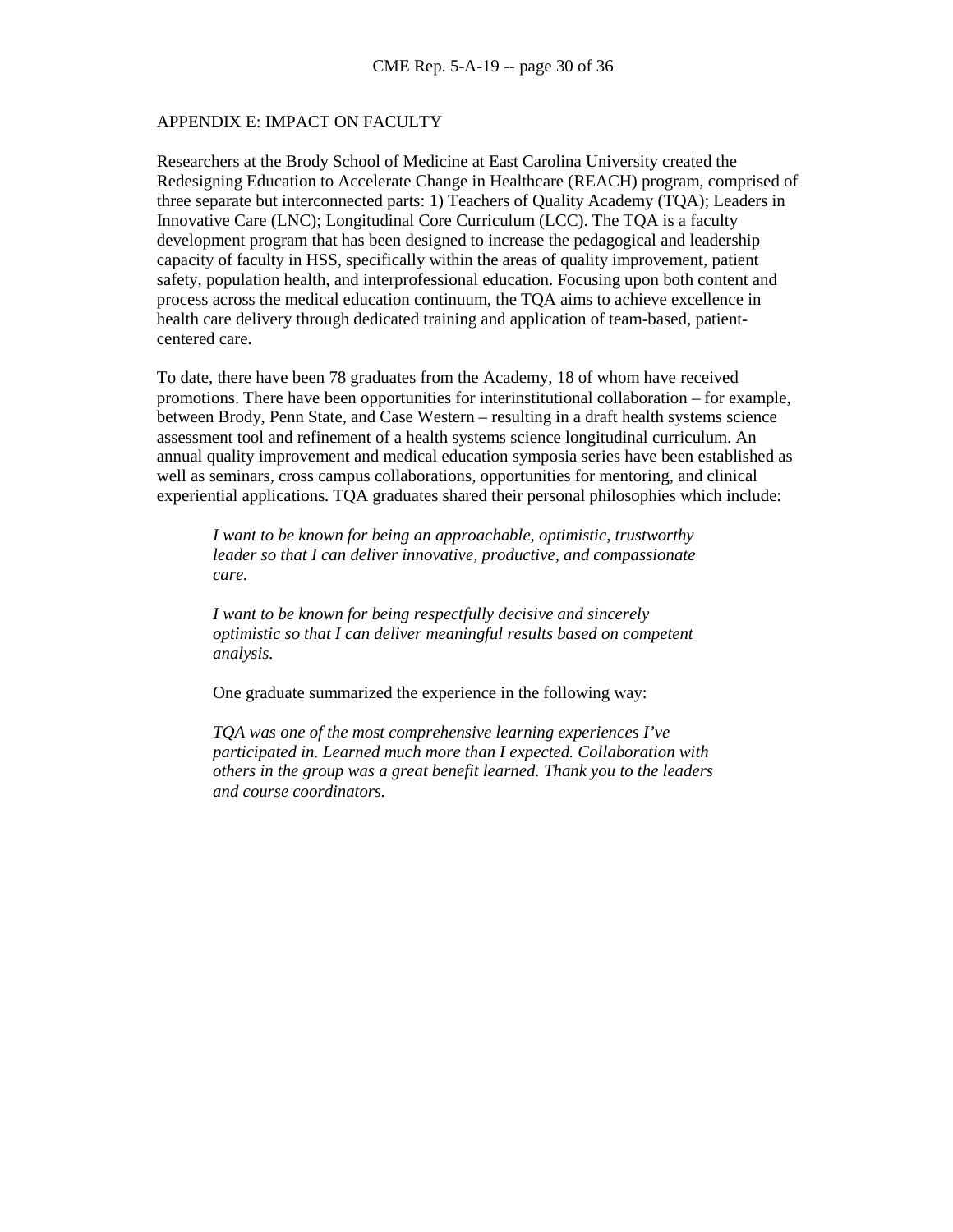# APPENDIX F: IMPACT ON THE AMA

# **Table F-1**

| Top 10 AMA Wire titles                                             | <b>Pageviews</b> |
|--------------------------------------------------------------------|------------------|
| Not your grandfather's med school: Changes trending in med ed      | 8,610            |
| 3 big ethical issues medical school doesn't prepare you for        | 6,279            |
| New textbook is first to teach "third pillar" of medical education | 6,023            |
| Video games are changing medical education                         | 5,683            |
| Why medical schools are building 3-year programs                   | 5,647            |
| Pre-residency boot camps prep med school grads for new realities   | 4,420            |
| Tailor-made plans help M4s get more out of last year before GME    | 4,221            |
| At these 3 med schools, health systems science is core component   | 4,040            |
| New approach equips med school grads for tomorrow's health system  | 4,016            |
| Advice for a med student's must-have—a sound night's sleep         | 3,920            |
| Total page views from 10/26/16 to 9/28/18                          | 193,992          |

# **Table F-2**

| 2017 Webinars                                     | Date (2018) | <b>Participants</b>      |
|---------------------------------------------------|-------------|--------------------------|
| <b>Inter-Professional Education</b>               | Jan 29      | 250                      |
| <b>Student Wellness</b>                           | March 19    | 296                      |
| Student Leadership                                | May 21      | 171                      |
| <b>Student Portfolios</b>                         | July 30     | 178                      |
| Health Systems Science in MedEd (US/South Africa) | Aug $13$    | 77                       |
| Value-Added Roles for students                    | Sept 17     | 89                       |
| Leadership in HSS (US/South Africa)               | Nov 1       | 46                       |
|                                                   |             | Total Participants: 1107 |
| 2018 Webinars                                     | Date (2018) | Participants             |
| <b>Regenstrief Teaching Virtual EHR</b>           | 4/24/2017   | 204                      |
| <b>Educause Collaboration</b>                     | 6/5/2017    | N/A                      |
| Big Data for Population Health                    | 8/21/17     | 199                      |
| <b>Health Systems Science</b>                     | 10/23/17    | 186                      |
| <b>Inter-Professional Education</b>               | 1/29/18     | 250                      |
| <b>Student Wellness</b>                           | 3/19/18     | 296                      |
| <b>Student Leadership</b>                         | 5/21/18     | 171                      |
| <b>Student Portfolios</b>                         | 7/30/18     | 178                      |
| Health Systems Science in MedEd (US/South Africa) | 8/13/18     | 77                       |
| Value-Added Roles for students                    | 9/17/18     | 89                       |
| Leadership in HSS (US/South Africa)               | 11/1/18     | 46                       |
|                                                   |             | Total Participants: 1696 |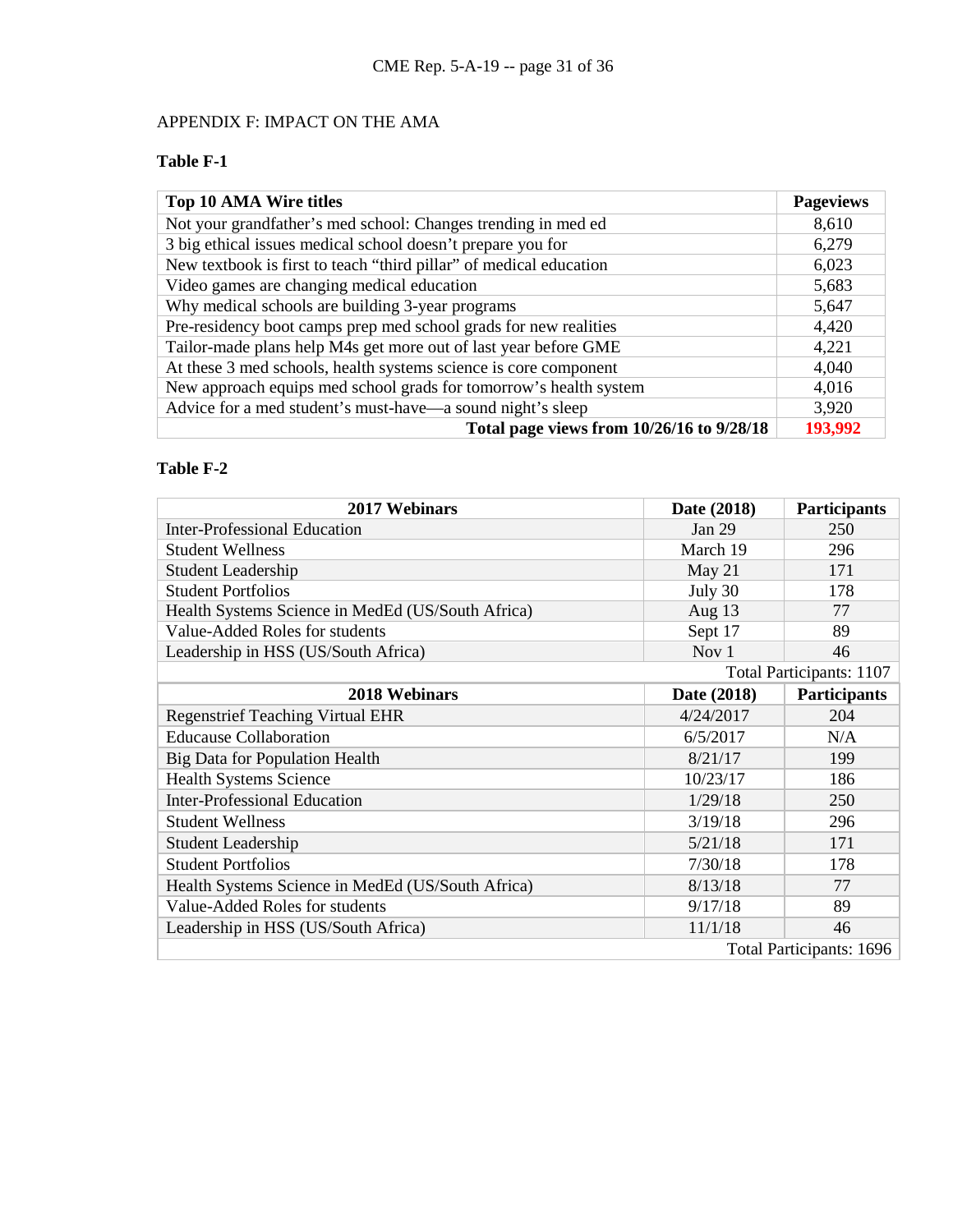## **Table F-3**

| <b>Virtual Discussion</b>                                               | Date     | Participants                    |
|-------------------------------------------------------------------------|----------|---------------------------------|
| <b>Teaching Virtual EHR</b>                                             | 4/24/17  | 51                              |
| Transforming education: Leading innovations in health professions       | 5/29/17  | 74                              |
| education                                                               |          |                                 |
| Interprofessional Education: Challenges and Solutions                   | 7/13/17  | 76                              |
| Reflections on the ACE Student Leadership Meeting                       | 8/3/17   | 24                              |
| Using Big Data to Teach Population Health                               | 8/17/17  | 36                              |
| ChangeMedEd® 2017 Discussion Forum                                      | 9/13/17  | 62                              |
| Health Systems Science – The Third Pillar of Medical Education          | 10/17/17 | 91                              |
| Implementing a Successful Academic Coaching Program for your Learners   | 12/4/17  | 135                             |
| Sexual Harassment of Learners in the Clinical Environment               | 1/16/18  | 111                             |
| Interprofessional Education: Using technology to teach team-based care  | 1/29/18  | 130                             |
| Medical Student Wellness and Beyond: Creating a Healthy Culture for All | 3/19/18  | 264                             |
| Recruiting for Diversity: Recognizing Visible and Invisible Strengths   | 4/23/18  | 133                             |
| Developing the Next Generation of Physician Leaders                     | 5/21/18  | 139                             |
| Enhancing Medical Student Experiences in Light of the New CMS Policy    |          | 213                             |
| for EHR Documentation                                                   |          |                                 |
| Portfolios and Dashboards: Leveraging Data for Student Success          | 7/30/18  | 194                             |
| How Can Medical Students Add Value to Patient Care in the Health        |          | 115                             |
| System?                                                                 |          |                                 |
| MedEd Makeover: Making Room in a Crowded Curriculum                     | 10/22/18 | 170                             |
|                                                                         |          | <b>Total Participants: 2018</b> |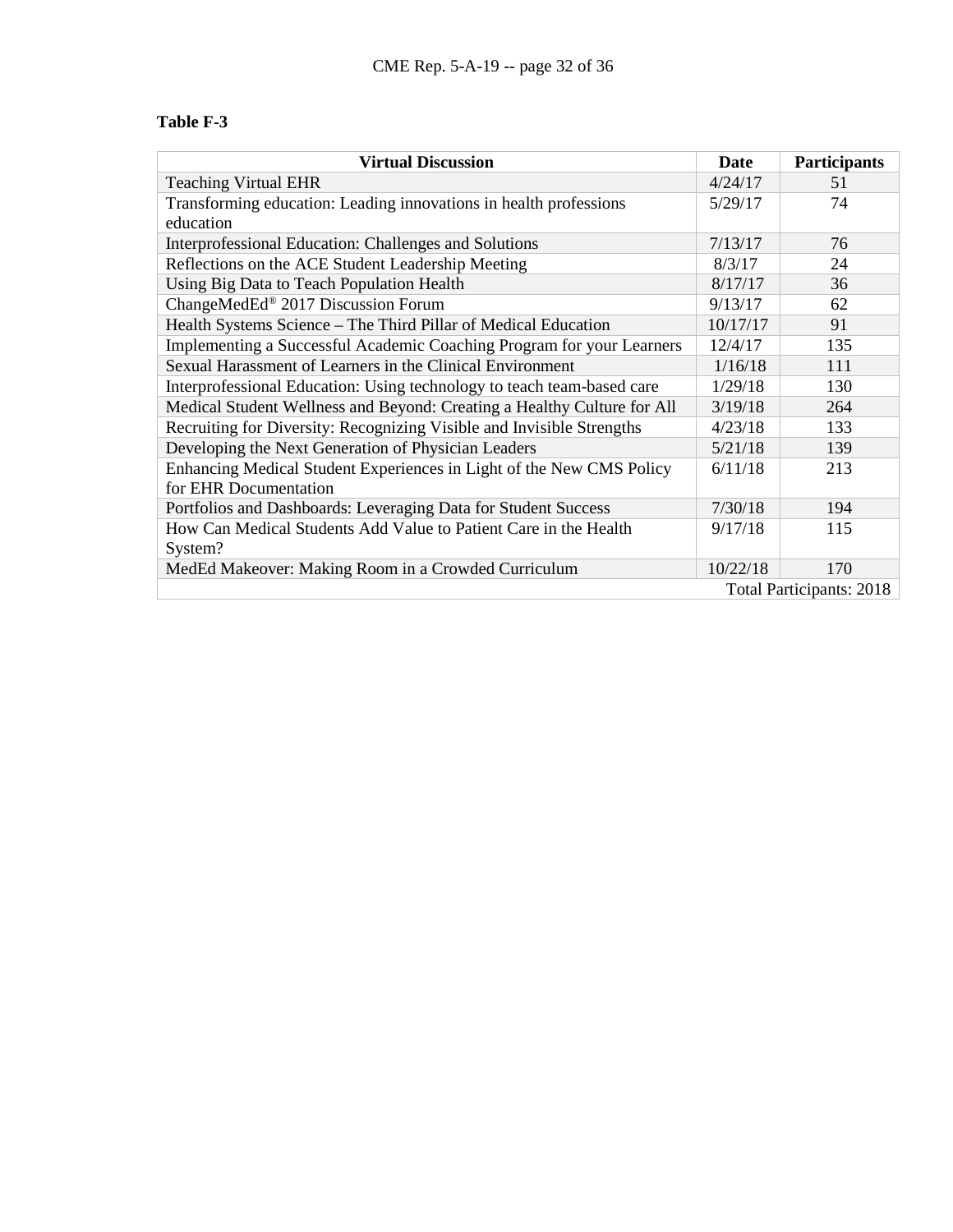## REFERENCES

- 1. Skochelak SE, Stack SJ. Creating the medical schools of the future. Acad Med. 2017; 92: 16- 19.
- 2. Carney PA, Brandt B, Dekhtyar M, Holmboe ES. Advancing health professions education research by creating a network of networks. Acad Med. 2018; 93: 1110-1112.
- 3. American Medical Association, Council on Medical Education. 2018 Interim Report on AMA Educational Offerings.
- 4. American Medical Association. Initiative to Transform Medical Education: Recommendations for Change in the System of Medical Education. June 2007. Available at https://www.afmc.ca/pdf/AMA-Initiative-to-Transform-Medical-Education.pdf. Accessed January 29, 2019.
- 5. American Medical Association, Council on Medical Education. 2009 Annual Report on AMA Medical Education Activities.
- 6. Skochelak SE, Stansfield RB, Dunham L, et al. Medical student perceptions of the learning environment at the end of the first year: A 28-medical school collaborative. Acad Med. 2016; 91: 1257-1262.
- 7. Stansfield RB, Schwartz A, O'Brien CL, Dekhtyar M, Dunham L, Quirk M. Development of a metacognitive effort construct of empathy during clinical training: A longitudinal study of the factor structure of the Jefferson Scale of Empathy. Adv Health Sci Educ Theory Pract. 2016; 21: 5-17.
- 8. Smith SD, Dunham L, Dekhtyar M, et al. Medical student perceptions of the learning environment: Learning communities are associated with a more positive learning environment in a multi-institutional medical school study. Acad Med. 2016; 91: 1263-1269.
- 9. Dunham L, Dekhtyar M, Gruener G, et al. Medical student perceptions of the learning environment in medical school change as students transition to clinical training in undergraduate medical school. Teach Learn Med. 2017; 29: 383-391.
- 10. Gaufberg E, Dunham L, Krupat E, Stansfield B, Christianson C, Skochelak S. Do Gold Humanism Honor Society inductees differ from their peers in empathy, patient-centeredness, tolerance of ambiguity, coping style, and perception of the learning environment? Teach Learn Med. 2018; 30: 284-293.
- 11. (Council on Medical Education Report 13-A-07)
- 12. Skochelak SE. A decade of reports calling for change in medical education: What do they say? Acad Med. 2010;85(9 suppl): S26-S33.
- 13. Skochelak SE. Commentary: A century of progress in medical education: What about the next 10 years? Acad Med. 2010; 85:197-200.
- 14. Lucey CR. Medical education: Part of the problem and part of the solution. JAMA Intern Med. 2013: 173:1639-1643.
- 15. Crosson FJ, Leu J, Roemer BM, Ross MN. Gaps in residency training should be addressed to better prepare doctors for a twenty-first-century delivery system. Health Aff (Millwood). 2011; 30: 2142-2148.
- 16. Thibault GE. Reforming health professions education will require culture change and closer ties between classroom and practice. Health Aff (Millwood). 2013; 32: 1928–1932.
- 17. Frenk J, Chen L, Bhutta ZA, et al. Health professionals for a new century: Transforming education to strengthen health systems in an interdependent world. Lancet. 2010; 376: 1923– 1958.
- 18. Cooke M, Irby DM Shulman LS. Educating physicians: A call for reform of medical school and residency. Stanford, CA: Jossey-Bass; 2010.
- 19. Irby DM, Cooke M, O'Brien BC. Calls for reform of medical education by the Carnegie Foundation for the Advancement of Teaching: 1910 and 2010. Acad Med. 2010; 85: 220-227.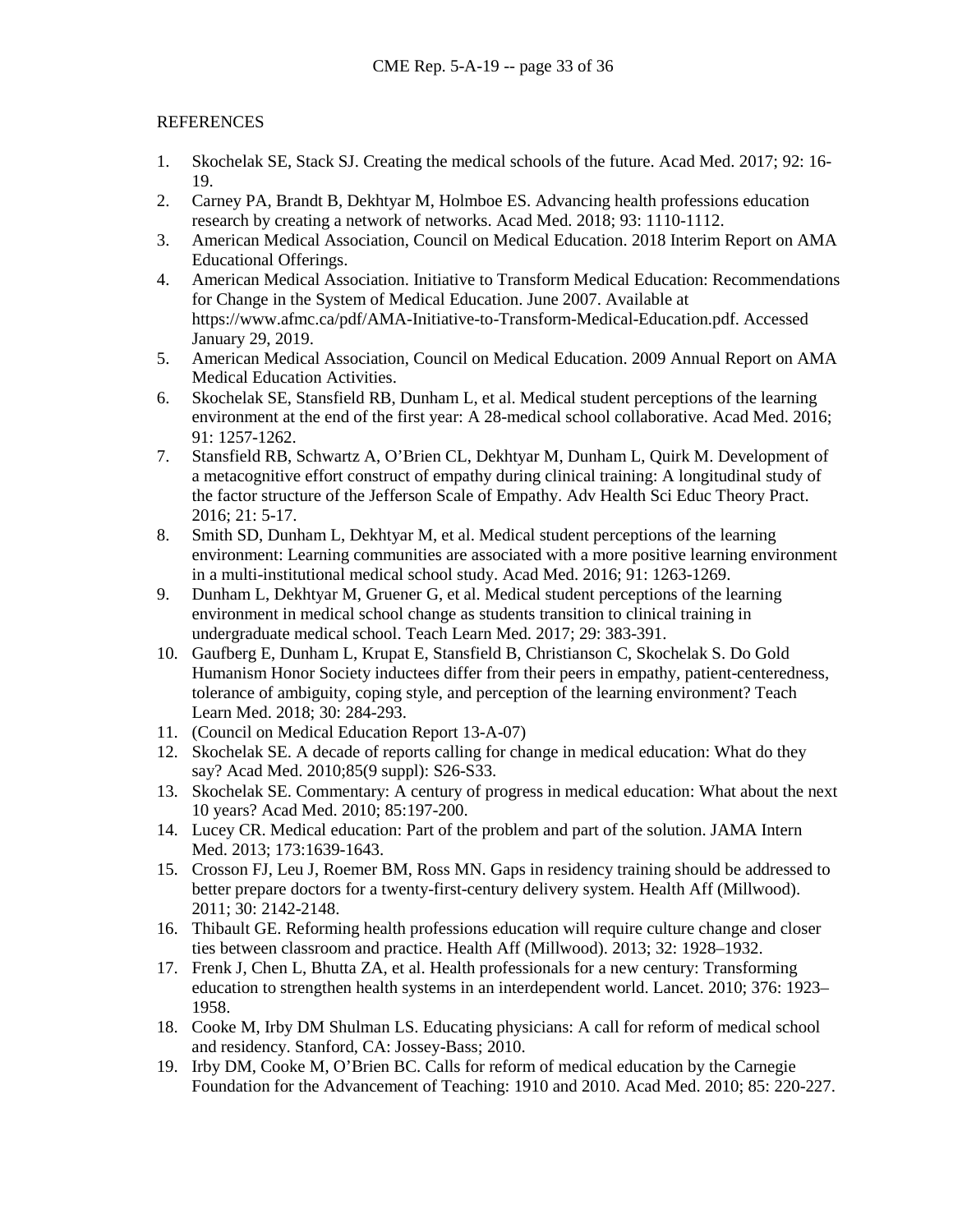- 20. Berwick DM, Finkelstein JA. Preparing medical students for the continual improvement of health and health care: Abraham Flexner and the new "public interest". Acad Med. 2010; 85: S56-S65.
- 21. Hodges BD. A tea-steeping or i-Doc model for medical education? Acad Med. 2010; 85: S34- S44.
- 22. Nora LM. The 21st century faculty member in the educational process what should be on the horizon? Acad Med. 2010; 85: S45-S55.
- 23. Frank JR, Snell LS, Ten Cate O, et al. Competency-based medical education: Theory to practice. Med Teach. 2010; 32: 638-645.
- 24. Gonzalo JD, Dekhtyar M, Starr SR, et al. Health systems science curricula in undergraduate medical education: Identifying and defining a potential curricular framework. Acad Med. 2017; 92: 123-131.
- 25. Gonzalo JD, Ahluwalia A, Hamilton M, Wolpaw DR, Thompson BM. Aligning education with health care transformation: Identifying a shared mental model of "new" faculty competencies for academic faculty. Acad Med. 93: 256-264.
- 26. Skochelak SE, Hawkins R, Lawson L, Starr S, Borkan J, Gonzalo J. Health systems science. St. Louis, MO: Elsevier; 2016.
- 27. Cutrer WB, Miller B, Pusic MV, et al. Fostering the development of master adaptive learners: A conceptual model to guide skill acquisition in medical education. Acad Med. 2017; 92: 70- 75.
- 28. Deiorio NM, Hammoud M. Coaching in medical education: A faculty handbook. Chicago, IL: American Medical Association; 2017. https://www.ama-assn.org/education/acceleratingchange-medical-education/coaching-medical-education-faculty-handbook. Accessed February 5, 2019.
- 29. Milestones. Accreditation Council for Graduate Medical Education website. https://www.acgme.org/What-We-Do/Accreditation/Milestones/Overview. Accessed February 4, 2019.
- 30. The Core Entrustable Professional Activities (EPAs) for Entering Residency. Associatoin of American Medical Colleges website. https://www.aamc.org/initiatives/coreepas/. Accessed February 4, 2019.
- 31. Dekhtyar M, Ross LP, D'Angelo J, et al. Validity of the health systems science examination: Relationship between examinee performance and time of training. Am J Med Qual. Accepted.
- 32. Yengo-Kahn AM, Baker CE, Lomis KD. Medical students' perspectives on implementing curriculum change at one institution. Acad Med. 2017; 92: 455-461.
- 33. Gonzalo JD, Chang A, Wolpaw DR. New educator roles for health systems science: Implications of new physician competencies for U.S. medical school faculty [published ahead of print December 4, 2018]. Acad Med. doi.org/10.1080/10401334.2018.1480958.
- 34. Baxley EG, Lawson L, Garrison HG, et al. The Teachers of Quality Academy: A learning community approach to preparing faculty to teach health systems science. Acad Med. 2016; 91: 1655-1660.
- 35. Walsh DS, Lazorick S, Lawson L, et al. The Teachers of Quality Academy: evaluation of the effectiveness and impact of a health systems science training program [published online ahead of print May 29, 2018]. Am J Med Qual. doi: 10.1177/1062860618778124.
- 36. Hawkins RE, Welcher CM, Holmboe ES, et al. Implementation of competency-based medical education: Are we addressing the concerns and challenges? Med Educ. 2015; 49: 1086-1102.
- 37. Gonzalo JD, Baxley E, Borkan J, et al. Priority areas and potential solutions for successful integration and sustainment of health systems science in undergraduate medical education. Acad Med. 2017; 92: 63-69.
- 38. Thayer EK, Rathkey D, Miller MF, et al. Applying the institutional review board data repository approach to manage ethical considerations in evaluation and studying medical education. Med Educ Online. 2016; 21: 32021.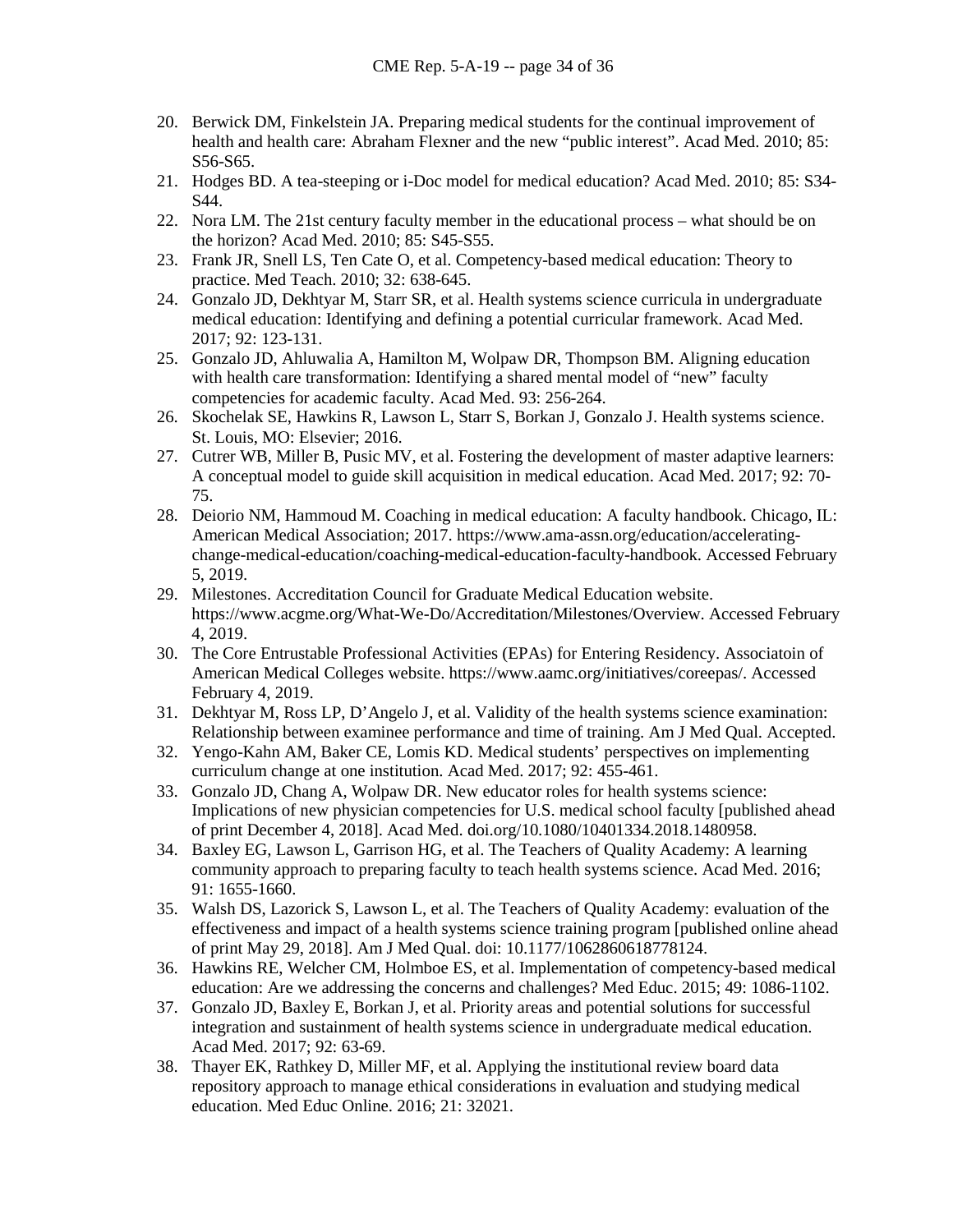- 39. Gonzalo JD, Lucey C, Wolpaw T, Chang A. Value-added clinical systems learning roles for medical students that transform education and health: A guide for building partnerships between medical schools and health systems. Acad Med. 2017; 92: 602-607.
- 40. Hunderfund Leep AN, Dyrbye LN, Starr SR, et al. Role modeling and regional health care intensity: U.S. medical student attitudes toward and experiences with cost-conscious care. Acad Med. 2017; 92: 694-702.
- 41. Welcher CM, Hersh W, Takesue B, Elliott VS, Hawkins RE. Barriers to medical students' electronic health record access ca impede their preparedness for practice. Acad Med; 2018; 93: 48-53.
- 42. Gonzalo JD, Dekhtyar M, Hawkins RE, Wolpaw DR. How can medical students add value? Identifying roles, barriers, and strategies to advance the value of undergraduate medical education to patient care and the health system. Acad Med. 2017; 92: 1294-1301.
- 43. Gonzalo JD, Caverzagie KJ, Hawkins RE, Lawson L, Wolpaw DR, Chang A. Concerns and responses for integrating health systems science into medical education. Acad Med. 2018; 93: 843-849.
- 44. Triola MM, Hawkins RE, Skochelak SE. The time is now: Using graduates' practice data to drive medical education reform. Acad Med. 2018; 93: 826-828.
- 45. Hunderfund Leep AN, Starr SR, Dyrbye LN, et al. Value-added activities in medical education: A multisite survey of first- and second-year medical students' perception and factors influencing their potential engagement. Acad Med. 2018; 93: 1560-1568.
- 46. Cutrer WB, Atkinson HG, Friedman E, et al. Exploring the characteristics and context that allow master adaptive leaners to thrive. Med Teach. 2018; 40: 791-796.
- 47. Pusic MV, Santen SA, Dekhtyar M, et al. Learning to balance efficiency and innovation for optimal adaptive expertise. Med Teach. 2018; 40: 820-827.
- 48. Hundefund Leep AN, Dyrbye LN, Starr SR, et al. Attitudes toward cost-conscious care among U.S. physicians and medical students: Analysis of national cross-sectional survey data by age and stage of training. BMC Med Educ. 2018; 18: 275.
- 49. Williams BC, Ward DA, Chick DA, Johnson EL, Ross PT. Using a six-domain framework to include biopsychosocial information in the standard medical history [published online ahead of print September 14, 2018]. Acad Med. doi: 10.1080/10401334.2018.1480958.
- 50. Dyrbye LN, Sciolla AF, Dekhtyar M, et al. Medical school strategies to address student wellbeing: A national survey [published online ahead of print January 22, 2019]. Acad Med. doi.org/10.1080/10401334.2018.1480958.
- 51. Clyne B, Rapoza B, George P. Leadership in undergraduate medical education: Training future physician leaders. R I Med J. 2015; 98: 36-40.
- 52. Development of a longitudinal integrated clerkship at the Warren Alpert Medical School of Brown University. R I Med J. 2015; 98: 27-31.
- 53. Erlich M, Blake R, Dumenco L, White J, Dollase RH, George P. Health disparity curriculum at the Warren Alpert Medical School of Brown University. R I Med J. 2014; 97: 22-25.
- 54. George P, Tunkel AR, Dollase R, et al. The primary care-population medicine program at the Warren Alpert Medical School of Brown University. R I Med J. 2015; 98: 16-21.
- 55. Gonzalo JD, Graaf D, Johannes B, Blatt B, Wolpaw DR. Adding value to the health care system: Identifying value-added systems roles for medical students. Am J Med Qual. 2017; 32: 261-270.
- 56. Gonzalo JD, Graaf D, Kass LE, Promes SB, Wolpaw DR, George DR. Medical students as systems ethnographers: Exploring patient experiences and systems vulnerabilities in the emergency department. AEM Educ Train. 2017; 1: 225-233.
- 57. Greer PJ, Brown DR, Brewster L, et al. Socially accountable medical education: An innovative approach at Florida International University Herbert Wertheim College of Medicine. Acad Med. 2018; 93:60-65.